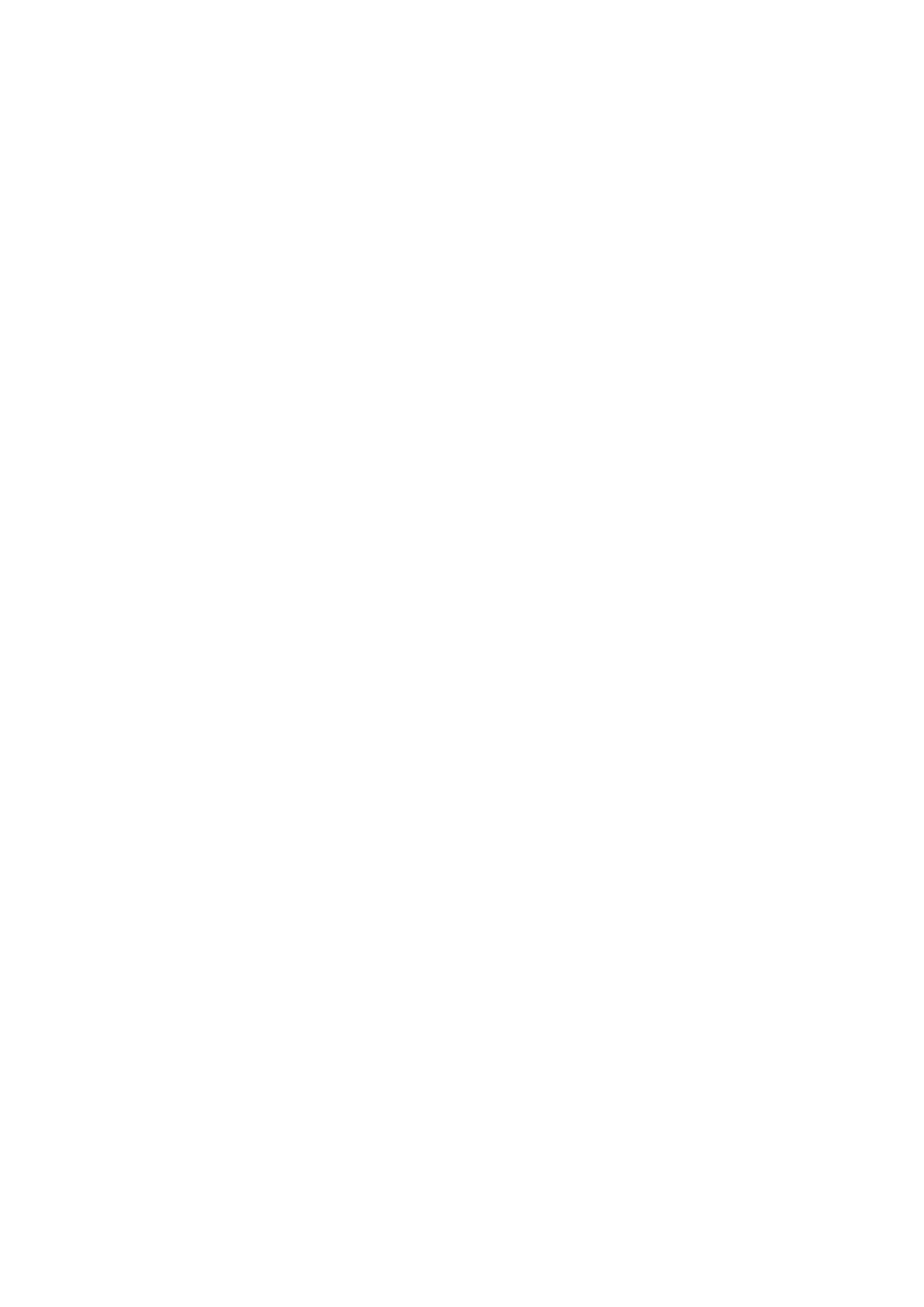



## **The 11th Internet Governance Forum (IGF): 'Enabling Inclusive and Sustainable Growth'**

**6-9 December 2016 Jalisco, Mexico**

**Summary of IGF 2016 – Abridged Report**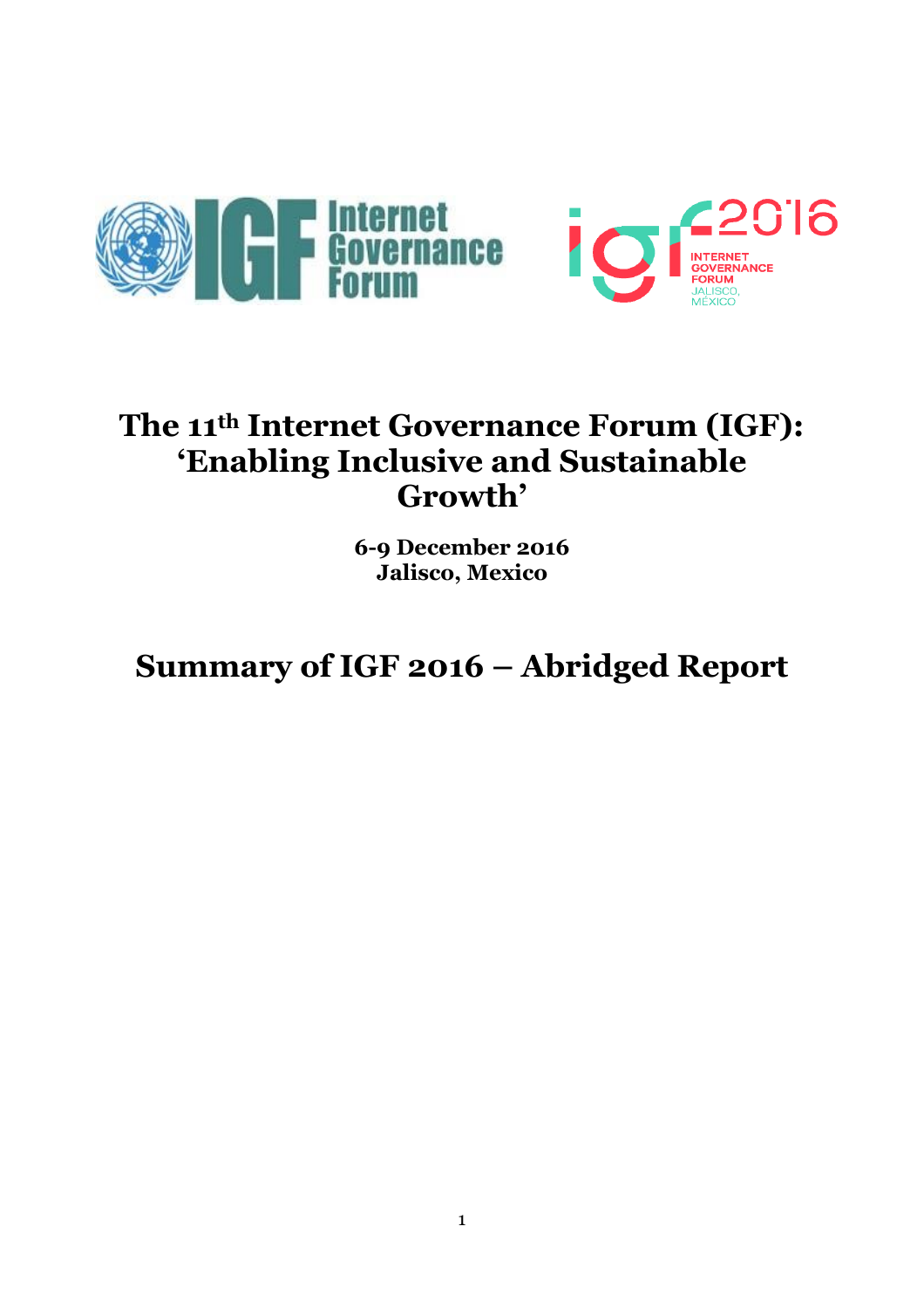#### **DESA Mission Statement**

The Department of Economic and Social Affairs of the United Nations Secretariat is a vital interface between global policies in the economic, social and environmental spheres and national action. The Department works in three main interlinked areas: 1) It compiles, generates and analyses a wide range of economic, social and environmental data and information on which States Members of the United Nations draw to review common problems and to take stock of policy options; 2) It facilitates the negotiations of Member States in many intergovernmental bodies on joint course of action to address ongoing or emerging global challenges; and 3) it advises interested Governments on the ways and means of translating policy frameworks developed in United Nations conferences and summits into programmes at the country level and, through technical assistance, helps build national capacities.

#### **Note by UNDESA**

The designations employed and the presentation of the material in this publication do not imply the expression of any opinion whatsoever on the part of the Secretariat of the United Nations concerning the legal status of any country, territory, city or area or of its authorities or concerning the delimitation of its frontiers or boundaries. The term 'country' as used in the text of this publication also refers, as appropriate, to territories and areas. Since there is no established convention for the designation of "developed" and "developing" countries or areas in the United Nations system, this distinction is made for statistical and analytical purposes only and does not necessarily express a judgment about the stage reached by a particular country or region in the development process. Mention of the name of any company, organization, product or website does not imply endorsement on the part of the United Nations. The views expressed in this publication are those of the individual authors (see acknowledgements) and do not imply any expression of opinion on the part of the United Nations.

United Nations Publication Copyright © United Nations, 2017 All rights reserved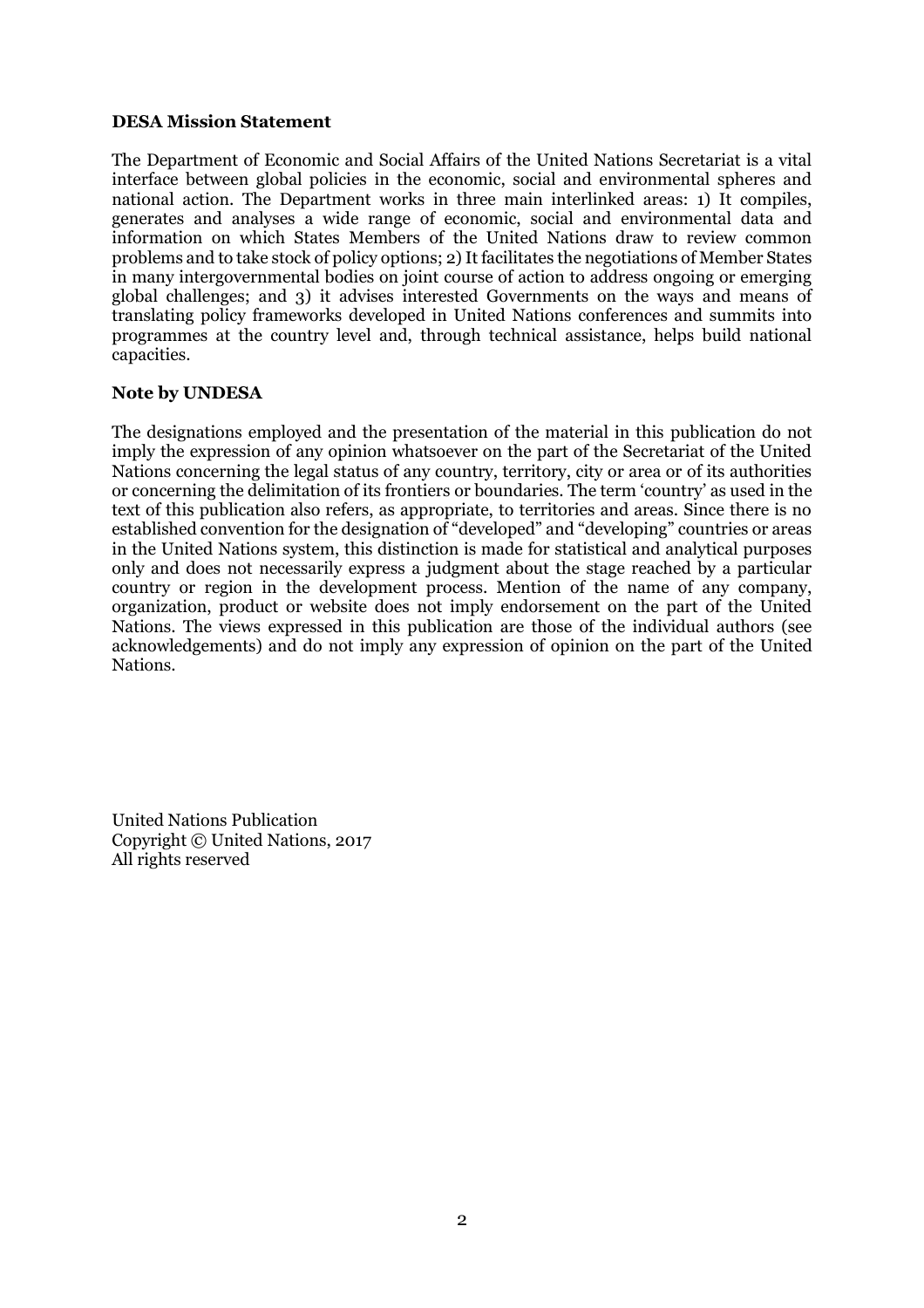## **CONTENTS**

| <b>Access and Diversity</b><br>$\bullet$<br><b>Critical Internet Resources</b><br>$\bullet$<br><b>Gender and Youth Issues</b><br>$\bullet$<br>Cybersecurity<br>$\bullet$<br><b>Human Rights Online</b><br>$\bullet$<br>Sustainable Development and the Internet Economy<br>$\bullet$<br>Multistakeholder Cooperation<br>$\bullet$<br><b>Emerging Issues</b><br>$\bullet$ |
|--------------------------------------------------------------------------------------------------------------------------------------------------------------------------------------------------------------------------------------------------------------------------------------------------------------------------------------------------------------------------|
|                                                                                                                                                                                                                                                                                                                                                                          |
|                                                                                                                                                                                                                                                                                                                                                                          |
|                                                                                                                                                                                                                                                                                                                                                                          |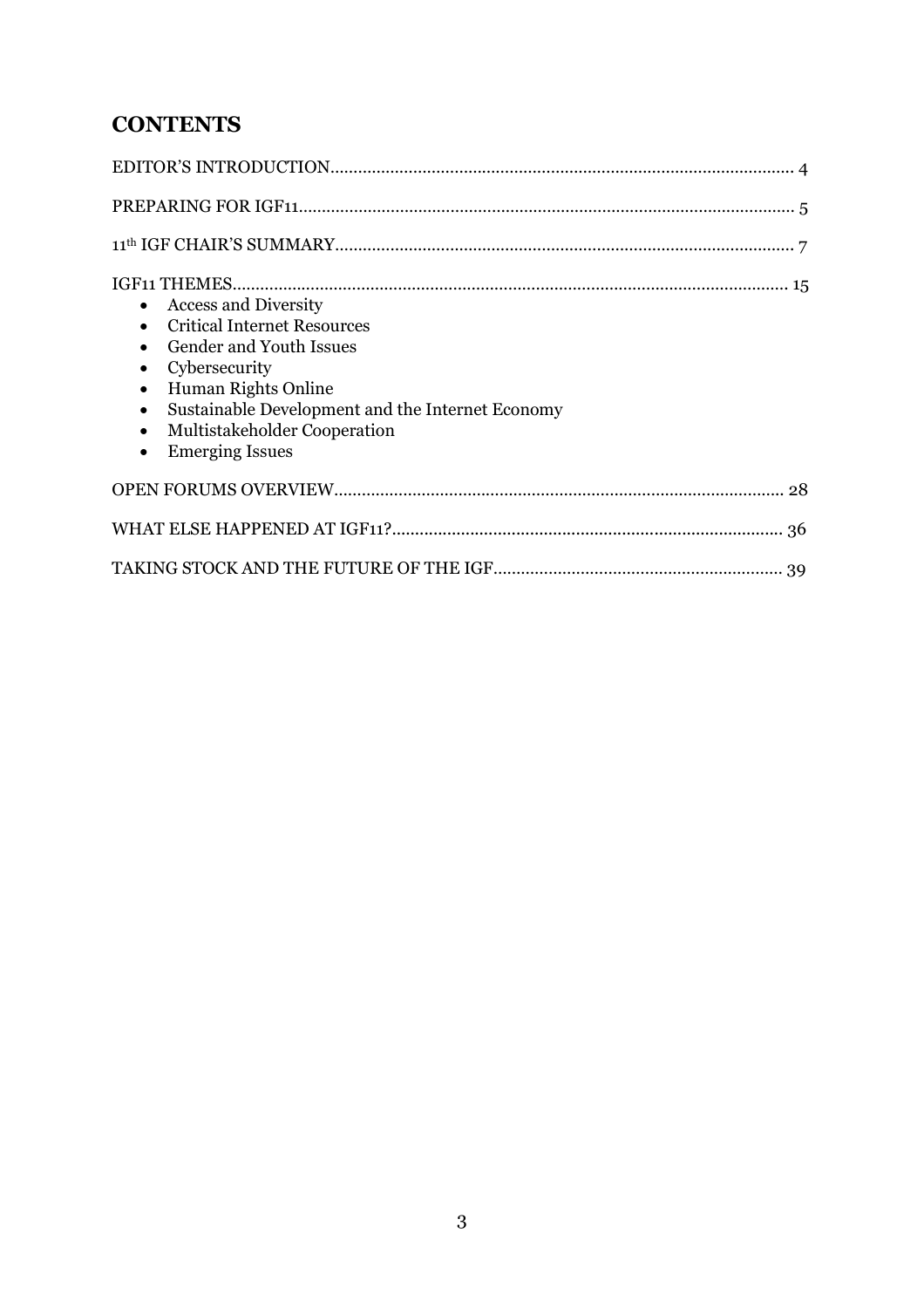## **EDITOR'S INTRODUCTION**

This is a 'short report' of the 11th Internet Governance Forum in Jalisco, Mexico ('IGF11') – essentially a shorter version of the 'long report' of the meeting. The IGF Secretariat is charged with producing a record of the event, and is taking new approaches to presenting the material.

The 11th meeting had two key organisational features:

- A set of main sessions on the most important themes for the year
- Many smaller sessions comprising workshops, Best Practice Forums, Dynamic Coalitions and so on grouped into eight themes, such as access and diversity, human rights and cybersecurity.

In this short version we present the highlights of the meeting, as summarised by the chair, a brief summary of the main sessions, and the introductory text to each of the eight themes.

The long version has the full theme reports, in which we set out the main aspects of debate and discussion for each theme, together with edited reports of the workshops and other session types that fall under the themes. It is apparent of course, that various topics in these themes are 'cross-cutting' across other themes – for example, access and diversity issues are common to gender and youth, and human rights. But the IGF organisers have taken care to emphasise approaches that are most suited to each theme, with discussion points and speakers to match.

In addition, we summarise the preparations for the meeting and give a brief overview of the 'day 0' and new session formats introduced at IGF11. There was also a record number of Open Forums organised by partners at IGF11, and we also include brief descriptions of the main points covered in these sessions.

Finally, we list all the sessions by type (e.g. main session, workshop) with hyperlinks to the video, transcripts and reports.

The long report contains detailed reports from the main sessions and a selection of workshops and other session types.

The IGF annual meeting generates a lot of material, which is increasing in volume each year. As we have a mandate for the IGF until 2025, following the 10-year renewal, it will only get more challenging to present the meetings, and we welcome suggestions on any aspects of presentation that the community would find of most value.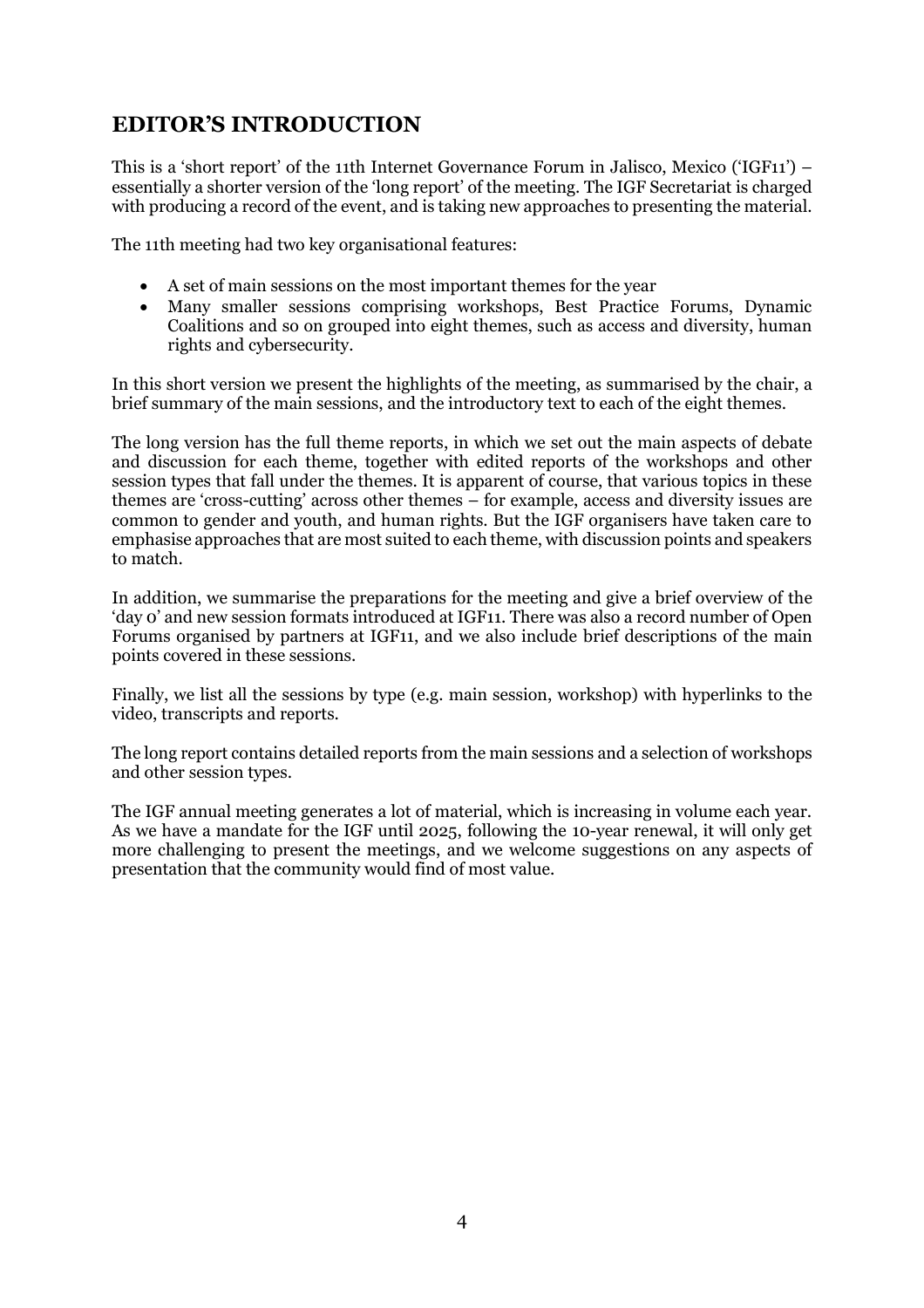### **PREPARING FOR IGF11**

Planning the annual IGF meeting takes a lot of work and is the responsibility of a major multistakeholder exercise in its own right, that of the Multistakeholder Advisory Group (MAG).

The 11th IGF took on added impetus following the decision at the end of 2015 of the World Summit on the Information Society (WSIS) to renew the IGF's mandate for a further 10 years. That was among the statements in the WSIS outcome document, but another and crucial part of the document was its commitment build on the UN General Assembly's resolution of 25 September 2015, 'Transforming our world: the 2030 Agenda for Sustainable Development', which adopted the 17 Sustainable Development Goals (SDGs).

The MAG had two meetings to decide the agenda for IGF11 (and also to confirm the venue and other administrative details). The first was the 'open consultations and MAG meeting' on 4-6 April 2016, in Geneva, where these were among the decisions:

- It was announced that the 2016 IGF annual meeting was 'tentatively' scheduled to be held from 6-9 December in Guadalajara, Mexico, at the Instituto Cabanas (a UNESCO World Heritage Site), pending final confirmation from Mexico as the host country, and the UN
- It was decided that the main theme and title of the 2016 IGF would be: 'Internet Governance Forum 2016 Enabling Inclusive and Sustainable Growth', and there would be a main session on the SDGs
- The MAG chair appointed Ambassador Benedicto Fonseca Filho (Ministry of External Affairs, Brazil) as special advisor to assist with outreach efforts within the UN and with senior policymakers
- It was decided to give space to National and Regional IGFs (NRIs), Best Practice Forums (BPFs), Dynamic Coalitions (DCs), and intersessional work on Connecting the Next Billion (CNB, Phase II) to hold main/thematic sessions
- There was agreement that BPF work should continue on the themes of Internet Exchange Points (IXPs), IPv6, cybersecurity, and gender and access.

To confirm the main sessions, the MAG held a virtual meeting on 25 August, in line with the established main session guidelines. It was emphasised that all main sessions should be inclusive of those participating online and through remote hubs, and should be forward looking and seek to produce outputs that could feed, if possible, into other relevant Internet governance processes and forums after the annual meeting.

There was good news from the IGF Secretariat's update on the annual meeting. It had received more than 260 workshop proposals, more than ever, and also 46 requests for Open Forums, again the most yet received. Updates were given on the NRIs, BPFs, DCs, and themes such as cybersecurity; for the BFIs it was agreed that increased outreach and a longer-term view is key to the success of the BPFs. It was noted that a new BPF on Anti-Corruption was indeed being launched (although it would be too early to have a session at the 2016 IGF).

The MAG also set up a working group to advocate for the introduction of new session types at the IGF – namely 'lightning' talks and 'unconference', which have become popular in other venues. Lightning and unconference sessions were held for the first time on an experimental basis at IGF 2016. Lightning session are events that are quicker, more informal versions of full-length workshops or presentations; unconference sessions are talks that are not prescheduled – participants reserve a speaking slot by signing up on a scheduling board on a firstcome, first-served basis.

To promote extensive stakeholder inclusion, [transcripts](https://www.intgovforum.org/multilingual/content/igf-2016-transcripts) an[d webcasts](https://www.intgovforum.org/multilingual/content/igf-2016-transcripts) from all of the sessions were made instantly available throughout the meeting and summaries of all the sessions are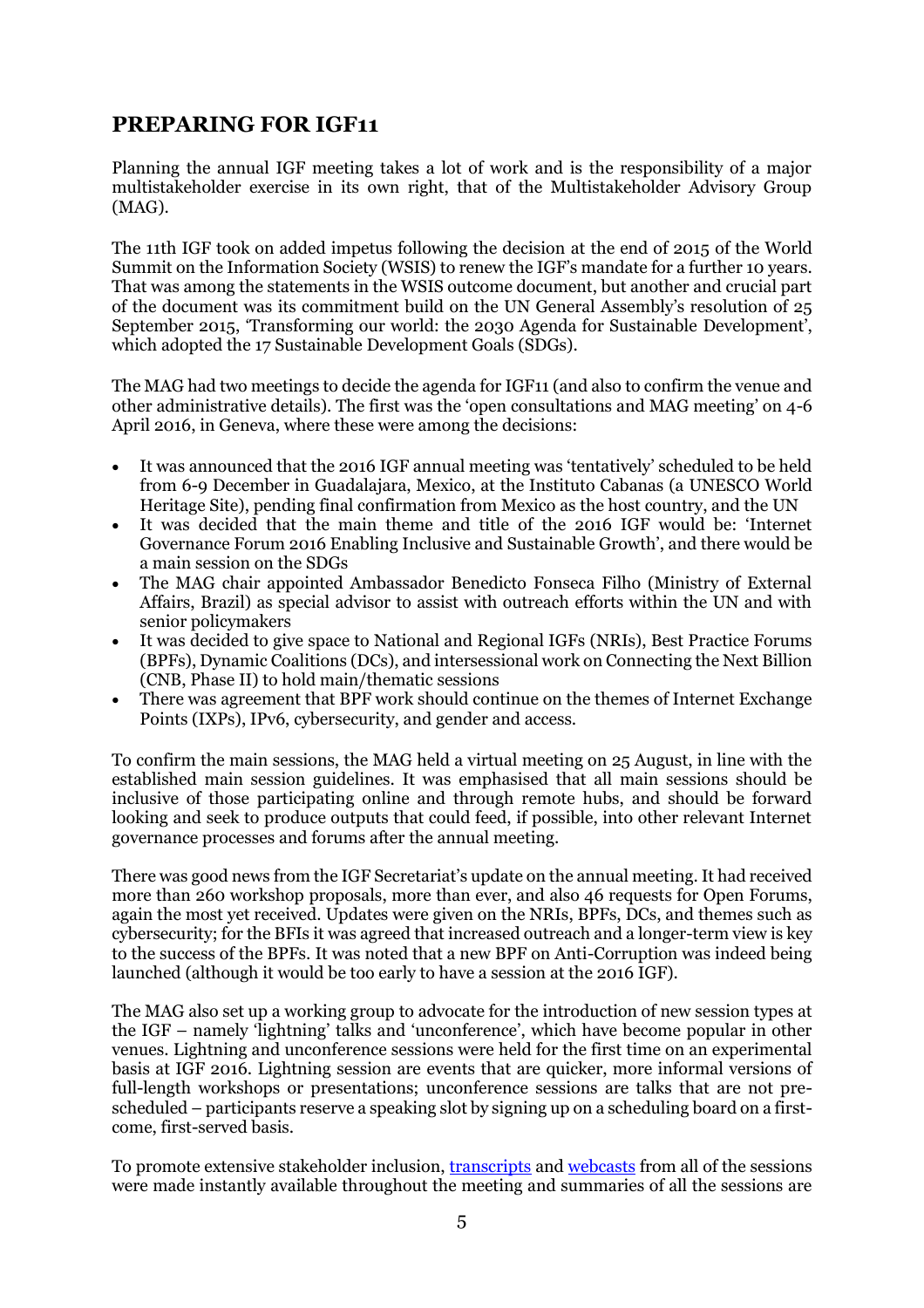published on the IGF's website. To complement these outputs, the Geneva Internet Platform,<sup>1</sup> in cooperation with the IGF Secretariat, the Internet Society (ISOC), the Internet Corporation for Assigned Names and Numbers (ICANN) and the DiploFoundation, delivered detailed and immensely useful [reporting](http://digitalwatch.giplatform.org/events/11th-internet-governance-forum) from all sessions. These summaries were published online and in daily printed newspapers distributed at the venue for delegates. All sessions were also live [streamed, and session videos](https://www.youtube.com/user/igf) were instantly uploaded for online viewing, providing even further opportunity to participate and enhance institutional memory of the dialogue that took place.

IGF social media channels such as Twitter #IGF2016 and Facebook were also particularly active during the week as additional platforms for dialogue. Elon University's Imagining the Internet Center conducted interviews to gather opinions about Internet evolution, inform policy and create a historic record. Videos of all Elon University interviews [are available.](http://www.elon.edu/e-web/imagining/event-coverage/global_igf_2016/default.xhtml) Daily vide[o highlight films](https://www.intgovforum.org/multilingual/content/11th-igf-daily-video-highlights) and [UN press releases](http://www.un.org/sustainabledevelopment/news/press-releases/) were produced and made instantly available to the global media to extend the IGF's outreach.

 $\overline{a}$ <sup>1</sup> http://digitalwatch.giplatform.org/events/11th-internet-governance-forum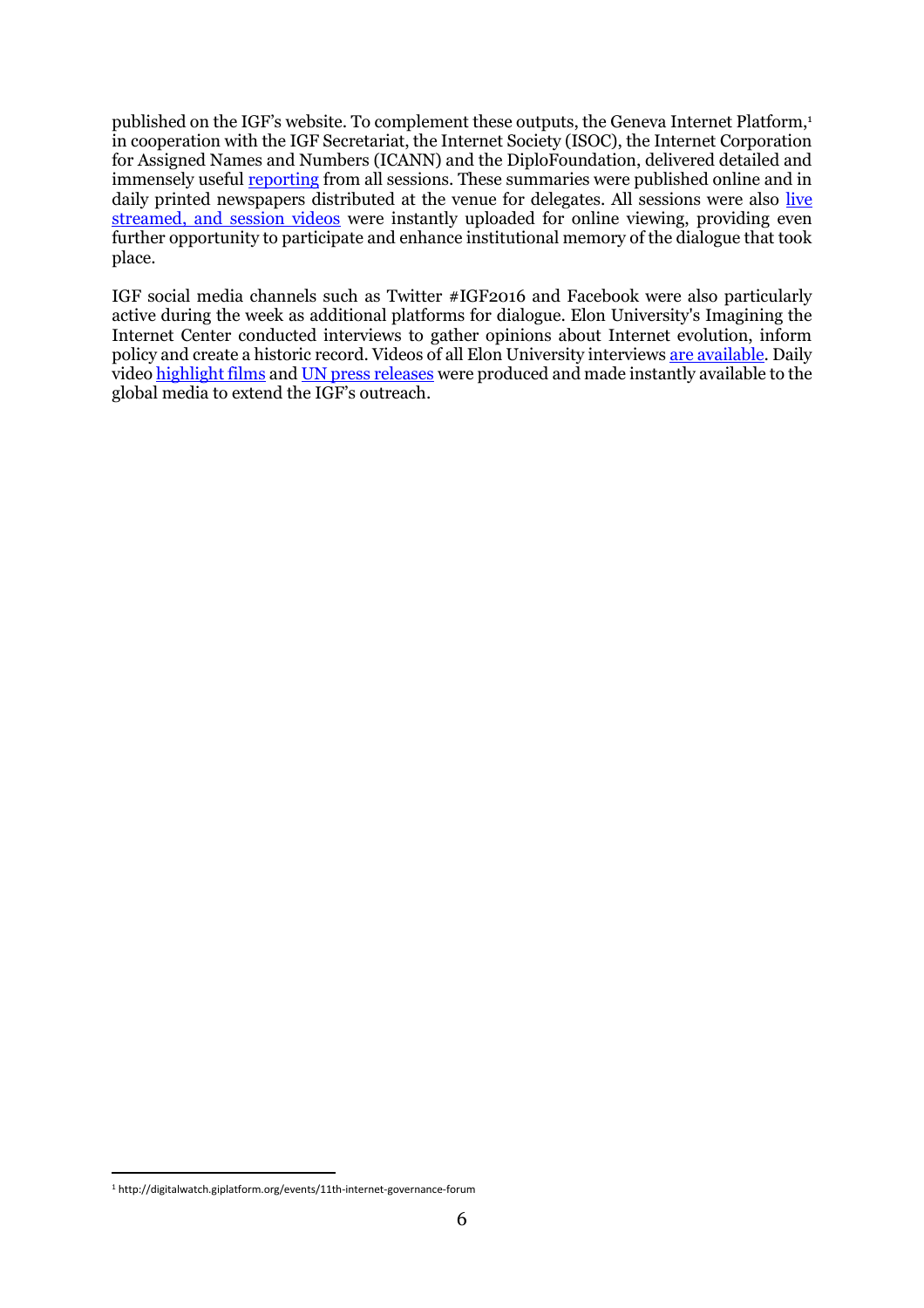## **11th IGF CHAIR'S SUMMARY**

#### *Executive Summary*

The 11th IGF marked the first gathering of the global multistakeholder community since the renewal of the IGF's mandate for 10 years by the United Nations (UN) General Assembly at the WSIS+10 High Level Event<sup>2</sup> last year. With the meeting theme of 'Enabling Inclusive and Sustainable Growth', the IGF meeting was a platform for engaged and informed discussions about, among many other things, how the Internet can support and help to enable sustainable growth as envisaged by the [2030 Agenda for Sustainable Development.](http://www.un.org/ga/search/view_doc.asp?symbol=A/RES/70/1&Lang=E)

In the course of four days, more than 2,000 delegates<sup>3</sup> from 123 countries participated in about 200 sessions, with thousands more engaging online. The programme was developed in a bottom-up and inclusive manner in consultation with the growing IGF community, with a view to enhancing wide-ranging and diverse multistakeholder participation. The busy and productive meeting featured interactive dialogue and debate, and addressed a broad range of themes and issues including:

- The Internet and sustainable development
- Access and diversity
- Youth and gender challenges pertaining to the Internet
- The protection and promotion of human rights online
- Cybersecurity
- The need to enhance multistakeholder cooperation
- Critical Internet resources
- Internet governance capacity-building.
- Other emerging issues that may affect the future of the open Internet.

The IGF is unique in that it is [convened by the UN Secretary-General](http://www.itu.int/net/wsis/docs2/tunis/off/6rev1.html) to be an open, multistakeholder forum bringing all stakeholders together as equals. Its UN mandate gives it convening power and the authority to serve as a neutral space for all stakeholders. As the community embarked on the second decade of the IGF, exchanges throughout the week recognised the important contribution the Internet makes in promoting social inclusion and economic growth. The importance of the Internet and its governance as a powerful tool to promote social inclusion and economic growth using transparent and inclusive multistakeholder approaches are clear.

#### *IGF11 Highlights*

 $\overline{a}$ 

Many sessions throughout the week provided the community with spaces to explore the important question of how to harness renewed global interest in increasing access to the Internet in a way that supports development efforts in line with the Sustainable Development Goals (SDGs). Participants reiterated that digital literacy and the development of local and culturally diverse and relevant content are fundamental for inclusive growth. An emerging consensus has developed among the IGF community that the Internet's core values of openness, freedom, resilience, safety and decentralisation are fundamental for enabling inclusive and sustainable growth – as also expressed by UNESCO's Internet Universality framework.<sup>4</sup>

Many delegates emphasised that international cooperation and strategic partnerships cultivated through the IGF can help bridge digital divides and provide new opportunities for people living in poverty, women and girls, children, disabled people, older people, indigenous

<sup>2</sup> http://workspace.unpan.org/sites/Internet/Documents/UNPAN96078.pdf

<sup>3</sup> http://www.intgovforum.org/multilingual/content/igf-2016-attendance-statistics

<sup>4</sup> http://www.unesco.org/new/en/communication-and-information/crosscutting-priorities/unesco-internet-study/internet-universality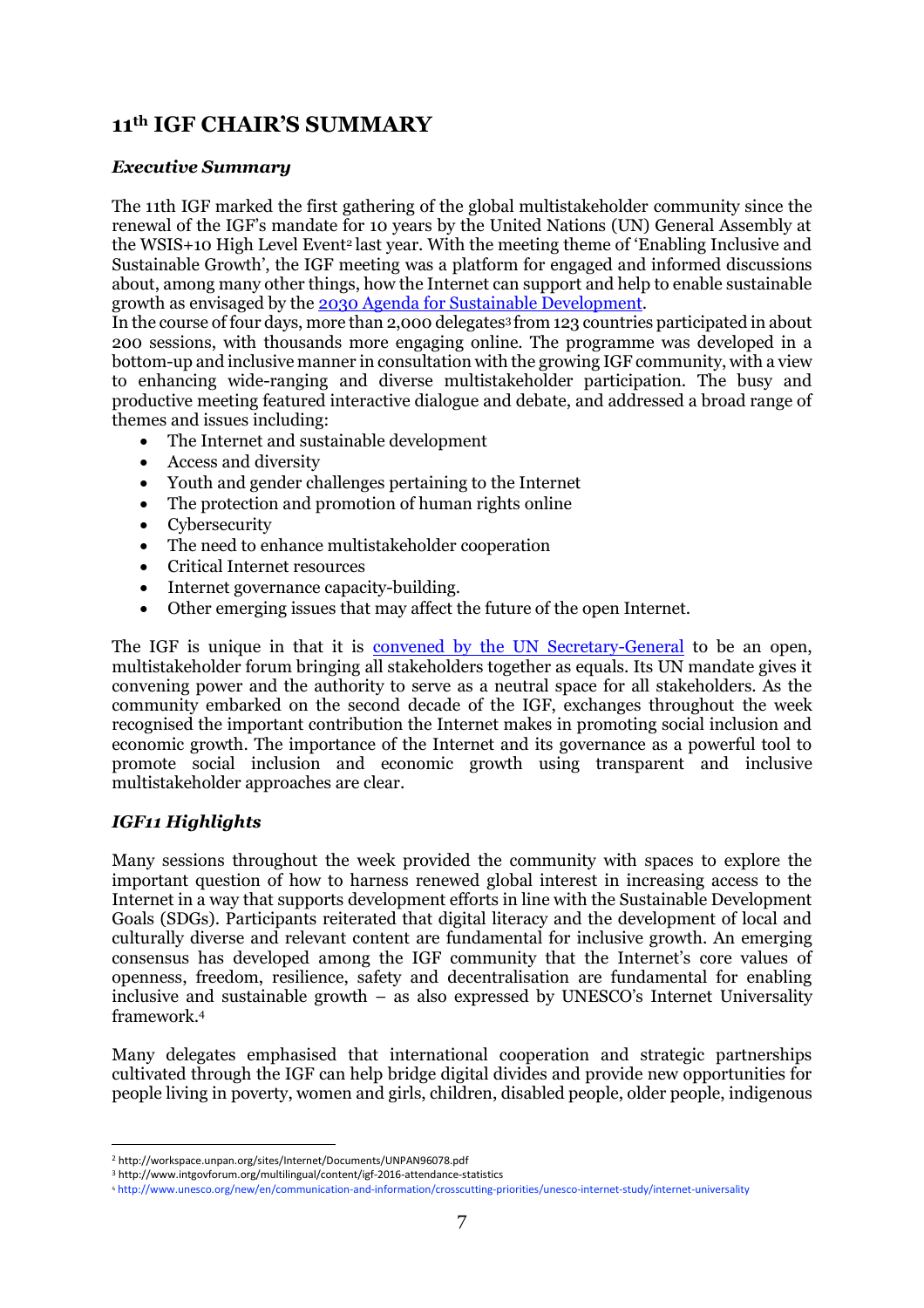peoples, marginalised groups, and rural communities that still lack acceptable access to the Internet and to and training in the use of ICTs.

The IGF has remained a critical platform to facilitate dialogue on human rights and their connections with Internet policy and governance; discussions about the importance of human rights on the Internet have similarly become increasingly prominent at the IGF. In 2016, increased attention was also paid to the importance of civil and political rights – including the ways in which the promotion and protection of these rights can support sustainable development.

The successful transition of the IANA functions<sup>5</sup> to the multistakeholder community in October 2016 marks an important milestone for the Internet governance community. The transition was finalised after many months of careful planning by community volunteers, leading to productive exchanges about the post-transition IANA and the new communitybased accountability mechanisms to ensure transparent and stable management of this crucial Internet function. At the IGF, various workshops and sessions endeavoured to learn from the successes and challenges of this multistakeholder exercise.

A number of sessions addressed the growing challenges stemming from increased use of the Internet around the world, along with the ways in which such use may threaten the security and development benefits of the Internet. Stakeholders stressed the need for cybersecurity measures to be implemented in cooperation with all stakeholders and international expert bodies, with the IGF providing a space for such collaborative efforts. Security professionals, law enforcement agencies, programmers and business people, among others, have to work together to address new threats and challenges to online security for both individuals and organisations. Cyberattacks, cybercrime and issues related to privacy and surveillance are challenges that require urgent collaboration and cooperation as well.

In the Internet's tradition of allowing for unlimited creation of new opportunities, the Internet of Things (IoT) and artificial intelligence have the potential to bring about ground-breaking benefits to mankind and our quality of life. The challenge is to foster this continuous development and to enable the IoT to further grow into the Internet and Internet governance processes. Issues such as standardisation, interoperability and security are similar to issues the Internet community dealt with in its earlier days, and offer substantial opportunities for multistakeholder cooperation and mutual learning. Internet and trade also featured prominently as many participants said that trade, as well as copyright, intellectual property and data protection, will be central aspects of Internet governance.

National, Regional and Youth IGFs (NRIs) have been emerging since the IGF was convened in 2006. They are independent in their work, and organised in accordance with the core IGF principles of being multistakeholder, bottom-up, inclusive, open, transparent and noncommercial. The NRI network has nearly doubled since the 10th IGF; growing from 37 NRIs at the end of 2015 to more than 70 recognised NRIs.<sup>6</sup> The NRIs are active and immensely useful contributors to the IGF community's intersessional activities. The linkages between the NRIs and the global IGF have increased significantly thanks to many joint work activities such as the organisation of sessions held during the 11th IGF, collaborative work on developing publications containing guidelines, and best practices on how to establish and run an NRI. Records from the NRIs' regular fortnightly meetings<sup>7</sup> also serve as inputs to the global IGF, providing more local and issue- specific perspectives to policy challenges.

In 2016, the IGF furthered its work on **Policy options** for connecting and enabling the next [billion\(s\).](https://www.intgovforum.org/multilingual/content/policy-options-for-connecting-and-enabling-the-next-billions-phase-ii) The intersessional initiative focused on local and regional specifics to enable

 $\overline{a}$ 

<sup>5</sup> https://www.icann.org/news/announcement-2016-10-01-en

<sup>6</sup> NRIs information is on the IGF website

<sup>7</sup> Meeting summary reports: https://www.intgovforum.org/multilingual/content/coordination-meetings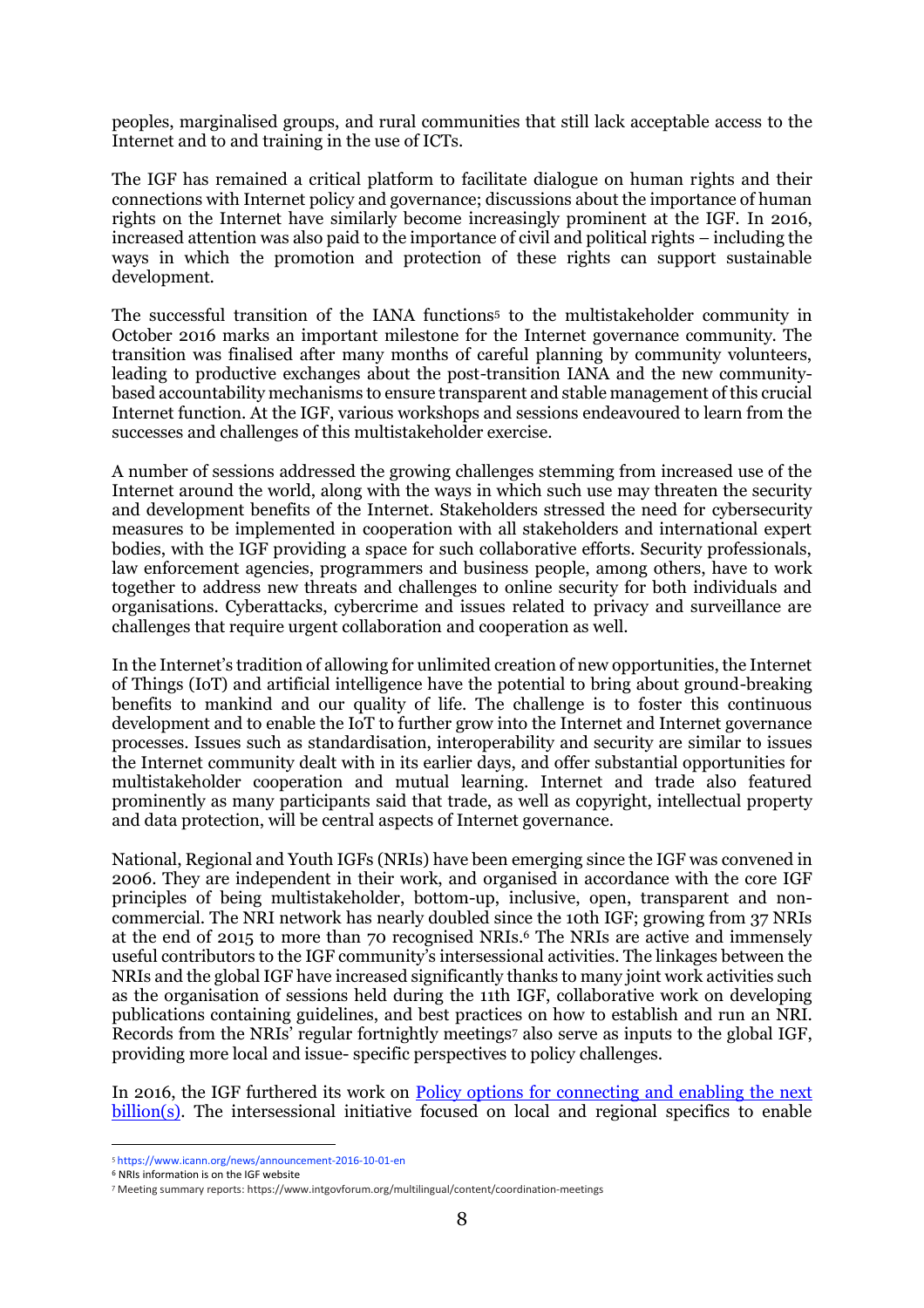meaningful access and also investigated how ensuring meaningful Internet access can support the SDGs. CENB Phase II<sup>8</sup> builds on the IGF community's work on this topic in 2015 (Phase I). Together, over 120 contributions from a diversity of stakeholders are reflected in this initiative, which helps to illustrate the need for not only enabling more people to access the Internet, but also for them to benefit from and be empowered by its developmental potential.

[The IGF Best Practice Forums \(BPFs\)](https://www.intgovforum.org/multilingual/content/best-practice-forums-4) continue to offer unique platforms to investigate topical Internet policy challenges by collecting community input and experiences in a flexible and bottom-up manner. The BPFs gather knowledge that exists with different groups, organisations, experts and individuals to make it available as a resource for the broader community in the form of best practice outcome documents.<sup>9</sup> Through their outreach efforts and continued calls for contributions, the BPFs enabled more diverse and varied participation in IGF processes, including from a wider variety of regions and stakeholder groups. By continuously involving new people in their work, the various BPFs also contributed to enlarging the global footprint of the IGF. As a part of the 2016 community intersessional activities, the third cycle of BPFs focused on [Gender and Access,](https://www.intgovforum.org/multilingual/content/bpf-gender-and-access) [Understanding the](https://www.intgovforum.org/multilingual/content/bpf-ipv6)  [Commercial and Economic Incentives behind a Successful IPv6 Deployment,](https://www.intgovforum.org/multilingual/content/bpf-ipv6) [Contributing to](https://www.intgovforum.org/multilingual/content/bpf-ixps)  [the success and continued development of Internet exchange points \(IXPs\),](https://www.intgovforum.org/multilingual/content/bpf-ixps) and [Building](https://www.intgovforum.org/multilingual/content/bpf-cybersecurity)  [Confidence and Security in the use of Information and Communications Technologies \(ICTs\)](https://www.intgovforum.org/multilingual/content/bpf-cybersecurity)  [through Enhanced Cooperation and Collaboration.](https://www.intgovforum.org/multilingual/content/bpf-cybersecurity) BPFs worked throughout the year in an open and inclusive way via open mailing lists, regular virtual meetings and BPF workshops during the 11th IGF meeting.

Using their first-ever shared main session at IGF 2015 as a starting point, IGF Dynamic Coalitions held [regularly monthly meetings](https://www.intgovforum.org/multilingual/content/dc-coordination-activities) and coordinated closely before IGF 2016. Over the course of the year, DCs have made significant progress toward synchronising their work and adopting fundamental [common standards of transparency and inclusiveness](https://www.intgovforum.org/multilingual/content/terms-of-reference-dynamic-coalition-coordination-group-dccg) (open archives, open membership, open mailing lists), and have developed targets and deadlines for the publication of **papers**. They have also jointly participated for the second time in a [survey](https://www.intgovforum.org/multilingual/content/surveys) to gather feedback on their papers. While there are currently 16 DCs, the community of DCs is also growing: two new coalitions, on Community Connectivity and Innovative Approaches to Connecting the Unconnected emerged in 2016. Several more have recommitted to their activities, notably the coalitions on Internet and Climate Change and the Youth Coalition. Other groups, [on defining '](http://intgovforum.org/multilingual/content/igf-2016-day-3-room-10-proposed-dynamic-coalition-on-publicness)publicness' in the digital age and on schools on Internet governance, are in an exploratory phase and have expressed interest in launching DCs of their own.

The participation of Governments and policymakers has increased significantly this year, with far more open forum sessions held than in any previous IGF. Organisers of these 32 open forums<sup>10</sup> – a session type traditionally reserved for governments, IGOs and international organisations – included the governments of China, Cuba, Egypt, Germany, Indonesia, Japan and Mexico, as well as the African Union, European Commission, Organisation of American States (OAS), OECD, ITU and UNESCO, among others. A delegation of 12 members of the European Parliament, the largest ever to come to an IGF, was also in attendance.

The IGF brought together a number of UN and intergovernmental organisations as organisers of Day 0 events, open forums, and workshops. Over the course of the week, the World Intellectual Property Organisation (WIPO), which participated in the meeting, the ITU, UNESCO, the office of the UN Special Rapporteur on Freedom of Expression, the World Bank, and the OECD all held or co-organised sessions. As an indicator of the expanding relevance of Internet governance in diverse policy areas, for the first time UN Women and UNICEF also

 $\overline{a}$ 

<sup>8</sup> https://www.intgovforum.org/multilingual/content/policy-options-for-connecting-and-enabling-the-next- billions-phase-ii

<sup>9</sup> https://www.intgovforum.org/review/2016-igf-best-practice-forums-bpfs-draft-outputs-as-of-2-november

<sup>10</sup> https://www.intgovforum.org/multilingual/content/igf-2016-open-forums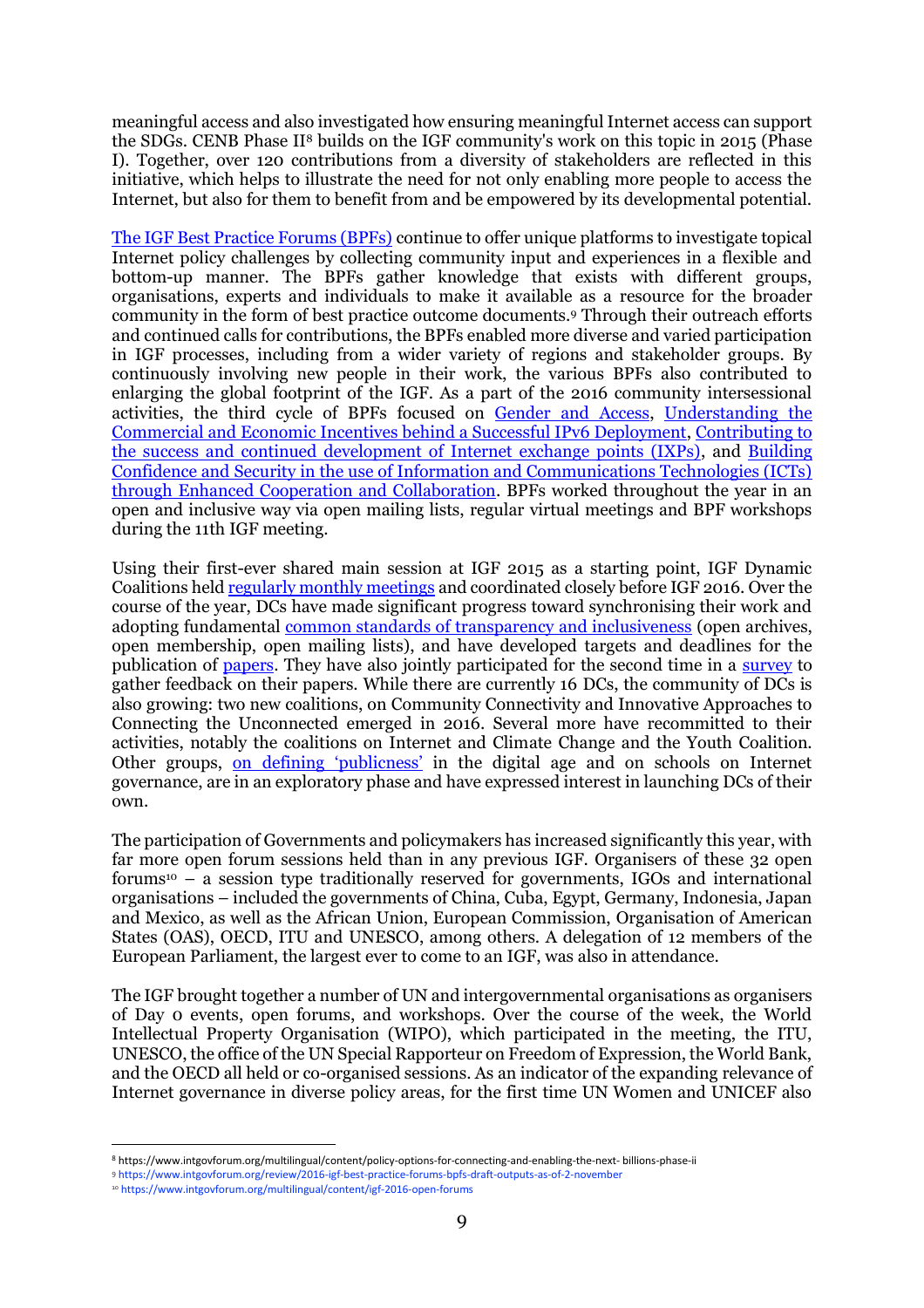organised IGF events - on SDG 5 and the use of ICTs by women, and children's rights research, respectively.

WIPO's participation in the 11th IGF again demonstrated the numerous areas of convergence between intellectual property (IP) and Internet governance. A balanced and well-functioning IP system contributes to inclusive and sustainable growth on the Internet by providing guarantees and incentives for innovation to take place and for creators to flourish.

The World Economic Forum (WEF) made significant contributions to the meeting. It participated in a main session on the IGF's intersessional activities, and held both a Day 0 event and open forum on connectivity, which brought in a number of partners including the Institute of Electrical and Electronics Engineers (IEEE), Global Connect, and the Alliance for Affordable Internet, as part of its ongoing Internet for All initiative.

To help orient first-time participants to the IGF and help them understand the organisational processes, as well as to foster their integration into the IGF community, a set of continuous activities throughout the 2016 programme was developed under the Newcomers track<sup>11</sup> by the MAG and the IGF Secretariat. Communication with new IGF participants will be continued between sessions through a IGF newcomers mailing list.<sup>12</sup>

For the first time in the IGF workshop proposal process, proposers were invited to define their workshops with thematic tags, including write-in tags of their own choosing.<sup>13</sup> As part of an approach to structuring the programme in a bottom-up way, the most popular tags were used to determine the sub-themes for the 2016 meeting. This saw the inclusion of youth issues and sustainable development as new sub-themes. Although they did not constitute their own themes, tags on trade, digital literacy and connecting the unconnected were also frequently used and were some of the most discussed issues in workshops.

IGF11 also introduced new session types in the programme, including lightning and 'unconference' sessions.<sup>14</sup> The experimental session formats provided an opportunity to engage with IGF participants, in particular young people, within informal, lively settings. The 20-minute lighting sessions proved to be very popular. Held every day of the meeting during the lunch breaks, in a communal and central outdoor area of the venue, the sessions covered topics as varied as broadband affordability, Internet governance challenges in the Middle East and North Africa, the accountability of algorithms, and access to knowledge and culture online. 'Unconference', in which participants proposed topics for presentation and discussion on a communal board, gave space to unplanned sessions on digital violence, African Internet rights, and free trade and Internet governance in Latin America.

The IGF Village<sup>15</sup> included a record number of stands, with 40 exhibitors (twice as many as 2015). It gave exhibitors from across the stakeholder spectrum the opportunity to advance their work, and network and create partnerships among the IGF's participants.

#### *[Opening Ceremony and Opening Session](http://intgovforum.org/multilingual/content/igf-2016-day-1-main-hall-setting-the-scene-orientation-opening-ceremony)*

"Indeed, the Internet and information and communication technologies (ICTs) can play an important, enabling role in our efforts to fulfil the great promise of the 2030 Agenda for Sustainable Development," stated UN Assistant Secretary-General Lenni Montiel in a message from UN Secretary-General Ban Ki-moon at the opening ceremony. Noting that ICTs can deliver smart solutions to address climate change, hunger, poverty, women's empowerment

 $\overline{a}$ <sup>11</sup> https://www.intgovforum.org/multilingual/content/igf-newcomers-track

<sup>12</sup> Mailing list: igfnewcomers@intgovforum.org

<sup>13</sup> https://www.intgovforum.org/multilingual/content/igf-2016-faqs-on-workshop-and-open-forum- proposals

<sup>14</sup> https://www.intgovforum.org/multilingual/content/new-session-formats-at-igf-2016

<sup>15</sup> https://www.intgovforum.org/multilingual/content/igf-village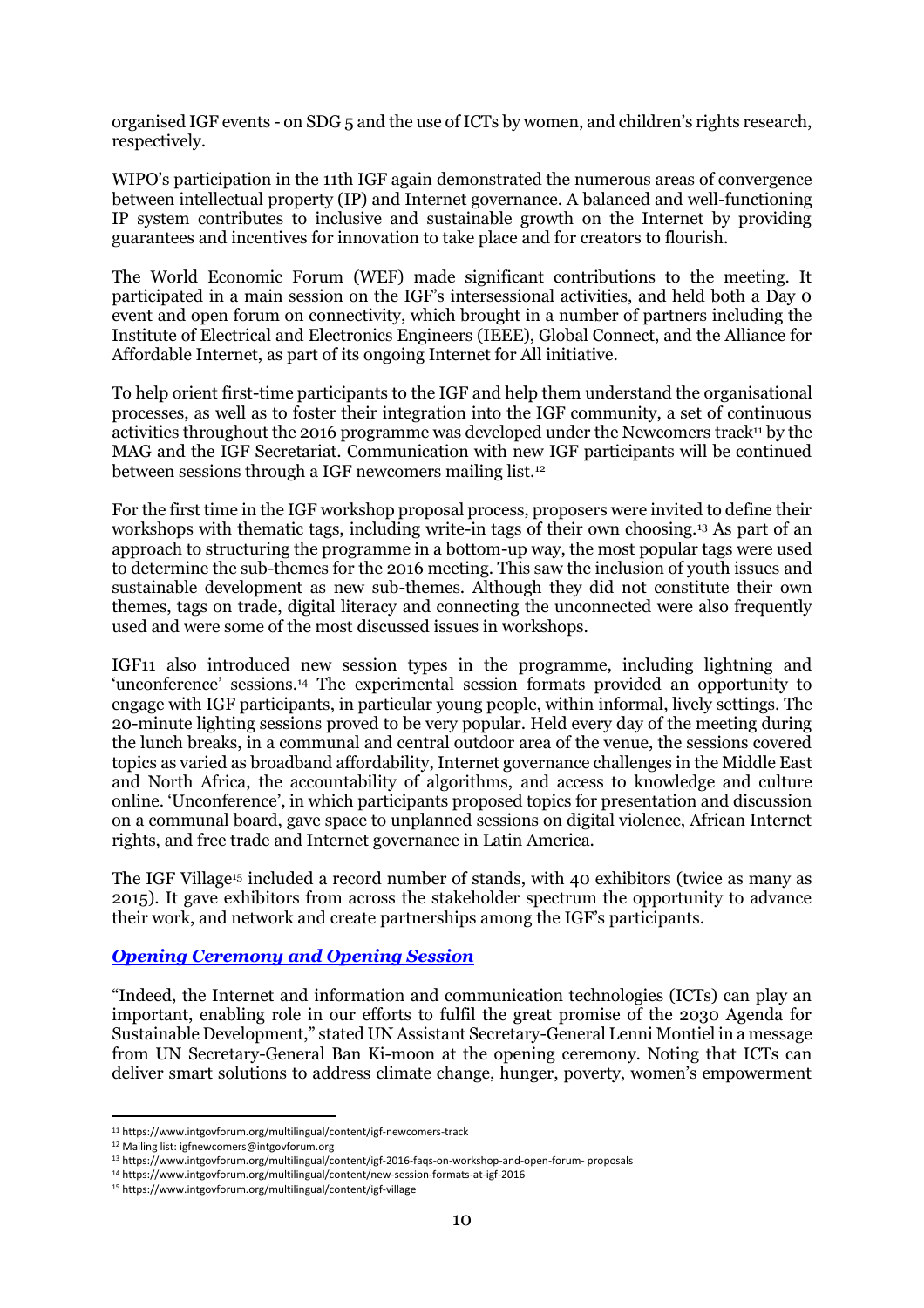and more, the Secretary-General's statement urged delegates to keep working to ensure universal access to a more open information society.

Ensuring equitable access is one of the main challenges of modern society, said Miguel Ruiz Caban $\square$ as, Undersecretary for Multilateral Affairs and Human Rights at the Ministry of Foreign Affairs of Mexico, who added his strong support for the 17 SDGs. "We are truly pleased that this event will foster the enabling of sustainable and inclusive growth and fight climate change with cross-cutting policies that contribute to access and use of the Internet."

Alejandra Lagunes, Coordinator of the National Digital Strategy of Mexico and Chairperson of the 2016 IGF, said, "Clearly we need to build on our points of agreement and exchange of ideas so that we can make the most of all of the potential of the Internet."

Local authorities and other speakers at the opening ceremony echoed the call for an open and universally accessible Internet while emphasising the importance of net neutrality and more international coordination on cybersecurity issues. As IGF11 was the first since the 10-year renewal by the UN General Assembly in 2015, speakers emphasised the importance of the multistakeholder platform for public policy dialogue.

#### *Main Sessions*

#### **[Assessing the role of Internet governance in the Sustainable Development Goals](http://www.intgovforum.org/multilingual/content/igf-2016-day-1-main-hall-assessing-the-role-of-ig-in-the-sdgs)  [\(SDGs\)](http://www.intgovforum.org/multilingual/content/igf-2016-day-1-main-hall-assessing-the-role-of-ig-in-the-sdgs)**

This session was timely as it took place in the first year that the global community began implementing the Agenda for Sustainable Development. The need to enable the SDG goals and targets to become real and lasting tools for change was stressed by UN Assistant Secretary-General Lenni Montiel, who also noted that the Internet and ICTs provide reasons for being immensely optimistic about the Internet governance community's ability to support and enable sustainable development.

The session had a 'town hall consultation' with dialogue between expert 'setting the scene' speakers and participants attending the session and engaged online. Panellists noted the importance of transparent and inclusive multistakeholder approaches to sustainable development, including the significant role that the IGF can continue to play in facilitating debates with diverse stakeholders such as those from the development community, in supporting the 17 SDGs. The need to address the challenges women, youth, and older and disabled people face in sustainable development was also emphasised.

Panellists noted that in ensuring that the Internet and other ICTs do in fact support sustainable development, it remains vital to put people first, not technology.

#### **[Sustainable development, Internet and inclusive growth](http://www.intgovforum.org/multilingual/content/igf-2016-day-2-main-hall-sustainable-development-internet-and-inclusive-growth)**

This second main session on the sustainable development had three major themes – inclusion, capacity-building and content. In his opening remarks Lenni Montiel, called on the IGF community to play its important role: all three pillars of the SDGs need the Internet.

Connecting women, youth and disabled people is important, but the real target is to empower people – to bring them into the Internet governance processes and ultimately give them ownership of their Internet.

Only a holistic approach to capacity building  $-$  access alone is not sufficient  $-$  can fully embrace the opportunities created by the changing technologies. All stakeholders need to keep an open mind, cooperate and create partnerships to invest in capacities on the demand and supply side. Trust is an important factor as is an enlightened regulatory and policy environment.

Both content and services need to be relevant for local users – they lead to more users and growth of the Internet. Creation of relevant content in local languages and the development of skills to put content online and develop services require investment but also create opportunities to earn money, for example when such content and services become globally available. Governments bear a crucial responsibility as they can act as facilitators or obstacles.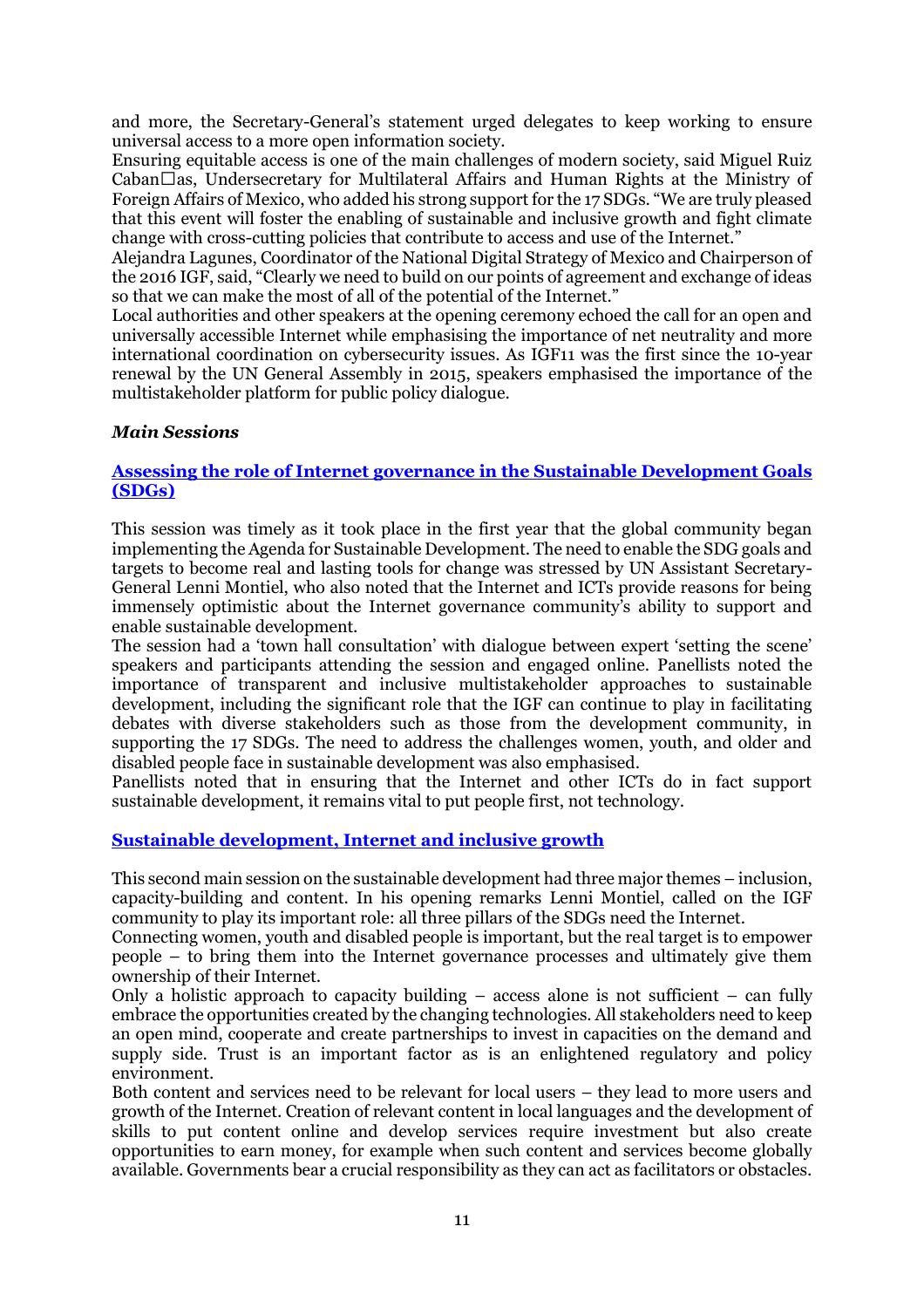#### **[National and Regional IGFs \(NRIs\)](http://www.intgovforum.org/multilingual/content/igf-2016-day-2-main-hall-national-and-regional-igfs)**

For the first time, the NRIs organised a main session where IGF initiatives from 41 countries and regions, including three Youth IGFs, were represented. The objective of this session was to raise the visibility of IGF initiatives, and to illustrate the differences that exist across countries and regions concerning Internet governance issues.

The session was divided into two segments. The first part showcased the different

approaches to the broader issues of Internet governance. Topics discussed were access and enhancing opportunities for the unconnected and underconnected, and secure, resilient and trusted Internet from the NRIs' perspectives. The second segment discussed the main challenges the NRIs are facing in their work. The session clearly illustrated that issues and challenges faced by the NRIs are different across countries and regions, further emphasising the importance of increased engagement between the IGF community and the NRIs.

#### **[Human Rights: Broadening the Conversation](http://www.intgovforum.org/multilingual/content/igf-2016-day-3-main-hall-human-rights-broadening-the-conversation)**

The main session on human rights focused on three major dimensions, namely civil and political rights; economic, social and cultural rights (ESCRs); and the ways in which these rights are inherently related. Moderators introduced the overall framing for the session, and engaged discussants and participants on the interconnection between civil and political rights on one hand, and ESCRs on the other.

Stakeholders stressed the importance of a multistakeholder approach to addressing challenges concerning online human rights. The session demonstrated that there are a variety of ways to engage on ESCRs and other human rights and that the IGF is becoming an increasingly important platform to discuss these broad issues, and what policy actions are needed and how the IGF community can help to ensure that the Internet is used to enable sustainable development and to promote human rights globally.

#### **[IGF Dynamic Coalitions](http://www.intgovforum.org/multilingual/content/igf-2016-day-3-main-hall-igf-dynamic-coalitions)**

Dynamic coalitions (DCs) are grassroots, multistakeholder IGF groups, the first of which emerged in 2006 at the Athens IGF, and in which individuals and organisations come together on particular issues. Traditionally defined by their independent nature and internal procedures, a process to coordinate DCs and better integrate them into the main IGF programme has taken place. In 2015, DCs held a main session together for the first time. Building on that success, they agreed to come together again at IGF 2016 to demonstrate the value of their work and engage with participants.

Closer collaboration among DCs was evident at IGF11 – the DCs devised a format in which each of their speakers would be questioned by a moderator in a challenging way. Acting as an 'agent provocateur' and moving around the panel of DC speakers, the moderator prompted DCs into a defence or explanation of the ideas and assumptions in their work.

True to the spirit of coalitions, this brought dynamism to the session and helped to highlight the varied issues covered by the 12 participating DCs:

- Accessibility and disability
- Blockchain technologies
- Child online safety
- Community connectivity
- Core Internet values
- Gender and Internet governance
- Innovative approaches to connecting the unconnected
- Internet and climate change
- Internet of Things
- Net neutrality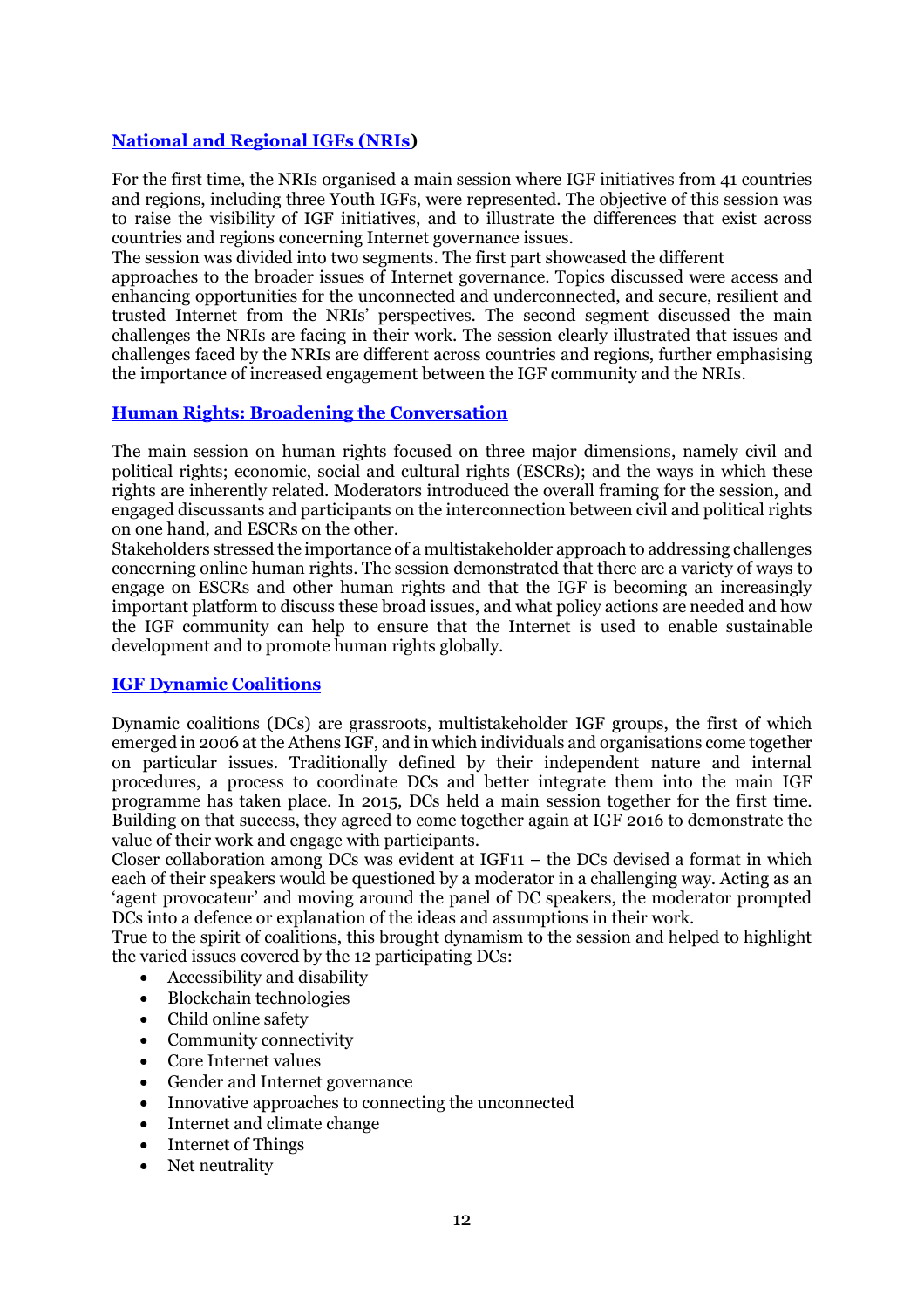Public access in libraries and Internet rights and principles.

#### **[Trade Agreements](http://www.intgovforum.org/multilingual/content/igf-2016-day-3-main-hall-trade-agreements-and-the-internet) and the Internet**

For the first time, a main session was held on trade policy and the Internet, which reflected the growing importance of trade issues, including domain name dispute resolution and access to registrant data, the use of encryption standards and source code disclosure mandates, and cross-border information flows. The session complemented the dialogues taking place in forums such as the WTO and in trade agreements such as the Trans-Pacific Partnership (TPP), Trade in Services Agreement (TISA), Trans-Atlantic Trade and Investment Partnership (TTIP), and Regional Comprehensive Economic Partnership (RCEP).

It was emphasised that there is a need to ensure that discussions on trade policy are not isolated from broader multistakeholder discussions of those same topics – in particular, because national trade ministries and trade negotiators do not always perceive these as being Internet governance issues, but view them simply as trade issues.

Speakers emphasised that trade agreements have a history of involving governments, citizens and private sector actors in actions which can be beneficial to the economy in a wider perspective but may result in harming core values, principles and rights for the Internet. Openness and transparency in trade agreements is needed with civil society actors participating in these debates. Governments in the private sector realise that trade agreements need to involve a dialogue with civil society. At the same time; however, it was noted that negotiations with government experts are often facilitated through specialised spaces which may not always be accessible to the general public.

#### **[IGF Best Practice Forums \(BPFs\) and Policy Options for Enabling and](http://intgovforum.org/multilingual/content/igf-2016-day-4-main-hall-igf-bpfs-and-policy-options-for-connecting-the-next-billions)  [Connecting the Next Billion\(s\)](http://intgovforum.org/multilingual/content/igf-2016-day-4-main-hall-igf-bpfs-and-policy-options-for-connecting-the-next-billions)**

This session presented the outputs of the 2016 IGF stakeholder-driven Best Practice Forums (BPFs) on [IXPs,](http://intgovforum.org/multilingual/content/igf-2016-day-3-room-7-bpf-on-ixps) [IPv6,](http://intgovforum.org/multilingual/content/igf-2016-day-2-room-1-bpf-on-ipv6) [Gender and Access,](http://www.intgovforum.org/multilingual/content/igf-2016-day-2-room-9-bpf-gender-and-access) and [Cybersecurity,](http://intgovforum.org/multilingual/content/igf-2016-day-3-room-9-bpf-on-cybersecurity) and showcased the outcome of Phase II of the IGF's work on [policy options for connecting the next billion\(s\).](http://intgovforum.org/multilingual/content/igf-2016-day-4-main-hall-igf-bpfs-and-policy-options-for-connecting-the-next-billions) The session highlighted that these community activities have resulted in resources from which policymakers can draw when addressing Internet policy issues. The session also gathered community suggestions on how these outputs may be taken forward into other relevant Internet governance forums and how the IGF community's work between sessions could be enhanced looking ahead to 2017 and beyond.

#### **[Shaping the Future of Internet Governance: An open dialogue between pioneers](http://intgovforum.org/multilingual/content/igf-2016-day-4-main-hall-shaping-the-future-of-internet-governance)  [and young leaders](http://intgovforum.org/multilingual/content/igf-2016-day-4-main-hall-shaping-the-future-of-internet-governance)**

This main session was designed to provoke a conversation between different generations about the state of art of the Internet ecosystem, proposing a future agenda for this environment. Newcomers and younger generations engaged in a dialogue with historical Internet actors debating Internet governance challenges and nurturing an exchange of experiences and ideas on various issues before the Internet community.

Throughout the session it was emphasised that the Internet governance community should provide education and capacity building opportunities for young people. Some highlighted the need for formal school/university training while others said that immersion of young people in the field work was most important as this would give young leaders more legitimacy when it came time to influence real policy and decisions in the complex and always changing Internet governance field.

Other important points raised were the need for actions to improve general awareness of Internet governance, particularly at local and regional levels; the issue of parental control and parental education in the context of discussions about child protection and content blocking, and the need for more youth participation in various spaces related to Internet governance.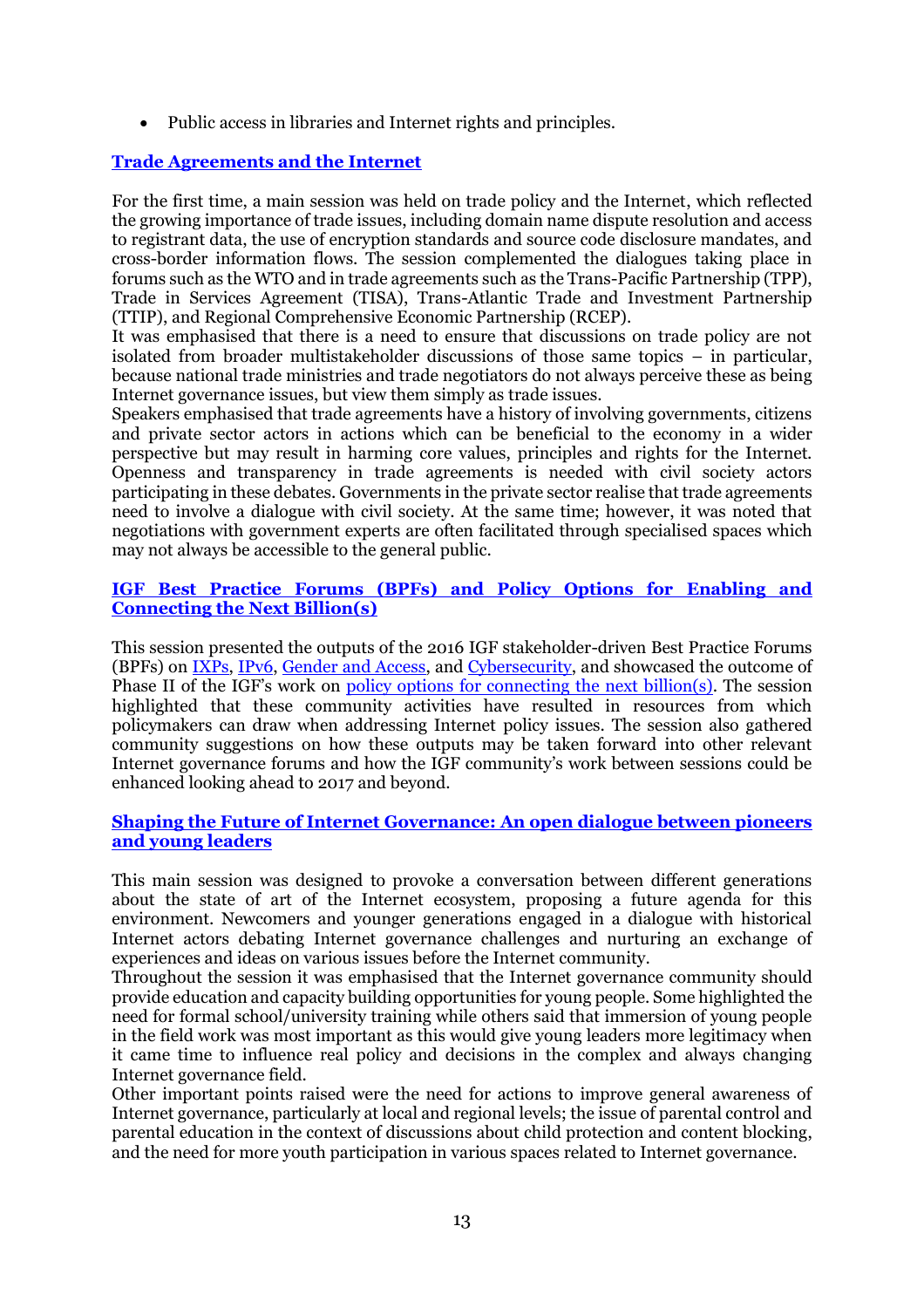#### **Taking Stock: Emerging issues – [future of the IGF and IGF retreat consultation](http://intgovforum.org/multilingual/content/igf-2016-day-4-main-hall-taking-stock-emerging-issues-future-of-the-igf)**

The traditional 'taking stock' session held in the afternoon of the last day allowed all participants in an open microphone format to reflect on their experience at the meeting; raise emerging issues that they wanted the IGF to address in 2017, and suggest ways for the IGF to improve. This year the session also sought further consultation from the community on the proceedings, ideas and suggestions from the IGF Retreat held in July 2016. The [proceedings](https://www.intgovforum.org/review/igf-retreat-proceedings-ideas-and-suggestions/)  [document](https://www.intgovforum.org/review/igf-retreat-proceedings-ideas-and-suggestions/) is available for review on the IGF website.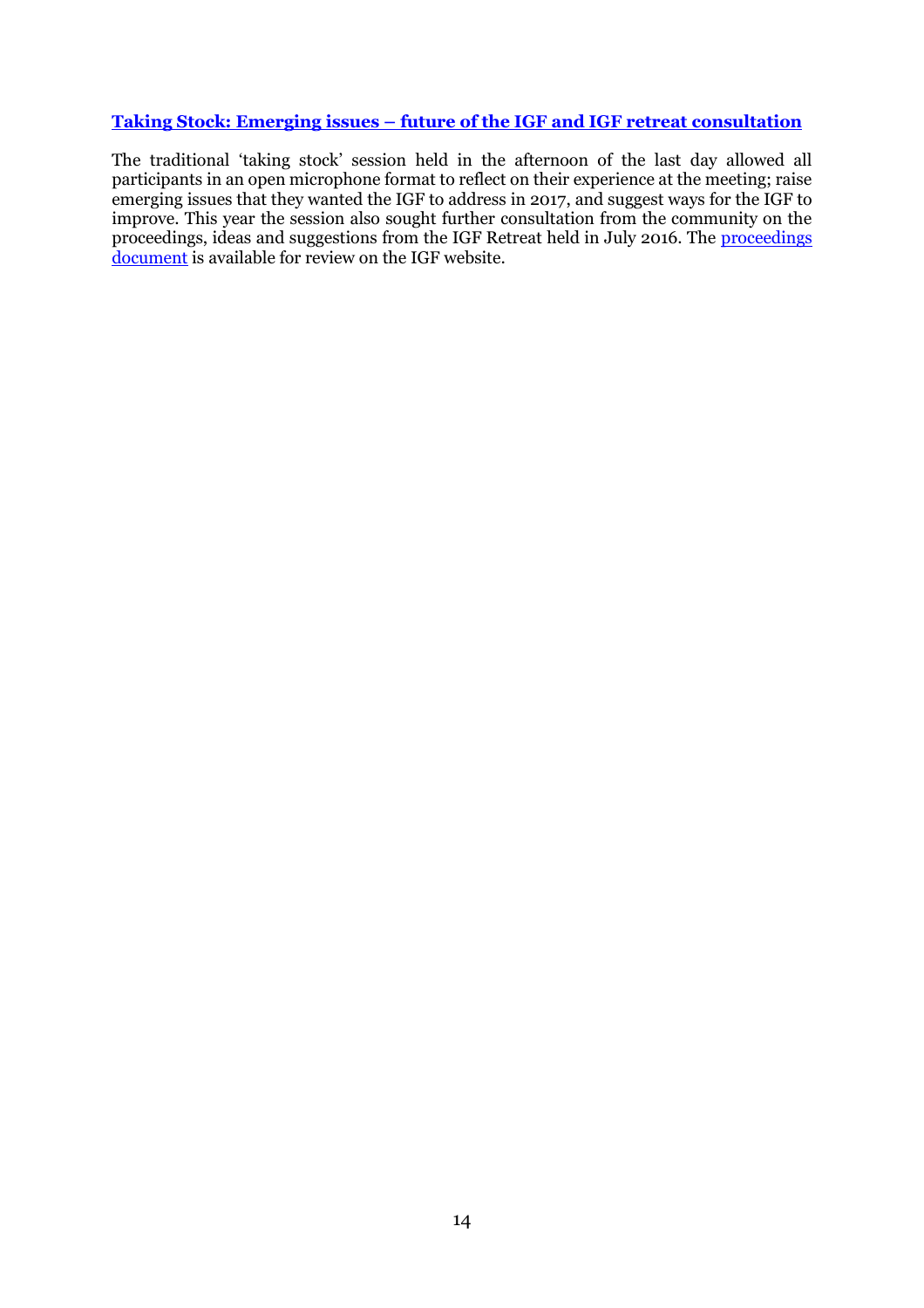## **IGF11 THEMES**

#### **ACCESS AND DIVERSITY**

Access and diversity were recurring themes throughout IGF11. In particular, the conference highlighted:

- Access to the Internet in ways that support the Sustainable Development Goals (SDGs)
- Bridging digital divides by providing both access and training in the use of ICTs and the Internet
- Gender and access, specifically issues concerning women
- Equitable access to knowledge and culture, including in public places
- Access to education.

The main sessions featured many points on access and diversity. In '[Assessing the role of](http://intgovforum.org/multilingual/content/igf-2016-day-1-main-hall-assessing-the-role-of-ig-in-the-sdgs)  Internet [governance in the Sustainable Development Goals \(SDGs\)](http://intgovforum.org/multilingual/content/igf-2016-day-1-main-hall-assessing-the-role-of-ig-in-the-sdgs)', it was noted that target 9C of the SDGs calls for universal and affordable access to the Internet in least developed countries by 2020. But at the end of 2016, 53% of the world's population, 3.9 billion people, did not have access to the Internet. In the 48 least developed countries, which comprise 12% of the world's population, only about 1 in 7 people were online by the end of 2016. "We need to think of bold new steps to rally all actors to put the Internet in the service of the poor, women, disabled people and indigenous populations," said one of the speakers.

It was noted that the multistakeholder model has facilitated significant accomplishments over the past decade, and every one of the SDGs "provides a compelling reason to achieve universal affordable connectivity and there is a clear, tactical roadmap within the SDG agenda that compels us to do so and is our guiding way". Examples were given about how access can address goals on health and wellbeing, education, gender and more.

A key point was made several times – that people must be put first, as there is a tendency to talk mainly about technology, and that "those in the development community are not persuaded yet that the Internet is as important for development as many of us think it is here". The original goal of the World Summit on the Information Society (WSIS) is for a people-centred information society. It is also a point that underpins all aspects of working towards the SDGs.

Other points made in the SDG session:

- 'Connecting the next billion' is a key value that informs conferences of many types around the world, and for which the IGF plays a central role
- Effective multistakeholder institutions are needed to guarantee values like universal and democratic access to the Internet and to knowledge, and to avoid Internet governance being driving by markets and the interests of governments
- Public-private partnerships and local stakeholder groups are needed for projects such as extending the Internet to remote areas in countries
- The engagement, education and empowerment of users should be a fundamental objective of the IGF, especially national and regional IGFs, as a large part of Internet governance remains in the hands of private companies and other non-state actors
- Governments need support as some have many responsibilities that can distract from critical issues like Internet infrastructure development
- Affordability of data on the Internet is a major concern in some countries and will greatly hinder its reach to communities such as farmers.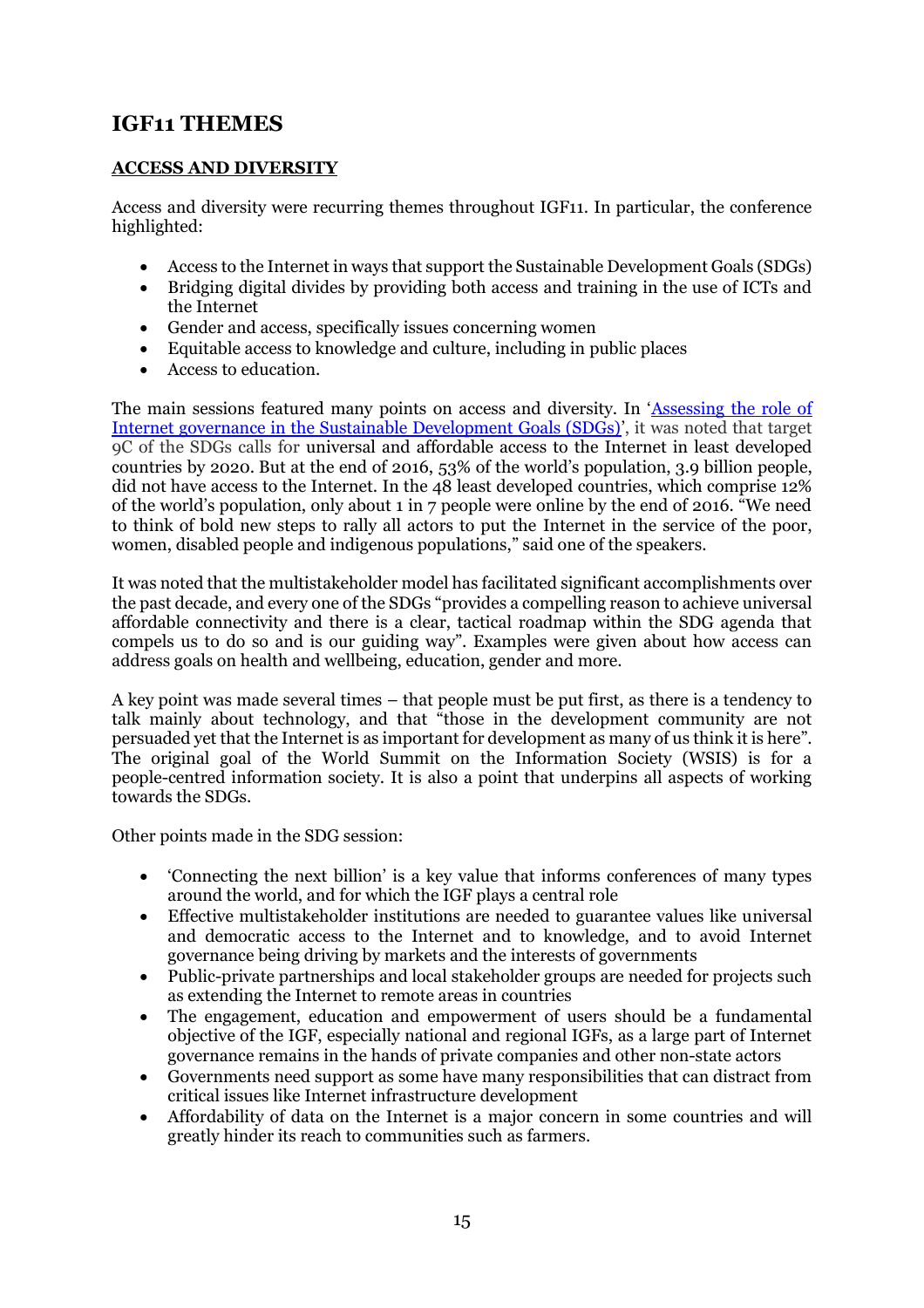The main session on 'Sustainable development, Internet and inclusive growth', addressed the barriers for inclusion, capacity building and the importance of local content and language. Among the access and diversity points:

- Internet access should be a constitutional right
- National broadband plans should address both supply- and demand-side needs
- The poorest and the most marginalised users often only have narrow, unstable connections and on low-powered equipment. This means Internet services should have minimal technical and resource requirements
- Interactive content and services can empower marginalised groups more than only 'passive' content
- Basic literacy skills are essential for everyone to access the Internet
- At the infrastructure level, innovation is needed to enable last mile access to remote villages that are not on national power grids and/or pose geographical challenges.

See also the theme report on 'Sustainable development and the Internet economy'.

Presentations at [Dynamic Coalitions main session](http://intgovforum.org/multilingual/content/igf-2016-day-3-main-hall-igf-dynamic-coalitions) included several access and diversity themes:

- The [DC on Community Connectivity \(DC3\),](http://intgovforum.org/multilingual/content/igf-2016-day-2-room-9-dc-on-community-connectivity) new in 2016, shared its analysis of community networks and their relationship to connectivity, finding not only that the networks help provide access but render it sustainable over time
- The <u>DC on Accessibility and Disability (DCAD)</u> has annually produced accessibility guidelines which have helped to greatly improve IGFs for persons with disabilities, including the 2016 one, and that the next target will be the training of on-site IGF staff. DCAD is working to promote the standardisation of key technologies, including the Internet of Things, in continuous support of persons with disabilities
- The [DC on Public Access in Libraries \(DC-PAL\)](http://intgovforum.org/multilingual/content/igf-2016-day-2-room-8-dc-on-public-access-in-libraries) is committed to the issue and study of connectivity, particularly for under-served communities. It reminded participants of the vital role libraries play in providing open, accessible spaces for Internet use in rural and remote areas, as well as in delivering locally-produced content and government services online
- In its [latest publication,](http://www.springer.com/us/book/9783319264240) the [DC on Net Neutrality \(DCNN\)](http://intgovforum.org/multilingual/content/igf-2016-day-2-room-2-dc-on-net-neutrality) has looked at the relationship, or what is often seen as the tension, between net neutrality and zero rating. Among the views presented in DCNN's book, both favouring and critically deconstructing zero rating, it questions the notion that the zero-rating policy is an important enabler of access, in light of the several other measures and policies that accomplish the same objective.

For the first time, National and Regional IGFs [ran a main session](http://intgovforum.org/multilingual/content/igf-2016-day-2-main-hall-national-and-regional-igfs) to highlight many initiatives, especially access and improving opportunities for the unconnected and underconnected. Messages from the session confirm points made in other main sessions and workshops and include:

- The Internet needs to be preserved as an open, secure, stable, resilient and trustworthy space
- Access and enhancing opportunity for connecting the unconnected include national and sub-regional issues, such as identifying underconnected groups, like women and youth or those in remote areas in a country or sub-region/region
- While there is a need to have access to broadband and availability, the Internet needs also to be accessible in terms of practices, through capacity building, useful content, local languages, etc.
- Internet access with mobile technology should be seen only as a temporary solution because of the limitations it brings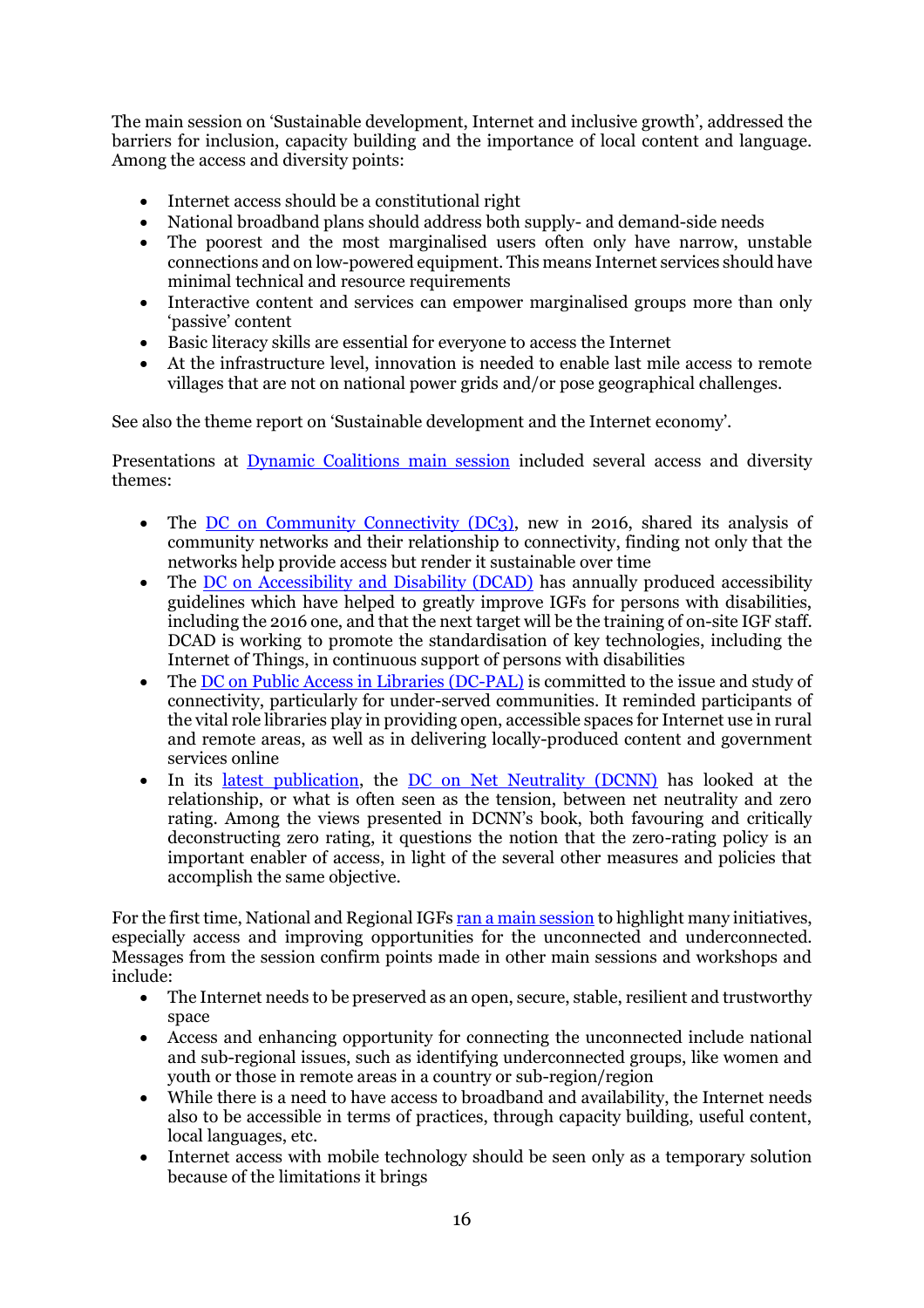More efforts are needed at national level and in the regions for multistakeholder groups tp implement IPv6, fibre optics, and other new technologies like white space technology.

Gender and access also featured in the IGF's [Best Practice Forums main session.](http://intgovforum.org/multilingual/content/igf-2016-day-4-main-hall-igf-bpfs-and-policy-options-for-connecting-the-next-billions) In 2016, the IGF furthered its seminal work on 'Policy options for connecting and enabling the next billion(s)' by investigating challenges and opportunities for addressing and overcoming barriers to meaningful Internet access, promoting meaningful access in diverse contexts and regions, and ensuring that access also supports the achievement of the UN Sustainable Development Goals. See the theme report on gender and youth issues for more on women.

One aspect of access was discussed in the final main session – that of how young people can be empowered to take part in Internet governance conferences and discussions, including those organised by the IGF. See also the theme report on gender and youth issues for more.

#### **CRITICAL INTERNET RESOURCES**

The 'nuts and bolts' of the Internet are essential and underpinning components of many Internet governance topics, given the importance of standards and technology to providing good quality access and content where it is needed.

A milestone was reached shortly before IGF11, namely the successful transition of the IANA (Internet Assigned Numbers Authority) functions to the multistakeholder community in October 2016. The transition was finalised after many months of planning by community volunteers, leading to productive exchanges about the post-transition IANA and the new community-based accountability mechanisms to ensure transparent and stable management of this crucial Internet function. At the IGF, various workshops and sessions endeavoured to learn from the successes and challenges of this important multistakeholder exercise.

The [main session on Best Practice Forums \(BPFs\)](http://intgovforum.org/multilingual/content/igf-2016-day-4-main-hall-igf-bpfs-and-policy-options-for-connecting-the-next-billions) included reports from the BPF on Internet exchange points (IXPs), which collected best practices that have contributed to building strong and successful IXPs. Exchanging traffic at an IXP has a number of benefits that can contribute to a more affordable, stable, faster and more reliable Internet of a higher quality in a region. The success of an IXP is measured by its ability to sustainably contribute to the development of its local Internet ecosystem. The BPF on IXPs focused on the management and operation of an IXP and identified factors that can contribute to success. More on IXPs and also content delivery networks (CDNs) were discussed in a [workshop.](http://intgovforum.org/multilingual/content/igf-2016-day-3-room-3-ws47-content-delivery-alternatives-intertwining-of-ixps-and-cdns)

There was also a report from the **BPF** on IPv6, the Internet's addressing system that was developed to deal with IPv4 exhaustion and to make the Internet future-proof. The fastgrowing number of networks that already supports IPv6 today is proof that IPv6 is a technically feasible option for business. This BPF has collected case studies on commercial experiences with IPv6 deployment to better understand challenges and incentives.

The Internet of Things (IoT) was highlighted in several places in the IGF11 sessions, including in a [dedicated Dynamic Coalitions session.](http://www.intgovforum.org/multilingual/content/igf-2016-day-1-room-6-dc-on-the-internet-of-things) Issues and challenges such as standardisation, interoperability, and security are very similar to those the Internet community dealt with in earlier days, and offer substantial opportunities for multistakeholder cooperation and mutual learning.

A point raised in the main session on assessing the role of [Internet governance in the](http://intgovforum.org/multilingual/content/igf-2016-day-1-main-hall-assessing-the-role-of-ig-in-the-sdgs)  [Sustainable Development Goals \(SDGs\)](http://intgovforum.org/multilingual/content/igf-2016-day-1-main-hall-assessing-the-role-of-ig-in-the-sdgs) is that a large part of Internet governance remains in the hands of private companies and other non-state actors because they control critical parts of the Internet infrastructure, which makes it imperative that wider society understands what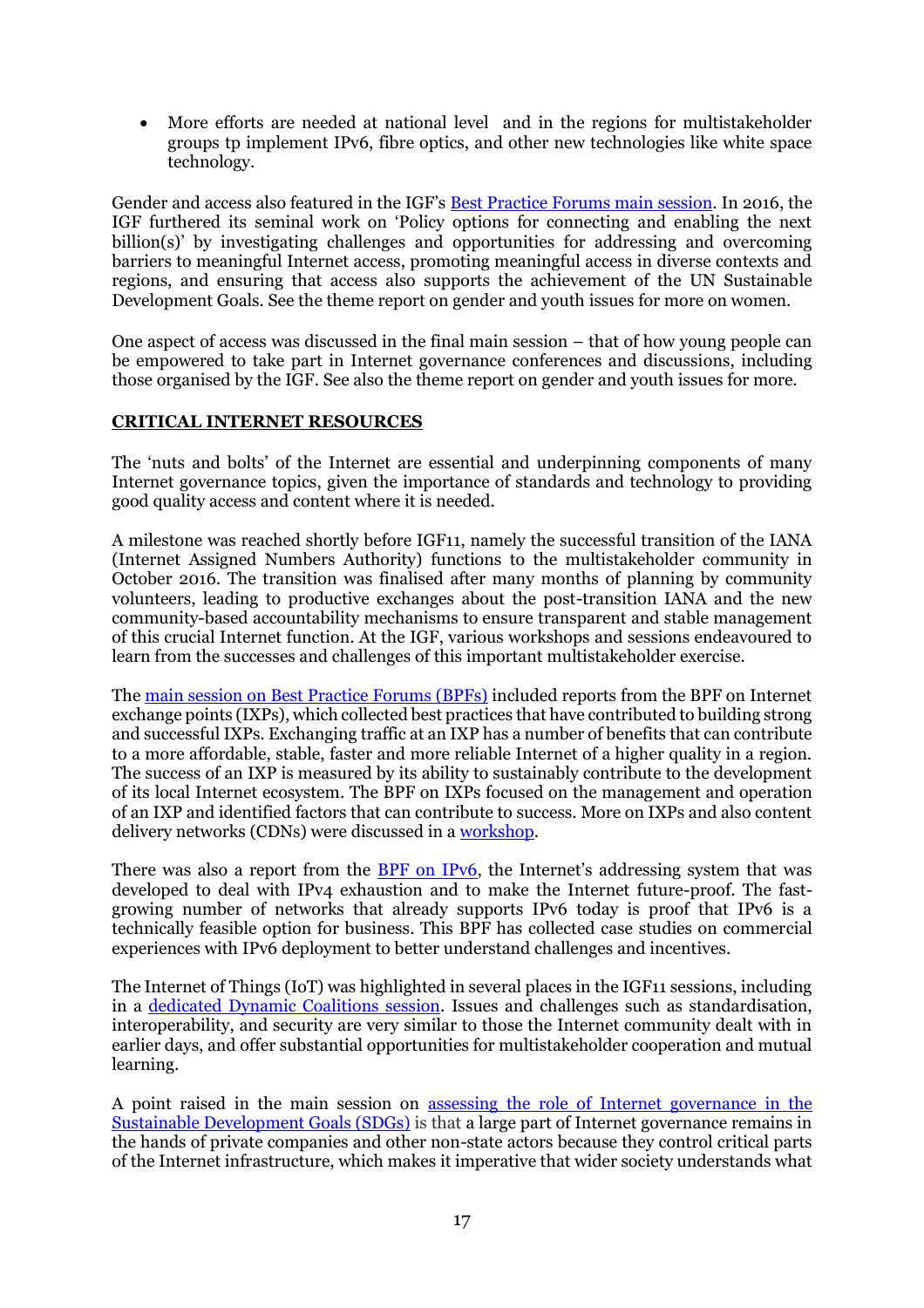the critical resources are and how to develop policy that brings them into the accountability of the public domain, and in line with open standards.

Indeed, in a [workshop on internet standards,](http://intgovforum.org/multilingual/content/igf-2016-day-4-room-1-ws240-building-trust-and-confidence-implement-internet-standards) it was said that the availability of open Internet standards is not the problem, as there are already a wide set of agreed standards. The problem is with the implementation process with challenges such as different implementation approaches depending on infrastructure maturity among countries, and prioritisation of standards: which are essential?

#### **GENDER AND YOUTH ISSUES**

There was a raft of issues concerning women, young people and children at IGF11, and they divide logically into these three groups.

#### **Gender and women**

Gender is a term mostly used to mean women and the importance of involving them in all aspects of Internet governance. Among the most powerful contributions to this theme came in the major theme for IGF11, namely the relationship with the Sustainable Development Goals (SDGs), of which several goals especially impact women, including health and wellbeing, education, and of course the goal on gender itself (goal 5: Achieve gender equality and empower all women and girls).

In the main session, '[Assessing the role of Internet governance in the SDGs](http://intgovforum.org/multilingual/content/igf-2016-day-1-main-hall-assessing-the-role-of-ig-in-the-sdgs)', it was noted that not only is the lack of access to ICTs and the Internet still a huge concern, but also that the global Internet user gender gap is even increasing. "We believe that connecting people to the global network and ensuring they have the skills and the freedom to use connectivity productively is our highest mission," noted Daniel Sepulveda, then deputy assistant secretary, US State Department, who added: "We also cannot afford to deny that the challenge is disproportionately real for women and disenfranchised communities."

It was notable that in a contribution by Doreen Bogdan, chief of the ITU's strategic planning and membership department, examples where multistakeholder action on technology have been successful all featured women. The ITU together with UN Women has launched a multistakeholder initiative called Equals, which is a global partnership for bridging the digital gender divide, and presented in an [open forum](http://intgovforum.org/multilingual/content/igf-2016-day-4-room-6-of30-un-women) at IGF11, in line with SDG 5.

A complementary main session on sustainable development and inclusion featured a subsession on the inclusion of women and youth. Points about women included:

- Digitising government services helps bridge gaps
- Women can be empowered with training in IT
- Publicising pioneering female Internet figures such as China's Qihang Hu (and leading by example) is important, as a speaker from the Internet Society said in highlighting the senior role of women in his organisation.

#### **Young people**

A major new strand at IGF11 was the debate about how to include young people more in the Internet governance process. The final main session, '[Shaping the future of Internet](http://intgovforum.org/multilingual/content/igf-2016-day-4-main-hall-shaping-the-future-of-internet-governance)  [governance](http://intgovforum.org/multilingual/content/igf-2016-day-4-main-hall-shaping-the-future-of-internet-governance)', was designed to provoke a conversation between different generations about the state of the Internet ecosystem, and provoked much discussion about empowering and involving young people in the IGF and wider Internet and ICT policy and debate.

For the first time, the NRIs organised a main session where IGF initiatives from 41 countries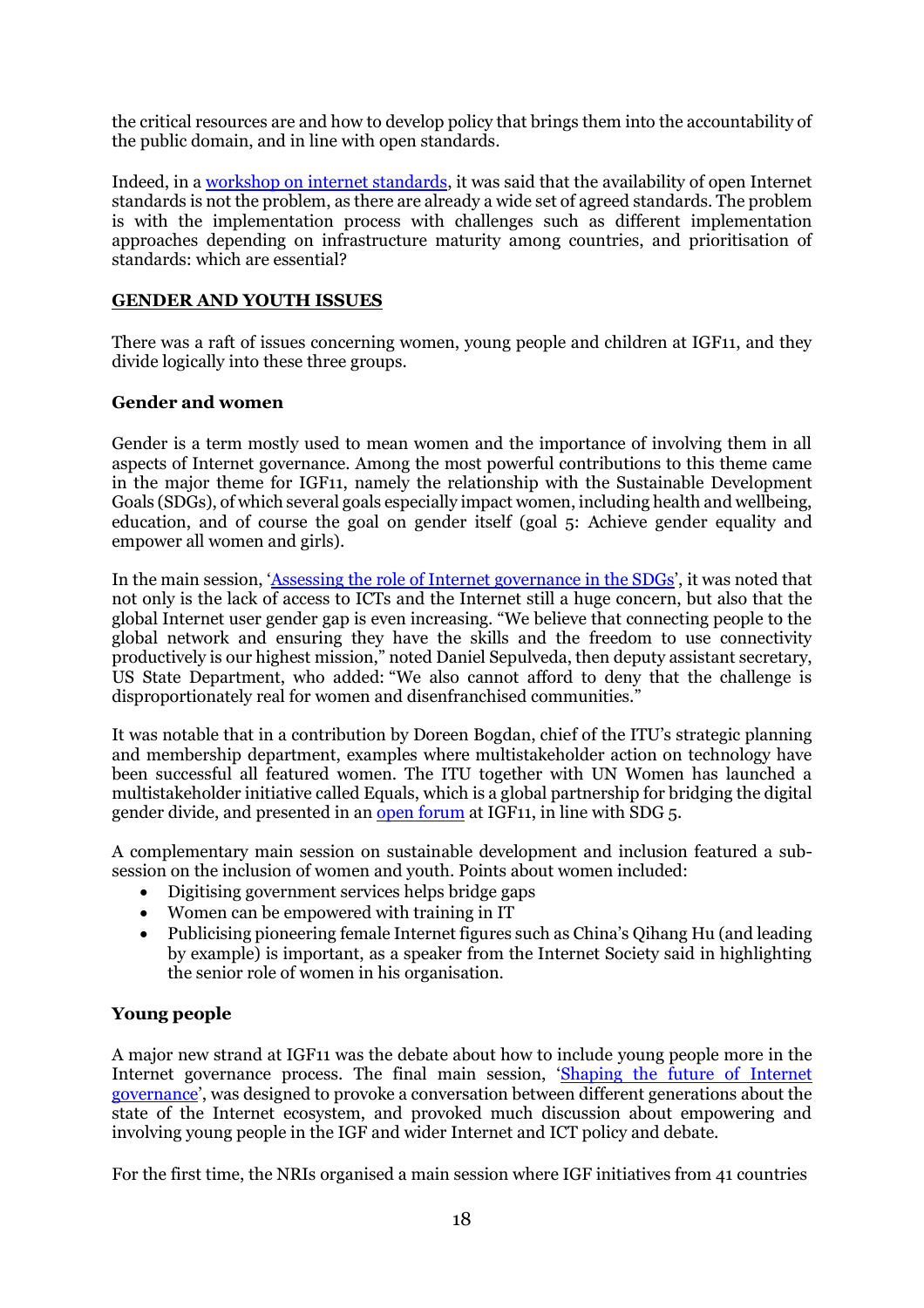and regions, including three Youth IGFs, were represented.

It was noted by young people that there can be a lack of information and in some sessions young people were not called to speak. There can be a view that young people are newcomers and lacking in their capacity to contribute. But luminaries such as Vint Cerf stressed the importance that the disruption of having new ideas and views can have at the IGF and other forums. The paradox is that young people are at the forefront of using the Internet in new ways – but can be marginalised in framing its development.

To help young people become more engaged, IGF11 introduced some new session types, including 'lightning' and 'unconference' sessions, as experiments. These informal formats were popular. Meanwhile over 150 participants attended an [open forum by the European](http://intgovforum.org/multilingual/content/igf-2016-day-1-room-10-of53-youth-igf-eu-delegation)  [Union Youth IGF delegation.](http://intgovforum.org/multilingual/content/igf-2016-day-1-room-10-of53-youth-igf-eu-delegation)

Concerning the SDGs, a need emphasised several times is that making sustainable change in poverty, health, education and other goals will need jobs for young people, particularly in developing countries, so they can provide for families and communities.

#### **Children**

Children's issues at the IGF embraced two main inter-linked topics – child protection online, and their digital rights. In keeping with the major theme on SDGs, it was mentioned that children are a vulnerable group, and their right to access information, and to privacy and safety online need to be enforced in order to achieve the goals. For the first time at the IGF, [UNICEF organised a session on children's rights research](http://intgovforum.org/multilingual/content/igf-2016-day-0-room-3-unicef-global-kids-online-from-research-on-children%E2%80%99s-rights-in-the).

It was also noted that there are still some 60 million children of primary school age not attending school and 26 million teachers are needed around the world – ICTs can help fill that gap. It was mentioned too that women's inclusion in the digital world is critical to children's digital rights and access.

#### **CYBERSECURITY**

Cybersecurity used to be a little-known concern in Internet circles, and one addressed mainly by the technical community. Not any more  $-$  of all the themes at IGF11, cybersecurity was probably the most cross-cutting among stakeholders from all parts of the Internet governance spectrum and the most urgent, occupying a dozen or more sessions. It is no exaggeration to say that 'cyber' issues will dominate Internet discussions for the foreseeable future.

While intergovernmental forums, in particular the Group of Governmental Experts (GGE) which operates under the First Committee of the UN General Assembly, may produce concrete policy, it is the IGF that is bringing dialogue and collaboration among all stakeholder groups – government, private sector, technical community and civil society – which is key to addressing cybersecurity challenges and contributing to an open, stable, secure and trustworthy Internet.

Highlights of the cybersecurity theme at IGF11 included a **Best Practice Forum (BPF) session**, which built on the previous work of the IGF CSIRTS (Computer Security Incident Response Teams) and Spam BPFs. Its work was also guided by the WSIS+10 review process which produced an outcome document with a focus on building confidence and security in the use of IT, making an IGF BPF related to cybersecurity even more relevant.

A particular challenge for those addressing cybersecurity is that with so many parties converging on the topic with a multistakeholder approach, there is not yet a common language or set of terminologies that can make dialogue and understanding easier. It is a highly complex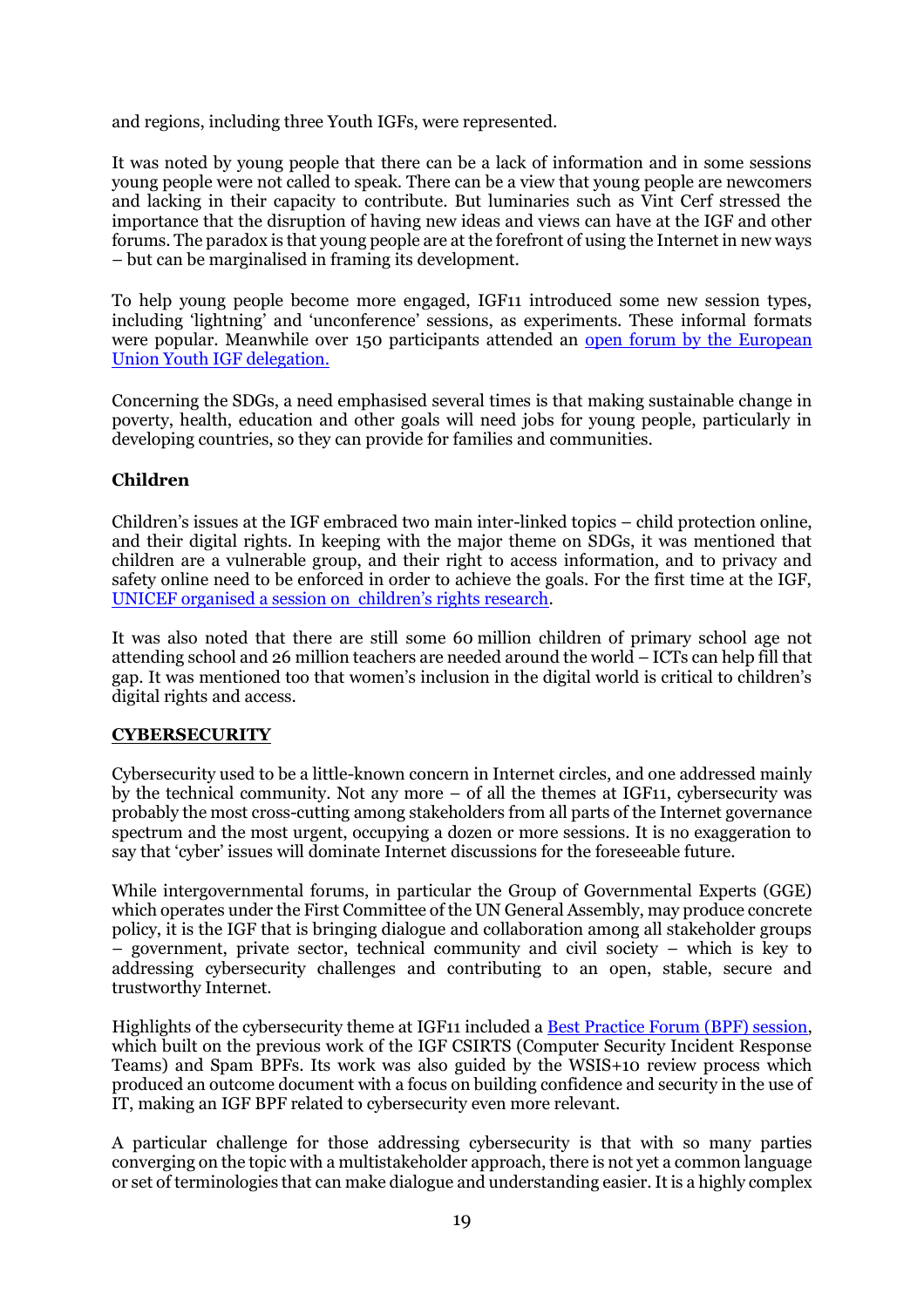and wide-ranging theme that now involves people in the development community; with the Sustainable Development Goals (SDGs) being a major topic at IGF11, concerns about cybersecurity and trust on the Internet are among the issues threatening to delay collaboration between those in development and the Internet community.

Indeed[, a key workshop at IGF11 combined the three topics](http://intgovforum.org/multilingual/content/igf-2016-day-4-room-3-ws115-how-do-cybersecurity-development-and-governance-interact) – cybersecurity, development and [governance,](http://intgovforum.org/multilingual/content/igf-2016-day-4-room-3-ws115-how-do-cybersecurity-development-and-governance-interact) recognising that since the WSIS review, cybersecurity has become part of the debate. However, there is still a lack of understanding if not fear among policymakers, in particular from developing countries, about cybersecurity and cybercrime.

The biggest tension currently in cybersecurity is the conflict between government demands for information and the rights of citizens and professionals such as journalists to preserve their privacy. In the case of journalists this can have tragic results if weak encryption leads to hacking by corrupt officials.

Consumers on the Internet have great concerns about privacy and security, and as the next billion come on line, particularly on mobile systems, these concerns will grow. While much emphasis at IGF11 was on protection by government and agencies, and on professional collaboration, there are also ideas about how citizens can become more aware of and responsible for their digital security. See the report from the workshop, '[Empowering and](http://intgovforum.org/multilingual/content/igf-2016-day-3-room-4-ws111-empowering-and-educating-the-next-billions-of-internet-users)  [educating the next billion Internet users](http://intgovforum.org/multilingual/content/igf-2016-day-3-room-4-ws111-empowering-and-educating-the-next-billions-of-internet-users)' – issues include how the terms of using mobile apps can be made easier to understand, whether more safeguards can be built in, and wider use of digital technologies such as mobile money. And see also the workshop, '[What makes](http://intgovforum.org/multilingual/content/igf-2016-day-3-room-3-ws113-what-makes-cybersecurity-awareness-campaigns-effective)  [cybersecurity awareness campaigns effective?](http://intgovforum.org/multilingual/content/igf-2016-day-3-room-3-ws113-what-makes-cybersecurity-awareness-campaigns-effective)'

Finally, a topic related to the infrastructure theme is that changes to the Internet can affect issues such as cybersecurity, as highlighted in a workshop on the move towards IPv6 (see the workshop, '[Can law enforcement catch bad actors online anymore?](http://intgovforum.org/multilingual/content/igf-2016-day-3-room-4-ws6-can-law-enforcement-catch-bad-actors-online-anymore)').

#### **HUMAN RIGHTS ONLINE**

Human rights took centre stage at IGF11 with a main session, '[Human rights: Broadening the](http://www.intgovforum.org/multilingual/content/igf-2016-day-3-main-hall-human-rights-broadening-the-conversation)  [conversation](http://www.intgovforum.org/multilingual/content/igf-2016-day-3-main-hall-human-rights-broadening-the-conversation)'. This is not new for the IGF – concerns about human rights in the digital age have been discussed since 2006, and the Internet Rights and Principles Dynamic Coalition was established at the IGF in Hyderabad 2008. But there has been much progress in the IGF and elsewhere on 'digital' human rights.

For example, the [DC on Internet Rights and Principles](http://www.intgovforum.org/cms/dynamiccoalitions/72-ibr) has issued a document that defines a number of new digital norms, and there are initiatives such as the Brazilian Marco Civil and the Italian Bill of Internet Rights. At IGF11, a German initiative for a new European Union charter of digital fundamental rights was presented (see [digitalcharta.eu\)](https://digitalcharta.eu/).

It is becoming clear that individuals have the same rights online as they do offline and as such there is no need to 'invent' new human rights but there is a need to continue to develop understanding of existing rights. The adoption of the Universal Declaration of Internet Governance Principles at the Netmundial conference in Brazil in 2014 was also a major step forward, but these principles need mechanisms for implementation.

There are international bodies that can translate the IGF discussions and the Netmundial principles into concrete action, including the UN Human Rights Council with its special rapporteurs on freedom of expression and privacy in the digital age – it is said to be a strong intergovernmental body which has opened itself to more involvement of non-governmental stakeholders, using the IGF debates as inspiration.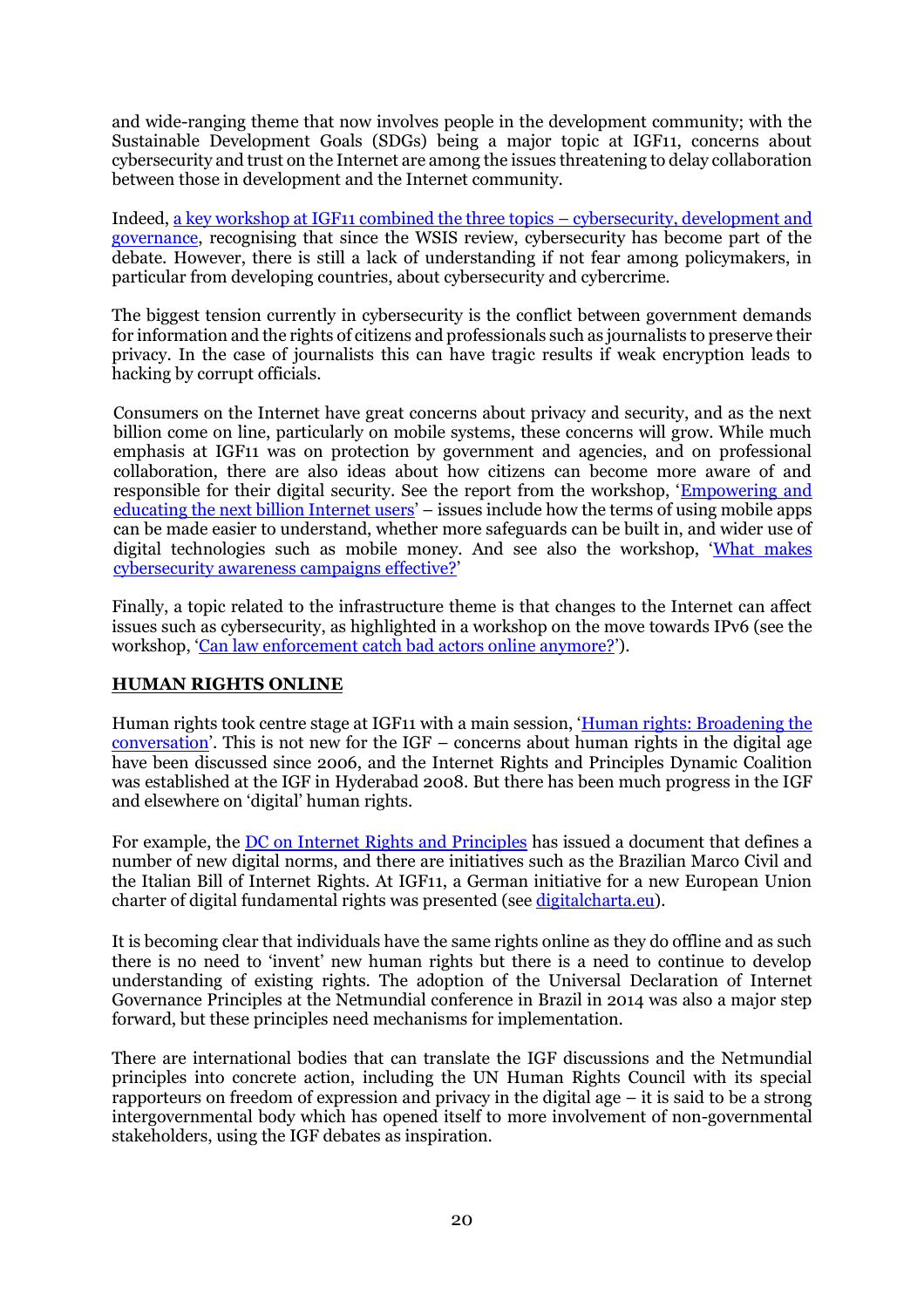That debate was to the fore in the main session. It examined civil and political rights (CPR), economic, social and cultural rights (ESCR) and linkages between the two classes of rights.

On CPR, it was reported that the Human Rights Council resolution on the promotion and protection of human rights on the Internet has taken hold and states now know that they are being scrutinised, and they can no longer claim that there is no clear framework of human rights on issues related to the Internet. But despite ESCR's long history, they are still not being addressed on an equal footing, and with the same weight, as CPR, including in debates on Internet governance.

The indivisibility and equal status of CPR and ESCR was emphasised, and as was the close links between ESCR and the Sustainable Development Goals (SDGs) through the right to development.

A separate workshop highlighted the [Global Information Society Watch's 2016 report on](file:///C:/Users/Mazzucchi/AppData/Local/Temp/notes44A9BD/Global%20Information%20Society%20Watch)  [economic, social and cultural rights and the internet, which was announced at IGF11. S](file:///C:/Users/Mazzucchi/AppData/Local/Temp/notes44A9BD/Global%20Information%20Society%20Watch)ee also [here.](https://www.giswatch.org/blog-entry/1203/global-information-society-watch-2016-economic-social-and-cultural-rights-and-intern) Another workshop also explored the internet and ESCRs, and working from experience [to policy.](http://intgovforum.org/multilingual/content/igf-2016-day-4-room-5-ws90-the-internet-and-escrs-working-from-experience-to-policy)

A cross-cutting topic is the rights of children and young people. See also the report of the workshop, ['Children's rights to privacy, safety and freedom of expression'](http://intgovforum.org/multilingual/content/igf-2016-day-4-room-5-ws66-children%E2%80%99s-rights-to-privacy-safety-freedom-of-expression), in the gender and youth theme, which homed in on the UN Charter on the Rights of the Child (UNCRC). Another is the rights of disabled people, such in the workshop 'Bridging the digital device gap for the [blind through technology](http://intgovforum.org/multilingual/content/igf-2016-day-4-room-5-ws29-bridging-digital-device-gap-the-blind-through-technology)', which clearly has a place in the access and diversity theme too. Similarly, rights in certain regions also cross into access and diversity, as discussed in the workshop '[The right to access the Internet in Latin America](http://www.intgovforum.org/multilingual/content/igf-2016-day-1-room-6-ws266-the-right-to-access-the-internet-in-latin-america)', while legal aspects in Asia were explored in '[Strategic litigation in defence of freedom of expression online in South and](file:///C:/Users/Mazzucchi/AppData/Local/Temp/notes44A9BD/The%20right%20to%20access%20the%20Internet%20in%20Latin%20America)  [Southeast Asia'.](file:///C:/Users/Mazzucchi/AppData/Local/Temp/notes44A9BD/The%20right%20to%20access%20the%20Internet%20in%20Latin%20America)

One of the IGF's new 'lightning' sessions was entitled: '[Human rights online: What has](http://www.intgovforum.org/multilingual/filedepot_download/4183/391)  [Internet governance got to do with refugees?](http://www.intgovforum.org/multilingual/filedepot_download/4183/391)' This was spurred by data from the United Nations High Commission for Refugees (UNHCR) that estimates that over 65 million people have been forced from home; over 20 million are refugees and more than half are under the age of 18. Internet access and mobile phones play a pivotal role in providing information, helping families to stay connected and giving newcomers the necessary tools to being able to start a new life in another part of the world.

Considering that offline rights should also be protected online, is enough being done to ensure equal access and to protect the rights refugees and displaced people? What sort of political, technical and social cultural challenges arise in order to enable and protect the rights of refugees online and allow their participation in the online environment? The session explored these issues with various country examples.

Finally, concerns about journalists and press freedom surfaced in several workshops and also in the cybersecurity theme. In one workshop, 'Encryption and safety of journalists in the [digital age](http://intgovforum.org/multilingual/content/igf-2016-day-2-room-6-ws159-encryption-and-safety-of-journalists-in-digital-age)', highlights from UNESCO's study, Human Rights Aspects of Encryption, were presented by Wolfgang Schulz, who said: "Encryption impacts both freedom of expression and privacy; encryption and anonymity empowers journalists to browse, read, develop and share opinions and information without interference." He cautioned against restrictions put on encryption on the basis of theoretical speculation of risks, rather than evidence.

Guy Berger, UNESCO's director for freedom of expression and media development, explained that the publication was conducted in the context of UNESCO's endorsement of the [Connecting the Dots Outcome document](https://www.google.co.uk/url?sa=t&rct=j&q=&esrc=s&source=web&cd=1&cad=rja&uact=8&ved=0ahUKEwiRuZep8LrVAhUpB8AKHYFIBCMQFggoMAA&url=http%3A%2F%2Funesdoc.unesco.org%2Fimages%2F0023%2F002340%2F234090e.pdf&usg=AFQjCNEWPHub7oE_8mCgB2hbls_g1uzizw) that "recognises the role that anonymity and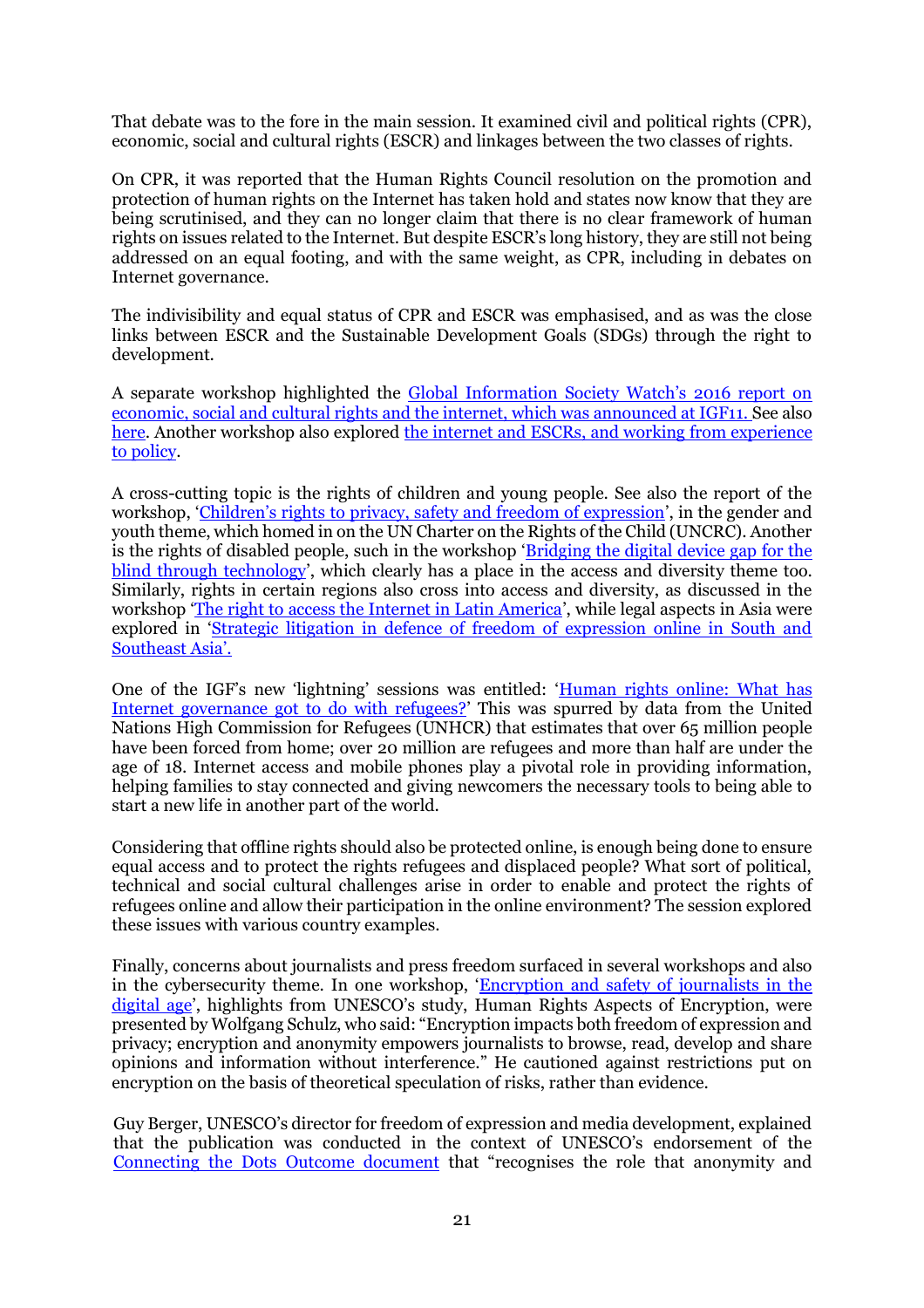encryption can play as enablers of privacy protection and freedom of expression, and facilitates dialogue on these issues".

#### **SUSTAINABLE DEVELOPMENT AND THE INTERNET ECONOMY**

This theme was addressed extensively at IGF11 in the two main sessions, 'Assessing the role of [Internet governance in the Sustainable Development Goals \(SDGs\)](http://www.intgovforum.org/multilingual/content/igf-2016-day-1-main-hall-assessing-the-role-of-ig-in-the-sdgs)' and '[Sustainable](http://www.intgovforum.org/multilingual/content/igf-2016-day-2-main-hall-sustainable-development-internet-and-inclusive-growth)  [development, Internet and inclusive growth](http://www.intgovforum.org/multilingual/content/igf-2016-day-2-main-hall-sustainable-development-internet-and-inclusive-growth)'. The session on inclusive growth was particularly relevant to exploring links between sustainable development and the Internet economy and was split into three sub-sessions – inclusion (women and youth), capacity building (and obstacles to inclusive growth), and local relevant content.

There were many points made in the sub-sessions – among the most important:

- There is huge potential that is not tapped because of lack of opportunities to develop women entrepreneurs
- Strong and broad support from government, accompanied by enabling policy and regulatory frameworks, are essential for any plans to enable inclusive growth. Examples of such frameworks include those that encourage innovation, create national broadband plans that address both supply- and demand-side needs, enshrine Internet access as a constitutional right, and codify ubiquitous connectivity for everyone
- Favourable conditions, including incentives, are needed to encourage investments and financing of infrastructure initiatives, especially those that are capital intensive
- The cultivation of digital skills for teachers is indispensable
- At the infrastructure level, innovation is needed to enable last mile access to remote villages that are not on national power grids and/or pose geographical challenges to traditional telecoms infrastructure. Other technologies such as Internet exchange points enable cost-effective routing of traffic
- There are many young people entering the workforce in developing countries making sustainable change for poverty, health, education and other goals will need jobs for them so they can provide resources for families and communities. Many new jobs will need ICT skills.

A major issue in capacity building is to be able to demonstrate the benefits of connectivity to those who are either unconnected or have chosen not to connect – approaches that can work include UNESCO's global movement on information literacy, and peer learning in community settings.

There was agreement that there is a critical need to support local languages and local content to enable inclusive growth. Key points include:

- With more locally relevant content, the user experience will be improved and more users will see the benefit of connecting to the Internet – it is a virtuous circle
- Government services can drive people to go online and so provide conditions for more investment
- Locally produced content now has a much larger potential global market. For example, only 26% of content is locally produced in Latin America, but with the Internet, any of the 300 million Spanish speakers around the world is a potential consumer
- Barriers for creating content should be removed, intellectual property issues addressed, and support provided for the media and arts communities. Sharing content needs appropriate platforms
- The World Intellectual Property Organisation (WIPO) participated in IGF 2016, showing the convergence between intellectual property (IP) and Internet governance. A balanced and well-functioning IP system contributes to inclusive and sustainable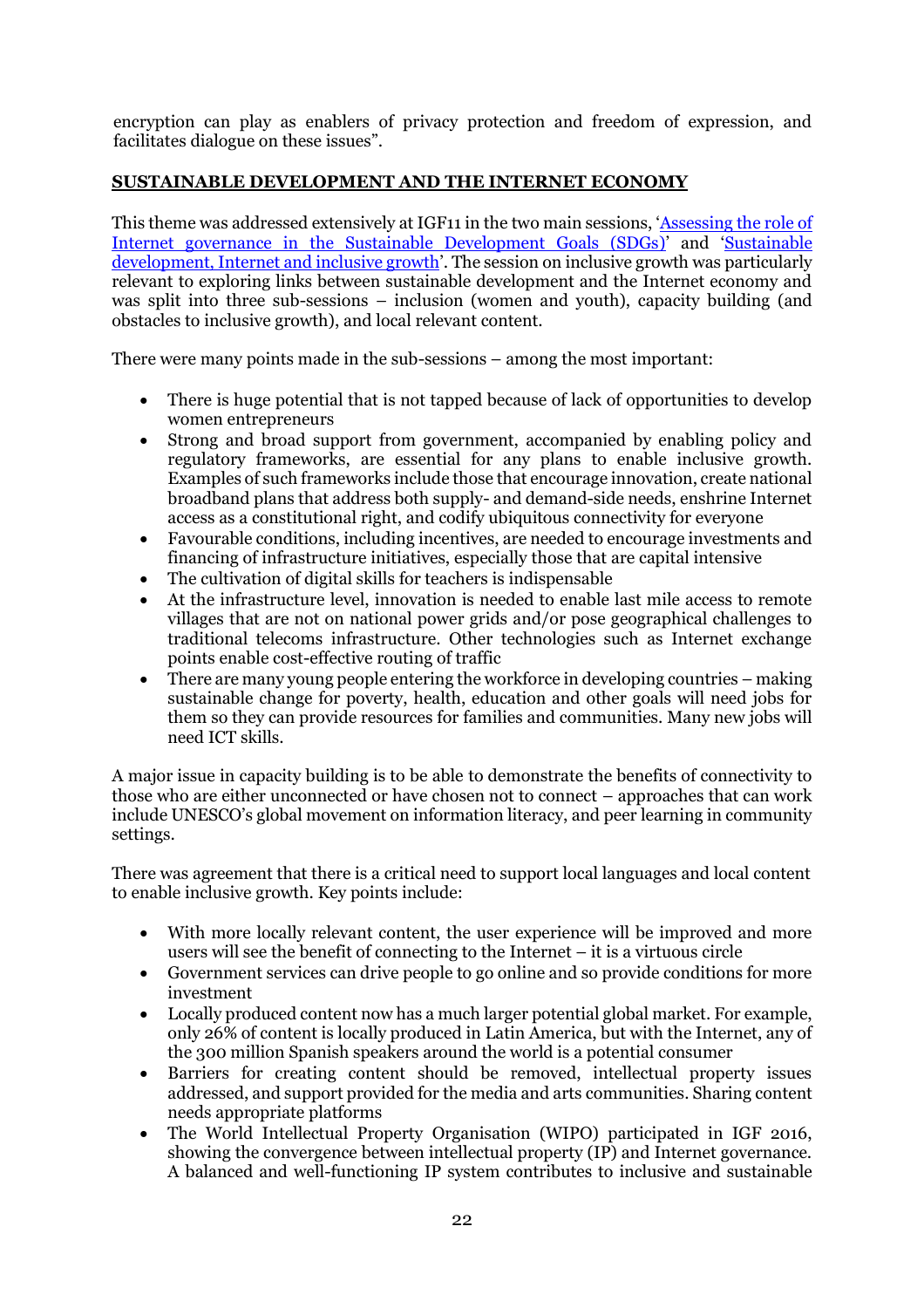growth on the Internet by providing guarantees and incentives for innovation to take place and for creators to flourish

 There are important questions on how to finance the production of local content and how they can be monetised.

Above all, given how critical the Internet and ICTs have become for both developed and developing economies, civil society and the private sector must build bridges with government officials and be as inclusive as possible to have any chance of achieving any of the SDGs. If partnerships can be built and maintained it will greatly increase the chances that robust information infrastructure (ICTs and the Internet) will be built and used.

#### **MULTISTAKEHOLDER COOPERATION**

This theme underpins the work of the IGF and was particularly prominent at IGF11 owing to the 10-year renewal of the IGF by the UN General Assembly in 2015. The endorsement of the importance of the IGF as multistakeholder platform for public policy dialogue was stressed by many speakers, not least in the main theme of the conference, relationships with the Sustainable Development Goals (SDGs).

The main session – '[Assessing the role of Internet governance in the Sustainable Development](http://intgovforum.org/multilingual/content/igf-2016-day-1-main-hall-assessing-the-role-of-ig-in-the-sdgs)  [Goals \(SDGs\)'](http://intgovforum.org/multilingual/content/igf-2016-day-1-main-hall-assessing-the-role-of-ig-in-the-sdgs) – featured a 'town hall consultation' with a multistakeholder dialogue between expert 'setting the scene' speakers and participants attending the session and engaged online. Panellists noted the importance of transparent and inclusive multistakeholder approaches to sustainable development, including the significant role that the IGF can continue to play in facilitating debates with diverse stakeholders such as those from the development community, in supporting the 17 SDGs. The need to address the challenges faced by women, youth, and older and disabled people in sustainable development was also emphasised.

Panellists noted that in ensuring that the Internet and other ICTs do in fact support sustainable development, it remains vital to put people first, not technology – this was a point made by other participants across the themes at IGF11.

An important milestone for the Internet governance community achieved shortly before IGF 2016 was the successful transition of the Internet Assigned Numbers Authority *(*IANA*)* functions to the multistakeholder community. The transition was finalised after careful planning by community volunteers, leading to productive exchanges about the post-transition IANA and new accountability mechanisms to ensure transparent and stable management of this crucial Internet function. At the IGF, various workshops and sessions endeavoured to learn from the successes and challenges of this important multistakeholder exercise.

Other issues where multistakeholder discussions were to the fore:

- A topic rising rapidly up the Internet governance agenda is the Internet of Things (IoT) and challenges such as standardisation, interoperability and security are similar to issues the Internet community dealt with in its earlier days, and offer substantial opportunities for multistakeholder cooperation. There were several sessions and workshops where IoT was explored
- National, Regional and Youth IGFs (NRIs) have been emerging since the IGF was convened in 2006. They are independent in their work, and organised in accordance with the core IGF principles of being multistakeholder and non-commercial in their organisation and work. NRIs were the subject of a [main session](http://intgovforum.org/multilingual/content/igf-2016-day-2-main-hall-national-and-regional-igfs) at IGF11
- Trade agreements and the Internet was also a [main session topic.](http://www.intgovforum.org/multilingual/content/igf-2016-day-3-main-hall-trade-agreements-and-the-internet) It was emphasised that there is a need to ensure that discussions on trade policy are not isolated from broader multistakeholder discussions – and indeed that the IGF's 'bottom-up' philosophy can complement the often secretive nature of high level trade negotiations,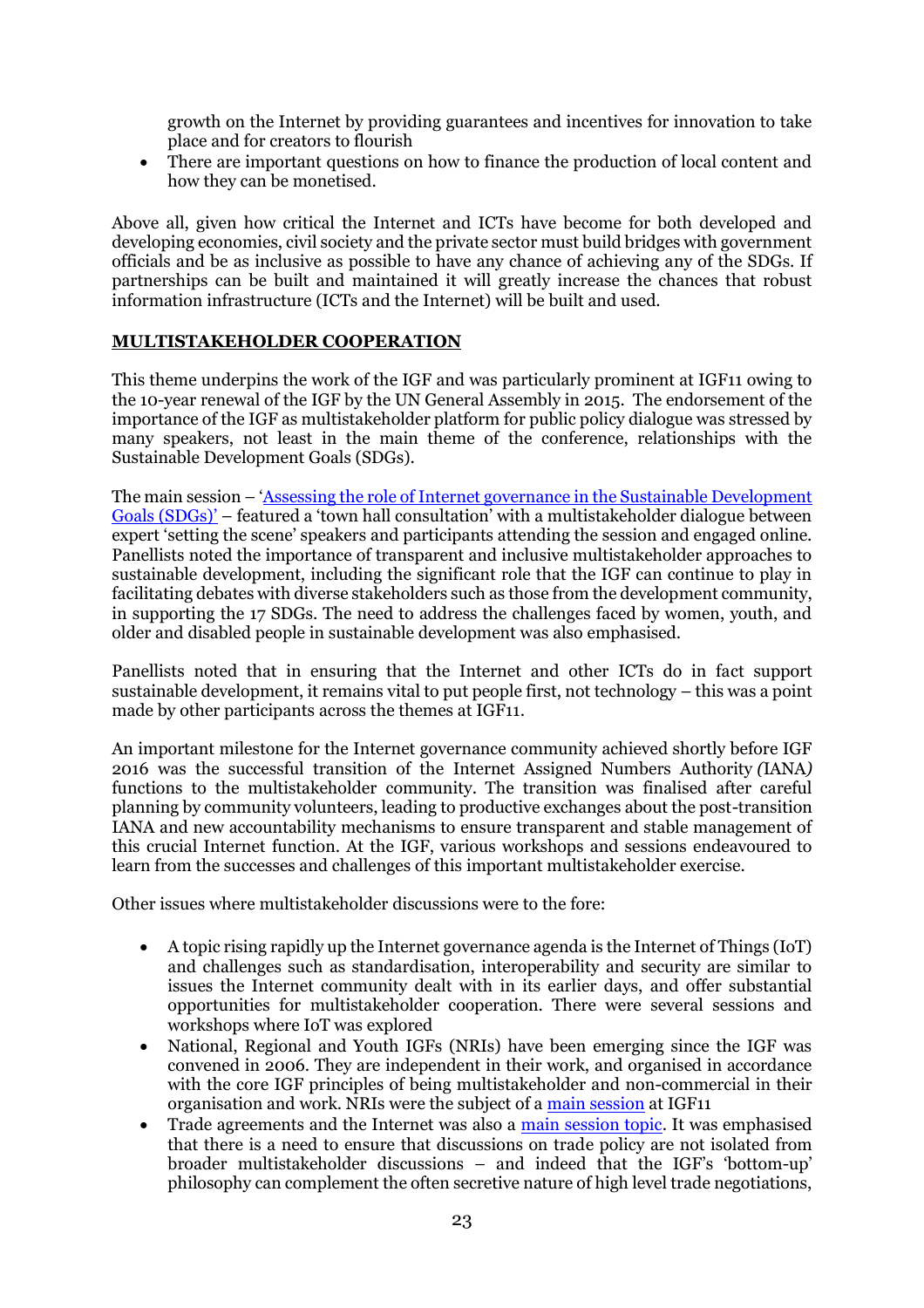helping to break down barriers and introduce more voices into these processes, albeit at an informal level.

One of the most famous Internet figures, Vint Cerf, engage[d in a session that brought together](http://intgovforum.org/multilingual/content/igf-2016-day-4-main-hall-shaping-the-future-of-internet-governance)  [young people with those with long experience,](http://intgovforum.org/multilingual/content/igf-2016-day-4-main-hall-shaping-the-future-of-internet-governance) with the idea of probing how the younger generation can learn and become involved. He drew attention to the Internet Engineering Task Force, which "you can't join. All you can do is show up, and if your ideas get traction, then they'll proceed… I'd argue we should take your point and try some experiments. Instead of pigeonholing people into particular functions and categories, why don't we take problems and organise a multistakeholder discussion around the problem? That's what multistakeholderism is supposed to be about."

How to involve young people better was a particular theme at IGF11 and new formats such as the short 'lightning' sessions helped this cause.

The IGF closely monitors participation at its events, such as by counting the gender balance in sessions, and participants in sessions are always quick to point out where voices are missing, such as those from developing countries who may find it too costly to travel, or also find it hard to take part remotely. One speaker noted too that it isn't enough simply to 'tick boxes' and just get diverse participation – this can "maybe even make our multistakeholder processes look better than they actually are... So how do we bring people here that represent different views, different experiences, and keep them in the process for the longer term, make sure that their participation is about content, and give them the opportunity to learn?"

Uniting people around content can be challenging. For example, with topics such as cybersecurity where, because of the multistakeholder model, there are people coming together from many different backgrounds, but there is not yet a common language or common set of terminologies that helps the dialogue. Complex subjects like this will require much preparation to unite technical interests with the social and political – but this is exactly what the IGF is for.

#### **EMERGING ISSUES**

On the final day of the IGF there was a main session, '[Shaping the future of Internet](http://intgovforum.org/multilingual/content/igf-2016-day-4-main-hall-shaping-the-future-of-internet-governance)  [governance](http://intgovforum.org/multilingual/content/igf-2016-day-4-main-hall-shaping-the-future-of-internet-governance)', in which the one of the key and recurring issues at the meeting was discussed in depth – how to involve and develop the next generation of young participants in the work of the IGF and in Internet governance around the world. This is not a new issue but can be seen as 'emerging' as very important now.

This session provoked conversation between young and older generations about the state of art of the Internet ecosystem, proposing a future agenda. Throughout the session it was emphasised that the Internet governance community should continue to provide education and capacity building opportunities for young people, and it was said by several young people that the IGF can be a daunting experience and it can be hard to get their voices heard in some sessions.

Some highlighted the need for formal school/university training while others said that immersion of young people in the work is most important as this would give young leaders more legitimacy to influence policy and decisions in the complex and always changing Internet governance field.

Internet fragmentation is a topic that has risen up the agenda of various meetings – including at a high level at the World Economic Forum in Davos, for example, and was examined in two workshops at IGF11.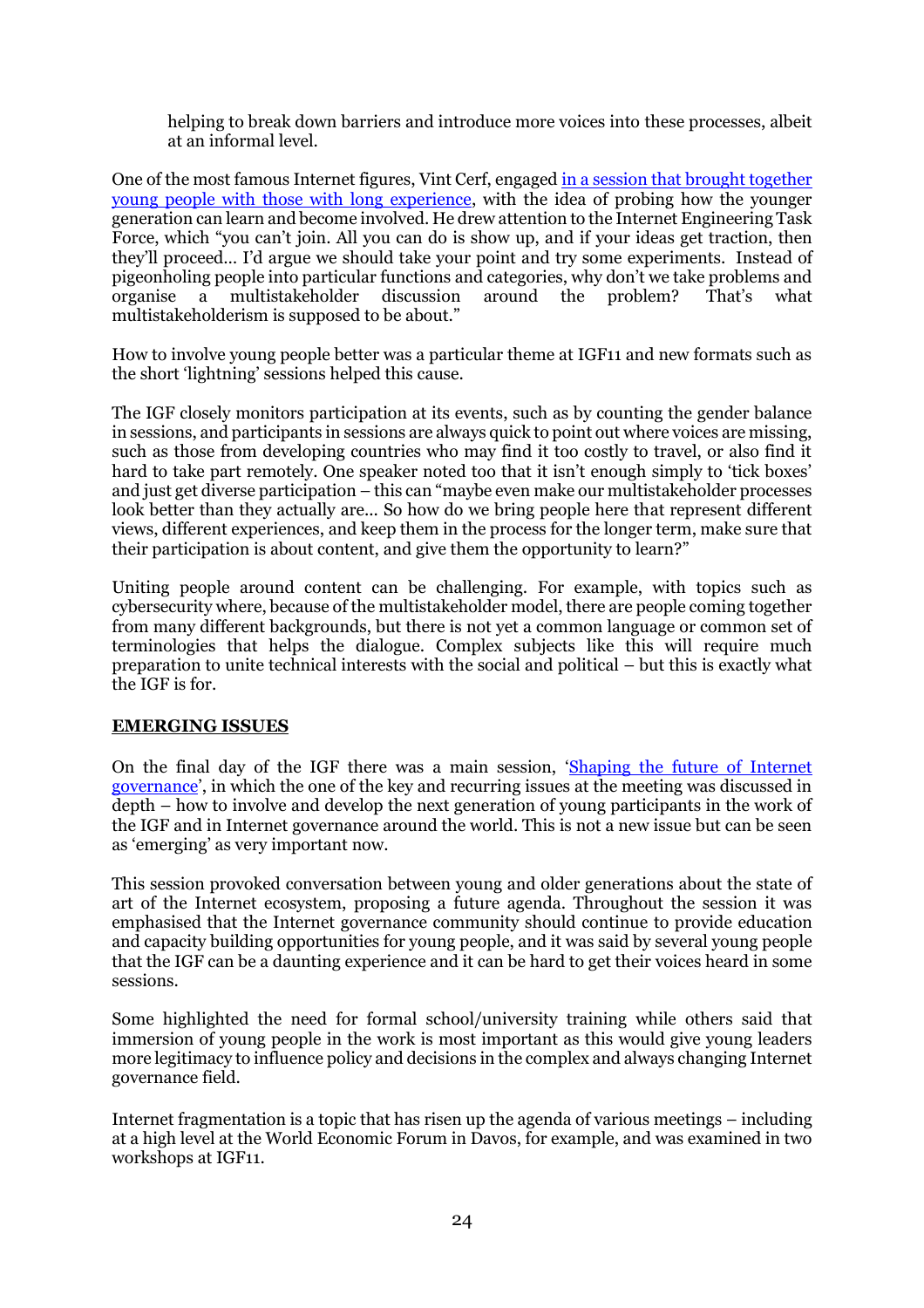In **[Internet fragmentation: Net neutrality,](http://www.intgovforum.org/multilingual/content/igf-2016-day-1-room-5-ws173-internet-fragmentation-net-neutrality) i**t was recognised that there are different concepts of Internet fragmentation – technical fragmentation (developments in the underlying infrastructure that impede systems), governmental fragmentation (policies and actions that constrain or prevent the use of and access to the Internet), and commercial fragmentation (actions and policies that prevent or constrain the exchange of resources and access to information). Threats of fragmentation may come from any of these, at both global and national levels.

Also, it was highlighted that the Internet works well without strong structural oversight by any international or intergovernmental bodies. However, there is a need for more balance of the existing structures to increase the legitimacy of current governance arrangements, and to solve and avoid issues like fragmentation. In this regard, the participation of all stakeholders is relevant.

In the other workshop, **[Internet fragmentation: Getting the next billion online, a](http://intgovforum.org/multilingual/content/igf-2016-day-3-room-4-ws37-internet-fragmentation-getting-next-billion-online)** number of issues were highlighted in this session, some of which have cross-over with the access and diversity theme:

- Developing countries are most impacted by Internet fragmentation and it impacts on how the next billion will come online, and how they will be able to access the same digital opportunities
- Social gaps between the rich and the poor are extending into digital divides defined by affordability, sometimes within the same country
- Network connectivity is still a challenge as networks are either non-existent or insufficient in terms of capacity and quality
- Capacity building is required not just for basic digital skills but also on enabling people to meaningfully participate and make use of the digital opportunities; capacity building for policymakers to establish an enabling environment is essential.

**[Social media and youth radicalisation in the digital age](http://www.intgovforum.org/multilingual/content/igf-2016-day-1-room-5-ws160-social-media-and-youth-radicalization-in-the-digital-age)** was an important workshop on one of most pressing issues concerning the Internet, and is likely to remain so. In 2015, UNESCO organised the first conference on Internet youth and radicalization at a time when people thought the topic was taboo, and following that the UN Secretary-General presented a UN action plan for preventing violent extremism and radicalisation, and the subject is now much more out in the open.

Participants raised a number of questions related to criminalisation of hate speech, freedom of religious expression, balancing rights, personalised content, etc. A common theme was that all stakeholders need to critically assess the problem of youth radicalisation and join their efforts to invest in holistic and effective solutions that take consideration of human rights implications and gender issues, and which take counter-measures and youth empowerment actions.

There were a number of issues raised in the workshop, **[Smart cities and big data:](http://intgovforum.org/multilingual/content/igf-2016-day-3-room-10-ws187-smart-cities-and-big-data-boundless-opportunities)  [Boundless opportunities?](http://intgovforum.org/multilingual/content/igf-2016-day-3-room-10-ws187-smart-cities-and-big-data-boundless-opportunities)** 

There are no clear narratives about what smart cities initiatives are

- Are smart cities a global or local solution?
- There are still too many doubts about the impact of smart city initiatives on citizens and their participation in decision making, their privacy, who is involved, etc.
- There is a lack of public policies to help shape these initiatives.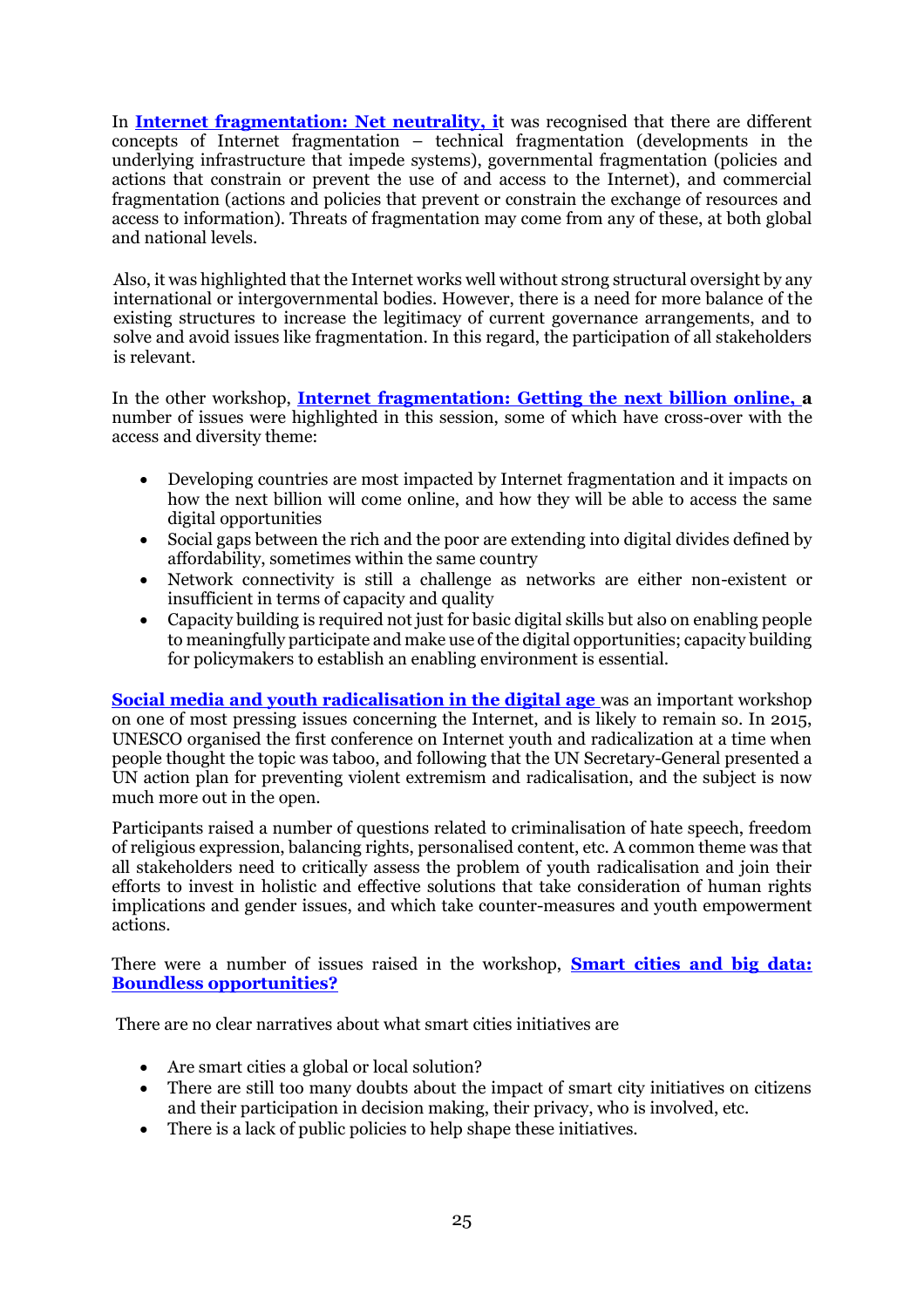Participants agreed that the terms smart cities and big data still have to be understood, and in particular their impacts on privacy and citizen participation. There is much to do in making smart city initiatives work for development, democracy and human rights, and not against them.

Public Wi-Fi/open access models in developing countries – this workshop could also feature in the access and diversity theme – but Wi-Fi/open access is very much an emerging issue in developing countries given the paucity of fixed systems and often costly mobile data services. Among the questions:

- Are existing public Wi-Fi models feasible solutions to overcoming cost as a barrier to access? Is their coverage a limiting factor?
- Is reducing risk a good way of moving forward to establish public Wi-Fi especially through the public-private partnership (PPP) model? What models can be complementary to GSM mobile networks?
- Is the existing licensing and regulatory regime creating a non-level playing field between telecoms service operators and over the top providers in competition for the same services?
- What are the relationships between fibre networks, public Wi-Fi projects and community networks?
- What other spectrum access/community self-provision models are contributing to affordable access to broadband?

In keeping with the SDG theme there was a forward looking workshop on **'**[Security, privacy](http://intgovforum.org/multilingual/content/igf-2016-day-1-room-4-ws38-security-privacy-and-the-ethical-dimensions-of-icts-in-2030)  [and the ethical dimensions of ICTs in 2030](http://intgovforum.org/multilingual/content/igf-2016-day-1-room-4-ws38-security-privacy-and-the-ethical-dimensions-of-icts-in-2030)'. It raised these issues:

- Considering the extensive impact that ICTs will have on the achievement of the SDGs, what actions need to be taken now to ensure the implementation and impact of ICTs will be beneficial to all of humanity?
- There is a need to infuse ICTs with an ethical component that focuses on the role of humans and the preservation of human values
- Privacy issues will evolve as new technologies, such as artificial intelligence and virtual reality, become ubiquitous
- To achieve the SDGs, it is important to consider roles, accountability, transparency and education in an open multistakeholder process.

Trade agreements have become a key issue and are likely to be on the agenda of many governments, and the IGF can play an important role in 'bottom-up' debate in what are traditional top-down negotiations. In a workshop entitled '[Meet TiSA: The trade agreement](http://intgovforum.org/multilingual/content/igf-2016-day-1-room-4-ws118-meet-tisa-the-trade-agreement-you%E2%80%99ve-probably-never-heard-of)  [you've probably never heard of'](http://intgovforum.org/multilingual/content/igf-2016-day-1-room-4-ws118-meet-tisa-the-trade-agreement-you%E2%80%99ve-probably-never-heard-of)**,** the Trade in Service Agreement (TiSA) was discussed as a case in point, as its proposals contain provisions on data flows and data localisation, which could affect rights to personal data protection and privacy and there could be negative effects on freedom of expression and the rule of law. However, TiSA should not undermine net neutrality.

It was said that trade is not bad per se, but it cannot be used to undermine human rights and fundamental freedoms online. If digital rights are included, these need to be adequately protected in the text. There needs to be more awareness about how trade agreements work and how the Internet community can be engaged in the discussions. The organisers of the workshop proposed several sessions on TiSA at RightsCon 2017, held in Brussels.

Another trade workshop was '[Trans-Pacific Partnership \(TPP\): Good or bad for the Internet?](http://intgovforum.org/multilingual/content/igf-2016-day-3-room-10-ws60-transpacific-partnership-good-or-bad-for-the-internet)' Although the US was clearly going to pull out of TPP other countries are considering putting it into effect. Issues at the workshop included: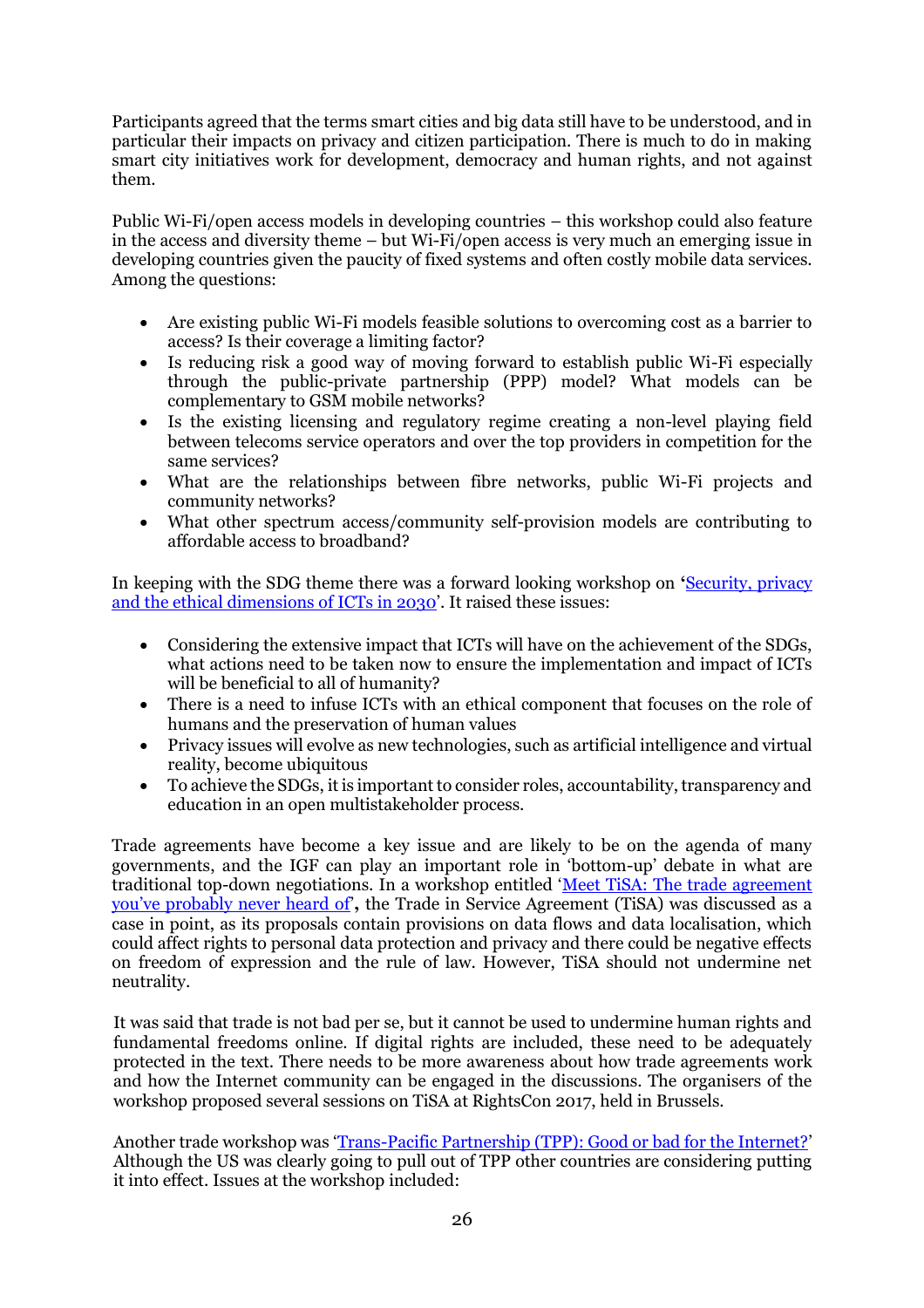- Are the copyright and trademark aspects of the TPP threats to Internet freedom?
- Are the liberal e-commerce aspects of TPP worthy of support and if so, do they offset the intellectual property issues?
- Should intellectual property rights (IPR) be included in trade agreements or not?

Conclusions were that everyone agreed that there is a need for acknowledgement of cyberevidence but opinions vary on cyber laws, with some saying they are needed, others saying they are not, and others saying that if they are necessary, a precaution is needed to make them effective.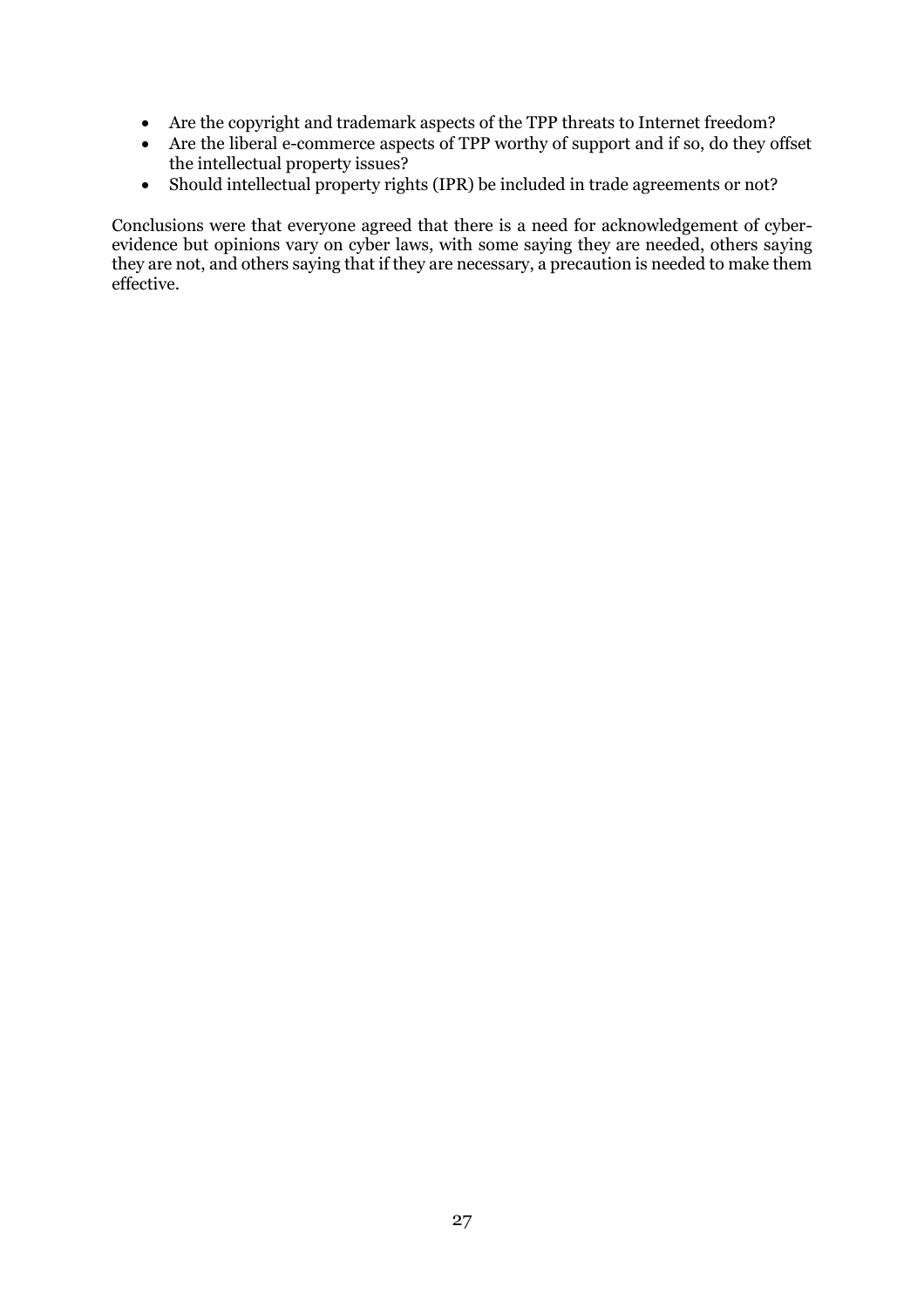## **OPEN FORUMS OVERVIEW**

#### **Youth IGF – [EU Delegation Open Forum](http://www.intgovforum.org/multilingual/content/igf-2016-day-1-room-10-of53-youth-igf-eu-delegation)**

Over 150 participants attended this open forum during which it was underlined that youth represents one of the most important layers of the multistakeholder model. In their messages to decision-makers, young people underlined the need for capacity-building in different aspects of Internet governance, among them safe and responsible use of the Internet, a culture of cybersecurity, privacy, entrepreneurship, Internet functionality, and Internet ethics. They underlined the importance of the availability of training sessions in local languages and that these be accessible in different regions of the world. It was also emphasised that media literacy needs to be part of the school curricula. They said that they need the help from leaders not only on how to set up a youth IGF meeting, but how to make it sustainable.

#### **Open Forum – [Mexico's National Digital Strategy I](http://www.intgovforum.org/multilingual/content/igf-2016-day-1-room-3-of40-mexico)mpact**

This session, organised by the host country, highlighted gob.mx, which is a single point of access for all citizens that promotes innovation in government, boosts efficiency, and transforms processes to provide the population with information, integrated services and a digital platform for participation. Through gob.mx/tramites, Mexican government aims to democratise access to public services emphasised by the UN and the SDGs. Within a year of the launch of the portal in 2015, gob.mx registered nearly 200 million visits.

#### **Open Forum – [Japan and the G7 ICT Ministers Meeting](http://www.intgovforum.org/multilingual/content/igf-2016-day-1-room-4-of20-japan)**

Vice Minister Shigeki Suzuki shared the outcomes and further work of the G7 ICT ministers meeting in Takamatsu, Kagawa, emphasising that the G7 members had reaffirmed fundamental principles such as promoting and protecting the free flow of information, and supporting a multistakeholder approach. Speakers from the EU, other countries and from business and the Internet Society backed up the messages.

#### **[Open Forum](http://www.intgovforum.org/multilingual/content/igf-2016-day-1-room-5-of47-germany) – Germany**

Germany set up a steering committee for its national IGF in 2016 it has 26 members, representing seven stakeholder groups (national parliament, national government, business, technical community, academic community, civil society and youth) with four members for each stakeholder group plus two youth delegates from the German youth IGF. It was stressed by speakers that a national agenda for Internet governance has to include both a broad spectrum of public policy issues (including cybersecurity, digital economy and human rights) as well as technical issues and the interlinkage between the two layers. A number of initiatives were discussed including a controversial draft of a European charter for digital rights, which was drawn up in Germany, and a decision by the German government has decided to fund a new research institute that will cover the Internet and society.

#### **Open Forum – IEEE - [Advancing Solutions for Internet Inclusion](http://www.intgovforum.org/multilingual/content/igf-2016-day-1-room-8-of15-ieee)**

This session noted that universal internet connectivity and inclusion has emerged as one of the most important opportunities and challenges to be addressed. Among the topics covered:

- What does it mean to be a 'netizen', and what role/control will governments have in Internet and information sovereignty?
- Concerns are growing about privacy in the Internet of things (IoT), and transparency about what is being done with the information collected, and the need for standards to certify the level of privacy provided by each device and service.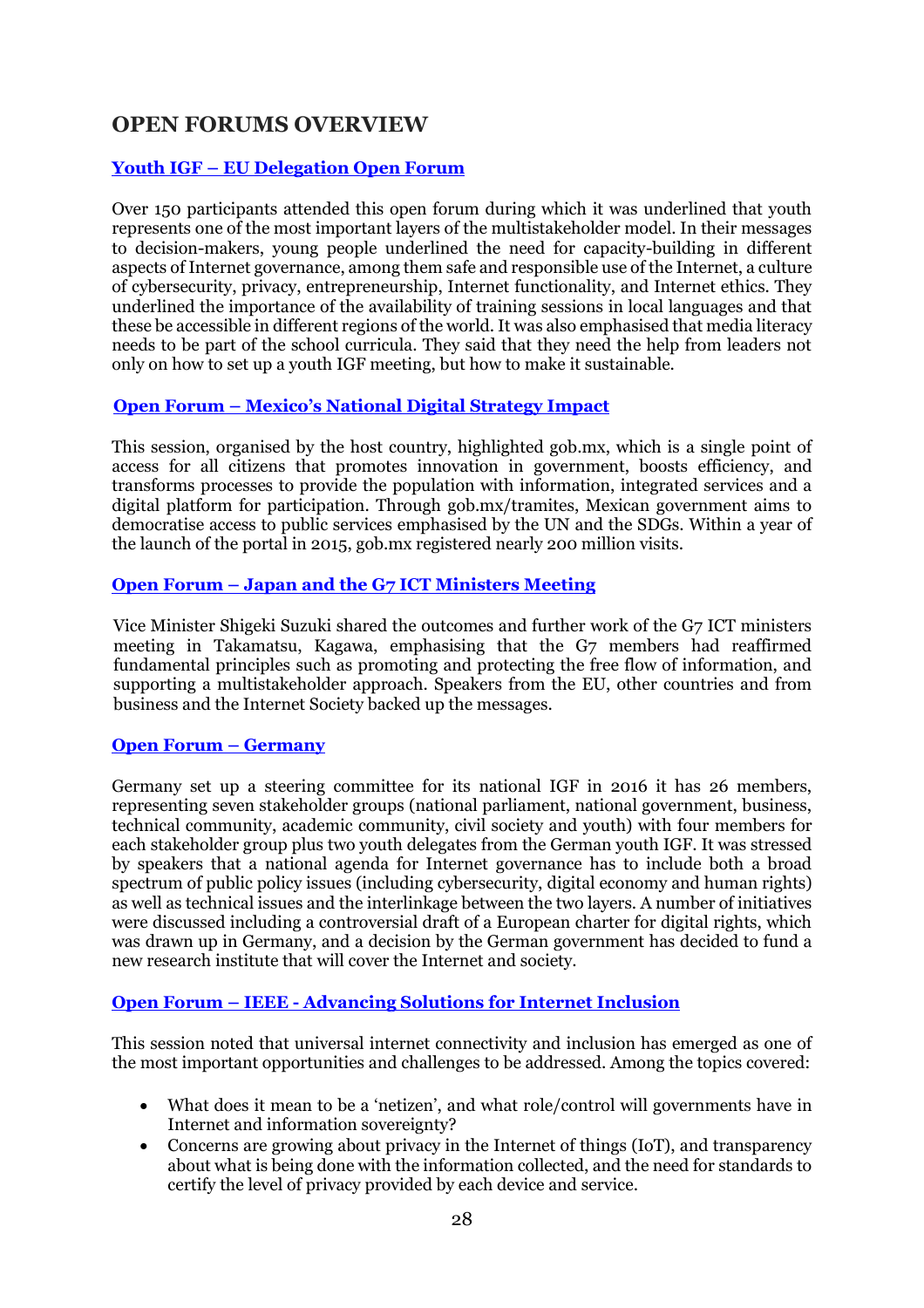- Requiring technology to access important services if done too soon or improperly can itself lead to digital exclusion for those who can't afford it or for whom it is otherwise inaccessible.
- Last mile connectivity is not just the responsibility of large corporations, but can also be done by civil enterprises and others.
- Regulations can be interpreted in many different ways and require clarifications from policymakers with the help and input of technologists. There is a need for a database of best and worst practices.

#### **Open Forum – ISOC - [Future Internet Scenarios in 5-7 years](http://www.intgovforum.org/multilingual/index.php?q=filedepot_download/4115/350)**

This session was hosted by the Internet Society, which has gathered community input on the future of the Internet, receiving over 1,100 responses from about 135 countries. Participants divided into breakout groups to tackle the following questions:

- Will all segments of society have an equal opportunity to meaningfully participate in and benefit from the Internet?
- Will countries that are ahead in Internet technology, infrastructure and innovation simply accelerate their lead in the future or will developing regions equalise the gap?
- Will differences in connection technology, quality, and level of Internet openness lead to fundamentally different Internet experiences and levels of opportunity?

Some of the solutions that were raised were user friendly and accessible e-government interfaces, toolkits with mobile access equipment, parents' awareness about benefits of the Internet, children and young training about safety online, and recognition of organisations that have made big advances in access to Internet and local technology development. The most popular proposal was about understanding local needs and why people want to be connected, and that it isn't just costs, but having access to content in a language you understand, and getting more e-government services. See also http://www.internetsociety.org/future-internet

#### **Open Forum – [Internet and Jurisdiction](http://www.intgovforum.org/multilingual/content/igf-2016-day-1-room-9-of13-internet-and-jurisdiction)**

The forum updated participants on the Global Internet and Jurisdiction Conference, which took place in Paris in November 2016. The conference summary is available at [http://www.internetjurisdiction.net/uploads/pdfs/GIJC-Secretariat-](http://www.internetjurisdiction.net/uploads/pdfs/GIJC-Secretariat-%20Summary.pdf) Summary.pdf Key messages are:

- Enact global solutions rather than unilateral approaches
- Move beyond dialogue and toward the development of operational solutions
- Ensure transparency and accountability for cross-border requests regarding data, content, and domains
- Identify good practices and establish systems for their monitoring and evaluation
- Establish clear rule of law and due process systems for interactions across borders
- Further expand outreach efforts to broaden geographic inclusion in the Internet and jurisdiction policy network.

#### **Open Forum – WIPO - [Copyright and Disabilities](http://www.intgovforum.org/multilingual/content/igf-2016-day-2-room-1-of17%C2%A0-wipo)**

This forum was hosted by the World Intellectual Property Organization (WIPO) and covered the Marrakesh Visually Impaired Persons Treaty (2013) and other initiatives such as the Accessible Books Consortium (ABC), noting they can have a great impact on the production and distribution of books via the Internet. The book famine and the lack of access to information is linked to the low rate of employment of people with disabilities and is only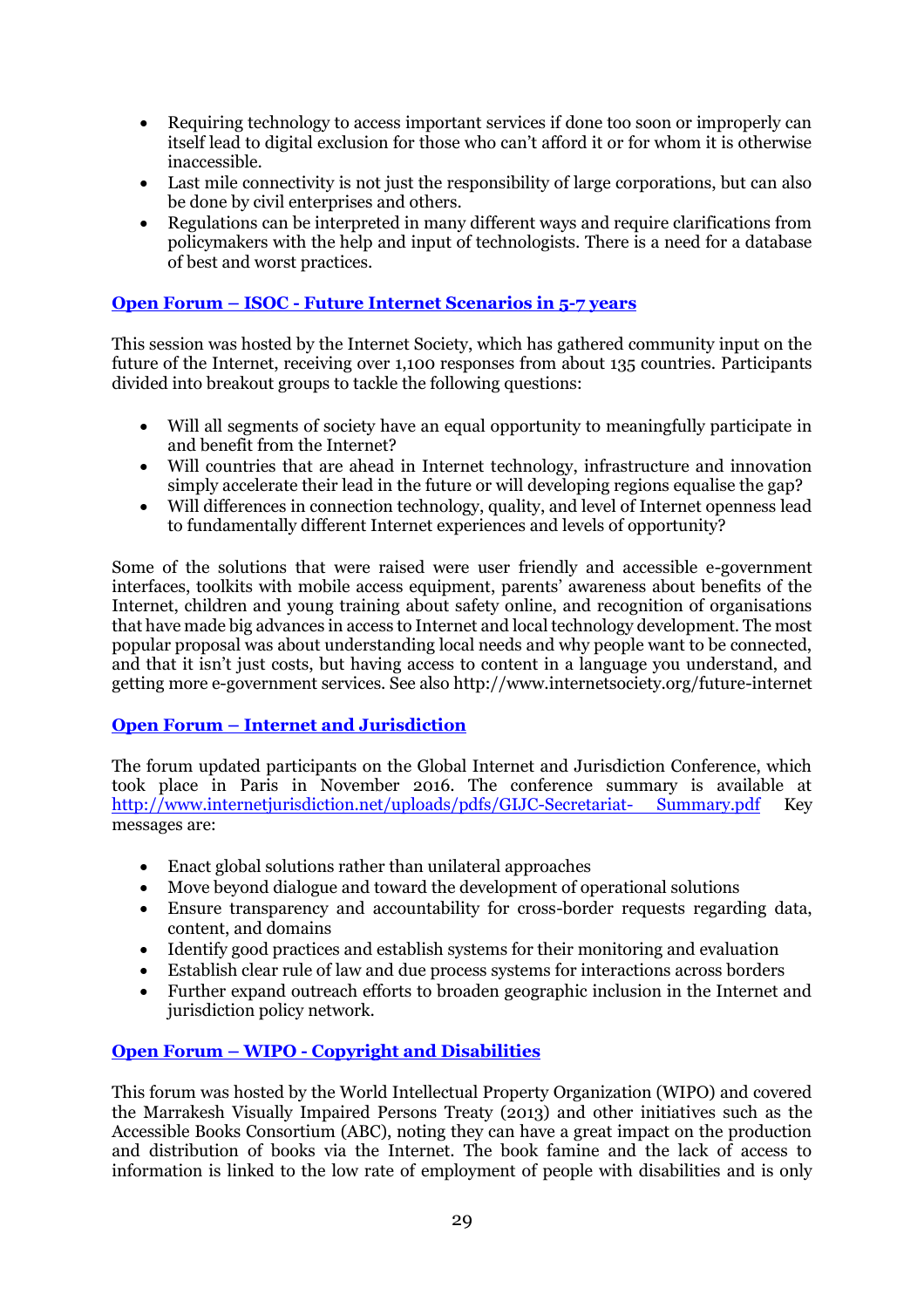partially caused by legal issues; technological and economic factors including access to the Internet are often the major barriers. The network of libraries around the world could play a key role in enabling customised and targeted access to people with disabilities, but enabling access for people with disabilities other than visual impairment presents challenges that need to be addressed in parallel.

#### **Open Forum – OAS - [Cybersecurity Programme](http://www.intgovforum.org/multilingual/content/igf-2016-day-2-room-1-organization-of-american-states)**

The Cybersecurity Program of the Inter-American Committee against Terrorism (CICTE) has been building the cybersecurity capabilities of the members of the Organization of American States (OAS), to prevent and respond to cyber incidents for over a decade. Its aims are to increase access to knowledge and information on cyber threats and risks; to enhance the technical and policy capacity of governments and critical infrastructure operators to detect cyber threats, respond to cyber incidents, and combat cybercrime; and to promote more robust, effective and timely information-sharing, cooperation and coordination among cybersecurity stakeholders at the national, regional and international level.

Speakers stressed the importance of protecting cyberspace from cyber threats, while preserving Internet openness and fundamental values, such as privacy, freedom of speech, and the free flow of information. The adoption of a multistakeholder approach in the formulation of cybersecurity strategies was also highlighted. The methodology employed to assist member states in the formulation of national cybersecurity strategies is a learning and ongoing process, and the Cybersecurity Program is open to comments and recommendations from different sectors.

#### **Open Forum – [DiploFoundation](http://www.intgovforum.org/multilingual/index.php?q=filedepot_download/4115/310)**

The session updated participants on activities of the DiploFoundation (Diplo), which helps to increase the role of small and developing states and improve global governance and international policy development. Participants heard about the Geneva Internet Platform (GIP) project and the creation of hubs worldwide. GIP was created to serve permanent missions in Geneva (especially from small and developing countries) with briefings on developments in Internet governance and digital policy. Digital Watch (DW) – an initiative of the GIP in partnership with the Internet Society – provides an Internet governance and digital policy observatory. The forum also heard speakers from hubs in Tunis, Jakarta and Rio.

#### **[Open Forum](http://www.intgovforum.org/multilingual/content/igf-2016-day-2-room-10-of44-access-now) – Access Now**

Brett Solomon presented the history and origins of the organisation, which advocates for digital rights. It runs a 24-hour helpline that offers technical assistance and advice to civil society. Issues discussed included surveillance reform, net neutrality, and intermediary liability as priority areas. Access Now has a grants programme for civil society to receive funding and support.

#### **Open Forum – INFOTEC Mexico - [Impact of e-Commerce in Vertical Markets](http://www.intgovforum.org/multilingual/content/igf-2016-day-2-room-4-of26-infotec-mexico)**

This open forum, proposed by AMIPCI (Mexican Internet Association) and INFOTEC Mexico explored the impact of e-commerce in vertical markets. A major part of the forum was a case study about the shoe industry in Mexico.

#### **Open Forum – ITU - [WSIS Action Lines and the SDGs](http://www.intgovforum.org/multilingual/content/igf-2016-day-2-room-4-of36-itu-wsis)**

The session recognised that the effective implementation of the WSIS Action Lines can help accelerate the achievement of the SDGs, and that the WSIS process, including the WSIS Forum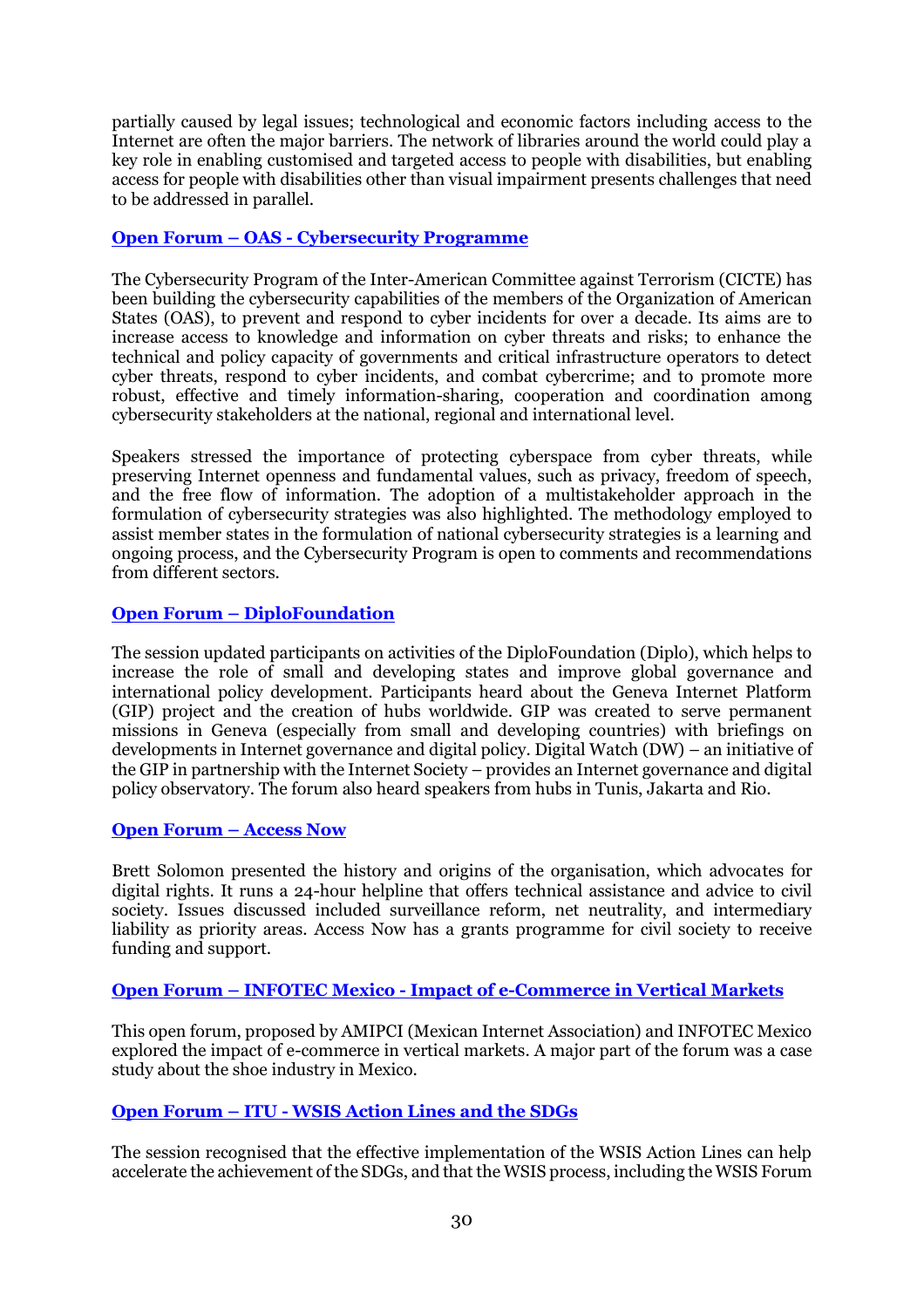and the WSIS Stocktaking, is positioned to be one of the key global ICT-related processes for supporting the implementation of the SDGs. Participants also appreciated that the ITU had organised this session in the Americas region, thus bringing to the table a regional perspective. A regional WSIS stocktaking report, 'ICT Projects and WSIS Action Line related activities in the Americas region (2014-2016)' was launched at the session, which also welcomed the WSIS Prizes 2016 awardees from the region who showcased their projects. Participants were invited to submit proposals for the WSIS Forum 2017: Information and Knowledge Societies for SDGs.

#### **Open Forum – [African Union](http://www.intgovforum.org/multilingual/content/igf-2016-day-2-room-4-of3-african-union)**

There is a need for African countries to agree on continent-wide Internet governance priorities to maximise uptake of ICTs, but few have yet achieved a multistakeholder approach in their Internet governance processes. This session heard about the challenges facing Africa for ICT to become an enabler of the SDGs, and included presentations by Africa's IGF (AfIFG) and the African School of Internet Governance (AfriSIG).

#### **Open Forum – [Cyberspace Administration of China -](http://www.intgovforum.org/multilingual/content/igf-2016-day-2-room-8-of23-china) Fostering Culture Diversity [and Exchanges on the Internet](http://www.intgovforum.org/multilingual/content/igf-2016-day-2-room-8-of23-china)**

Speakers from China's Cyberspace Administration emphasised the importance of culture diversity and exchanges and the critical role of the Internet. Fostering cultural diversity and exchanges is the key to building a cyberspace of shared destiny.

#### **Open Forum – [Freedom Online Coalition](http://www.intgovforum.org/multilingual/content/igf-2016-day-2-room-8-of27-freedom-online-coalition)**

Several Freedom Online Coalition (FOC) member governments had declines in scores in the Freedom House 2016 Freedom of the Net Report, and it was suggested that the FOC reexamine its admission criteria and how it evaluates its existing membership. AccessNow presented the FOC with a petition of nearly 50,000 signatures from 148 different countries calling on world leaders to end government-sponsored, intentional disruptions of Internet and mobile services as part of the #KeepItOn campaign. The campaign documented at least 51 shutdowns in the first 11 months of 2016, and asked the FOC member governments to work together to counter this troubling trend. Justin Keyes, US Department of State, noted that the FOC committed in October 2016 to issuing a joint statement on network shutdowns, with the governments of Ghana and the US leading the drafting process for the FOC with input from external stakeholders.

#### **[Open Forum](http://www.intgovforum.org/multilingual/content/igf-2016-day-2-room-9-of14-icann) – ICANN**

The main purpose of the ICANN session is to update participants on ICANN's work and to address questions. ICANN's CEO noted that much of his focus had been on improving transparency by including more information in reports issued by ICANN. The organisation is working on 'demand driven engagement' to better understand the needs of each of the ICANN stakeholder groups in all regions. Engagement in ICANN means far more than just attending a meeting; lots of work takes place online and anyone is welcome to sign up and participate in any working group. Issues such as DNS security and stability, and making ICANN more inclusive and accountable were highlighted in the discussion.

#### **Open Forum – [European Commission](http://www.intgovforum.org/multilingual/content/igf-2016-day-2-room-9-of1-european-commission)**

This session presented the Global Internet Policy Observatory (GIPO), which is funded by the European Commission. It provides a practical and automated tool to navigate through the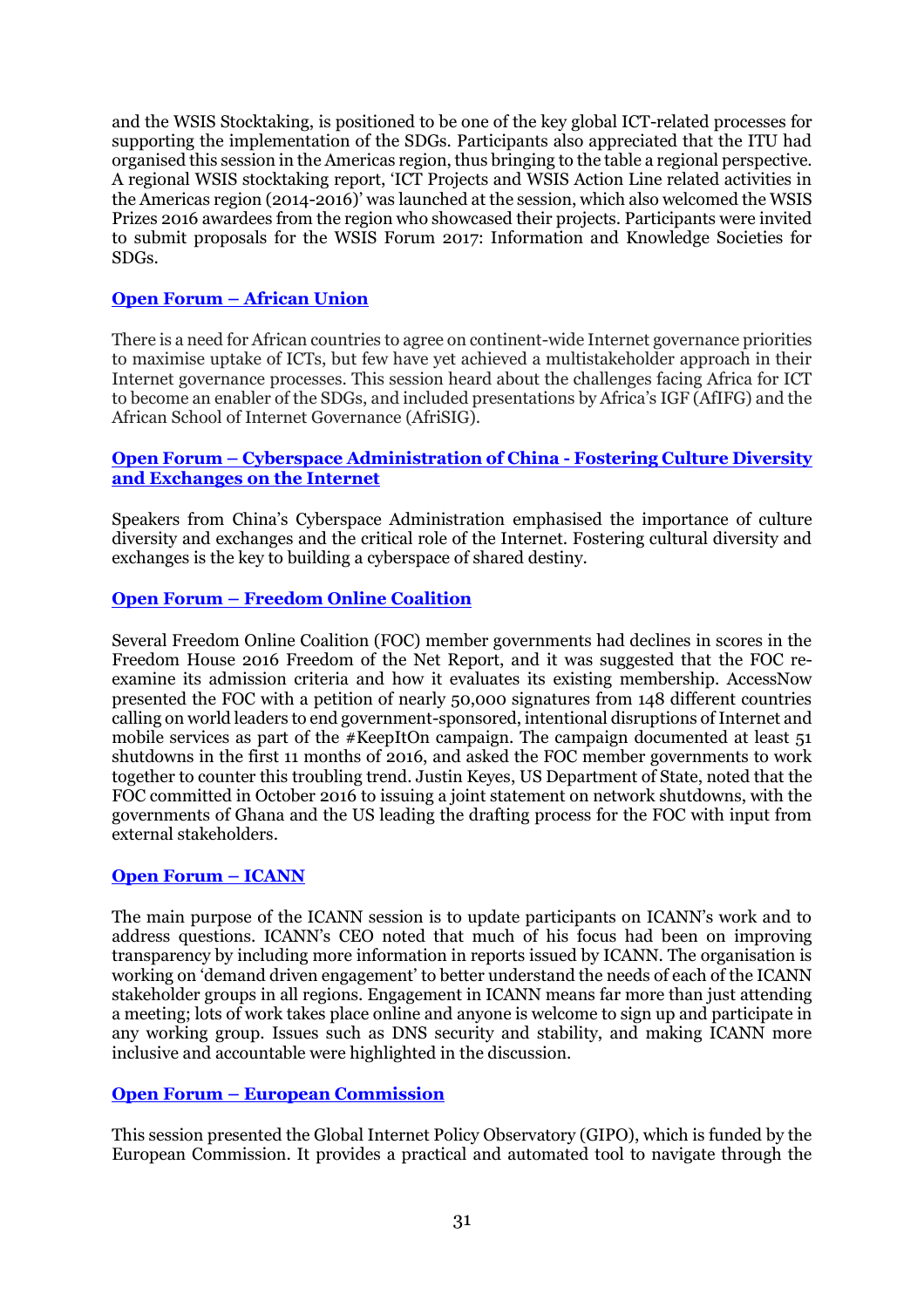maze of issues and documents related to Internet policy and governance. See http://www.giponet.org

#### **[Open Forum](http://www.intgovforum.org/multilingual/content/igf-2016-day-3-room-1-of16-egyptt) – Egypt**

The forum discussed the challenges that face the expansion and diffusion of ICTs and building information societies, particularly in developing countries. The session featured a number of presentations, including from Egypt's Information and Decision Centre, which supports the government of Egypt in ICT policy; the Egyptian Telemedicine Foundation; Africa's wide needs, by the chair of Nigeria's IGF; and the role of Egypt's Ministry of Communications and Information Technology in supporting social responsibility. There was also a presentation on the UN World Food Program and use of ICTs in Egypt.

#### **Open Forum – CGI.br - [Fostering Dialogue on Internet Observatories and Maps](http://www.intgovforum.org/multilingual/content/igf-2016-day-3-room-2-of37-observatories-cgibr)**

This session explored issues concerning observatories such as the importance of common taxonomies, availability of funding sources, respecting and promoting multilingualism, the and the importance of aligning with the global IGF agenda.

#### **Open Forum – World Economic Forum - [Internet for all: Improving global and](http://www.intgovforum.org/multilingual/content/igf-2016-day-3-room-3-of52-wef)  [regional coordination](http://www.intgovforum.org/multilingual/content/igf-2016-day-3-room-3-of52-wef)**

This forum was organised by the World Economic Forum. Key issues raised were:

- The offline population is mainly in Asia Pacific and Africa and disproportionately female
- 'Business as usual' will result in missing the 1.5 billion target of new internet users by 500 million
- Decision makers, whether companies, civil society and governments, don't have the data needed to make decisions on policies, investment, and new initiatives
- Defining Internet access clearly is important, in terms of capacity, content and accessibility for all kinds of people, including persons with disabilities
- Local communities need to be included in collaboration and coordination efforts among stakeholders
- Countries aren't benefiting from discussions with the multilateral development banks, finance ministers and the technical communities.

Speakers addressed all these topics, and Vint Cerf, speaking on behalf of People Centered Internet, made the following four points in concluding. First, the internet has almost a biological characteristic. It's made up of a lot of parts, lives in an environment that keeps changing, and the way that organisms survive is that they adapt to changing conditions. So to increase internet penetration, top down approaches are less effective, generally, than making sure you have enabled and empowered people who are motivated to build pieces of the Internet and find places to connect to. Second, it is important to consider the readiness of people to connect to the Internet. If we want another 3 billion people to be connected we have to ask for each of them, are you ready to be connected? Readiness in all of its dimensions, financial and educational and everything else, is very important. Third, what we need is for the right stakeholders, and a critical mass of stakeholders, to be working together to accomplish the objective of connecting new users. Lastly, it is important to consider people‐centred internetworking. The most important metric we have is, did we make anyone's life better when we took the actions that we took?

#### **Open Forum – [British Computer Society -](http://www.intgovforum.org/multilingual/content/igf-2016-day-3-room-6-of2-bcs) Cyber Identity**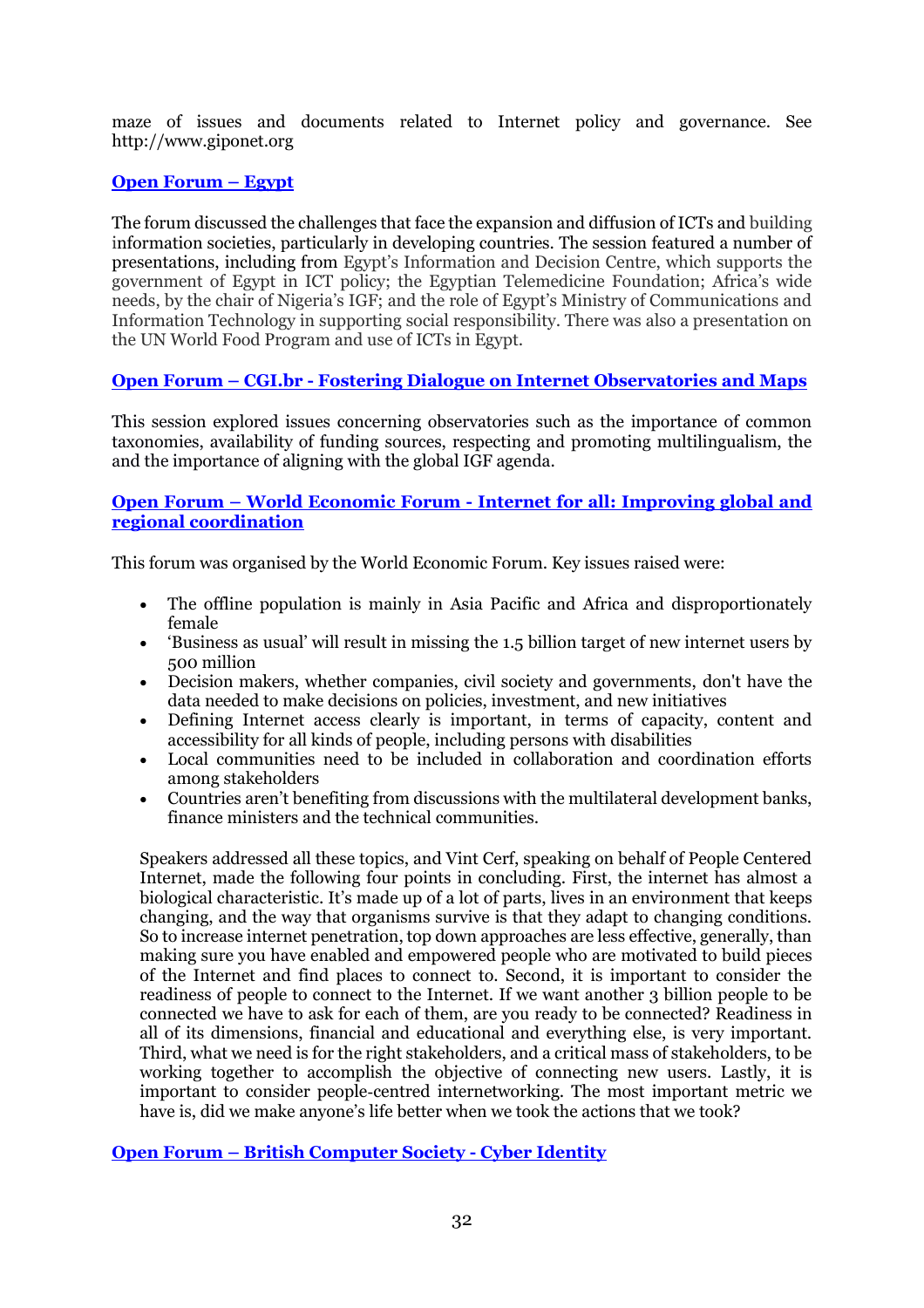This forum was organised by the British Computer Society to explore identity access and management systems (IdAM). Questions asked included how to ensure IdAM systems do not exclude people and now to resolve security and privacy conflicts of interest. There was also a complementary [lightning session on cyber identity.](http://www.intgovforum.org/multilingual/filedepot_download/4183/389)

#### **[Open Forum](http://www.intgovforum.org/multilingual/content/igf-2016-day-3-room-6-of34-unesco) – UNESCO**

The session covered UNESCO's concept of Internet universality and its ROAM principles (that the Internet should be human Rights-based, Open, Accessible, and governed by Multistakeholder participation) can contribute to the achievement of the Sustainable Development Goals. UNESCO has launched a project to develop Internet development Indicators to make the ROAM principles effective tools for policy. It is also conducting a study on the multistakeholder model, and a new study on privacy, free expression and transparency was launched just before the IGF.

Guy Berger introduced UNESCO's plans to transform the ROAM principles into Internet development Indicators. This will be done through an 18-month project involving regional consultations, feedback through an online platform, and piloting the indicators in three countries. He acknowledged the challenge of creating a holistic package with a limited number of indicators. Berger also announced the UNESCO publication on privacy, free expression and transparency. Among the topics covered include the need for privacy by design, applying privacy rights to foreign citizens, and higher standards for corporate behaviour through selfregulation and co-regulation

There was a report on the EURid-UNESCO world reports on internationalised domain name (IDN) deployment. The report is now online and regularly updated. While there has been much progress with universal acceptance of IDNs, they still represent just 2% of worldwide registered domain names. The top three scripts used in IDNs are Latin, Han and Cyrillic.

In the discussion, it was observed that the multistakeholder model is likely different today than when it was first developed in the 1980s when the Internet was much smaller. The question was raised of how the multistakeholder model is different from other forms of public deliberation.

#### **Open Forum – [OECD Digital Economy Ministerial](http://www.intgovforum.org/multilingual/content/igf-2016-day-3-room-8-of29-oecd)**

Forum participants heard a summary of the OECD Digital Economy Ministerial Meeting that was held in 2016 in Cancún, Mexico, which had a [declaration](http://www.oecd.org/sti/ieconomy/Digital-Economy-Ministerial-Declaration-2016.pdf) as a key output. A new OECD project on digitisation was also mentioned (now known as Go Digital – [http://www.oecd.org/going-digital\).](http://www.oecd.org/going-digital)) Among the topics raised:

- The road ahead is collecting data and good analysis on the impact of digitisation in several sectors so that policymakers deal with facts and knowledge instead of suppositions
- The OECD should lead in analysing sectors other than ICT
- The challenge is coming up with a framework that can be applied to both developed and developing countries
- The OECD should channel the paragraph of the declaration that talks about multistakeholder arrangements to discuss the digital economy, and not only Internet Governance issues, to the G20
- Make the criteria for participation in the ministerials by developing countries more transparent
- Include the component of connectivity in the digitisation project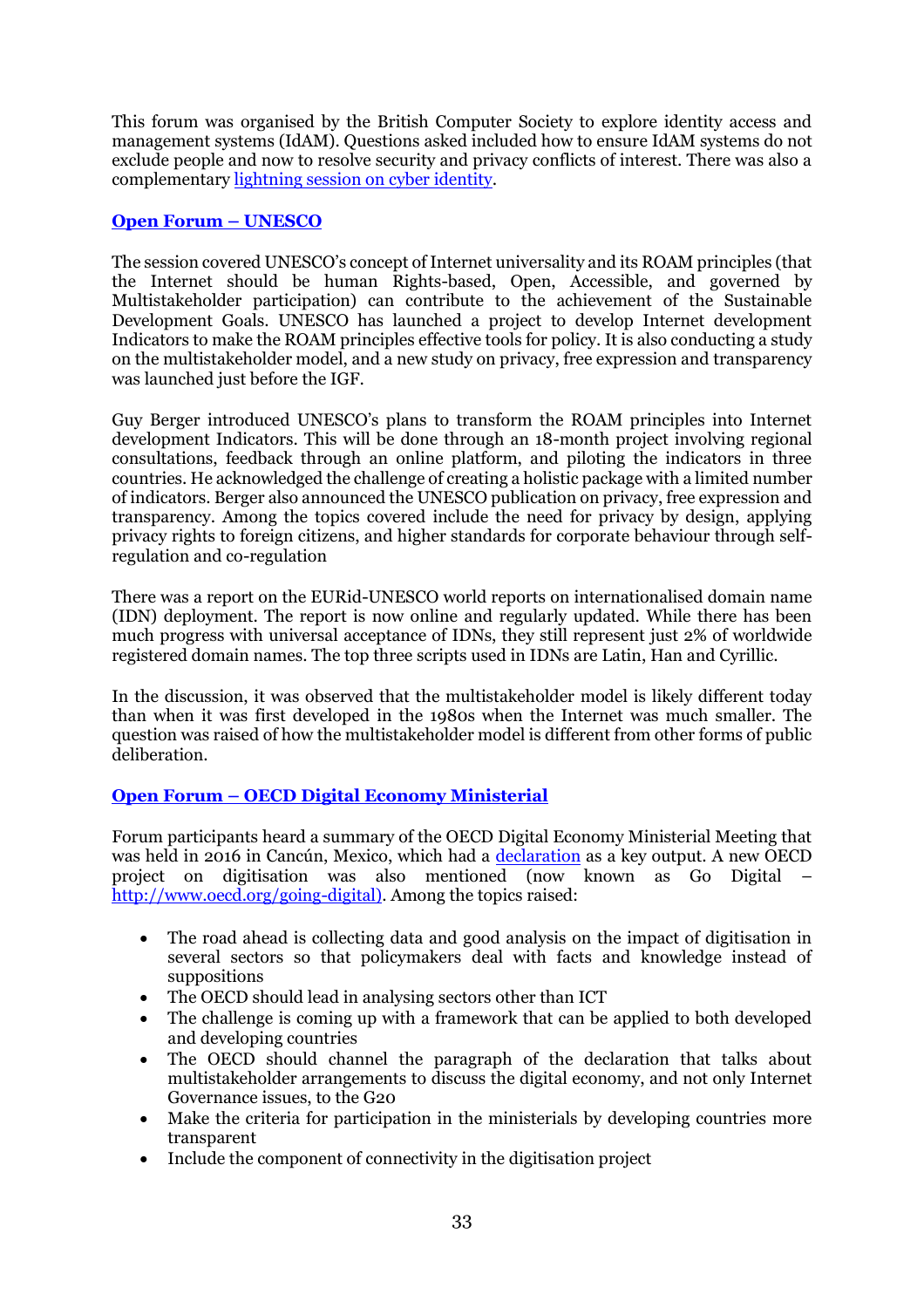- The digitisation project should not look into Internet governance, so as not to overlap with other exercises currently in place
- Improve the manner in how controversies are discussed, so that they are not automatically taken away from future declarations.

#### **Open Forum – [ITU-UNESCO](http://www.intgovforum.org/multilingual/content/igf-2016-day-3-room-8-of33-itu-unesco)**

The session provided insights into the work of the ITU-UNESCO Broadband Commission, which was launched in 2010 to look into digital development, connectivity, infrastructure, education and capacity building, while bringing in the expertise of a broad range of stakeholders. With the adoption of the 2030 Development Agenda in 2015 the Broadband Commission was reconstituted as the Broadband Commission for Sustainable Development, and as such is now focusing on the ICT in the SDGs.

The forum provided a platform for members of the Broadband Commission and other stakeholders to present initiatives, such as the US government's Global Connect Initiative, the WEF's Internet for All, Ericsson's Connect to Learn programme, and UNESCO's Internet Universality concept.

Speakers agreed that expanding connectivity to the unconnected areas of the world is essential for accelerating the implementation of the SDGs and for allowing all countries and individuals to be part of the digital era. Reference was made to ICTs in supporting the SDGs on education, women's empowerment, social and financial inclusion, accessibility, eradication of poverty, and peace and justice. Participants added a number of ideas:

- Not focusing solely on connectivity, but also on access and inclusion. Rolling out infrastructure is important, but making sure that communities see the value of ICTs and know how to use them is key for increasing the positive impact of ICTs
- Creating an enabling policy and regulatory environment to encourage investment and innovation
- Encouraging grassroots solutions tailored to the needs of the local and rural communities;
- Identifying ways to increase affordability
- Increasing collaboration among existing initiatives, and involving other sectors such as education, banking, health etc. to address the implementation needs of each SDG.

#### **[Open Forum](http://www.intgovforum.org/multilingual/content/igf-2016-day-4-room-1-of8-cuba) – Cuba**

This session comprises presentations by Cuba's Ministry of Education on the use of the Internet in the educational system in the country.

#### **Open Forum – [Cuba and Women](http://www.intgovforum.org/multilingual/content/igf-2016-day-4-room-10-of38-universidad-de-ciencias-informaticas-cuba)**

This forum detailed the experiences of the University of Informatics Sciences in the participation of women in ICT in Cuba and the inclusion of Cuban women in the ICT sector generally.

#### **Open Forum – [Commonwealth](http://www.intgovforum.org/multilingual/content/igf-2016-day-4-room-6-of12-commonwealth-internet-governance-forum)**

The session was organised by the Commonwealth Telecommunications Organisation (CTO), and reviewed progress with initiatives such as the Commonwealth Cybergovernance Model, agreed by the Commonwealth ICT Ministers Forum, and the Commonwealth Cybercrime Initiative (CCI). A UK proposal to establish a Commonwealth IGF working group to contribute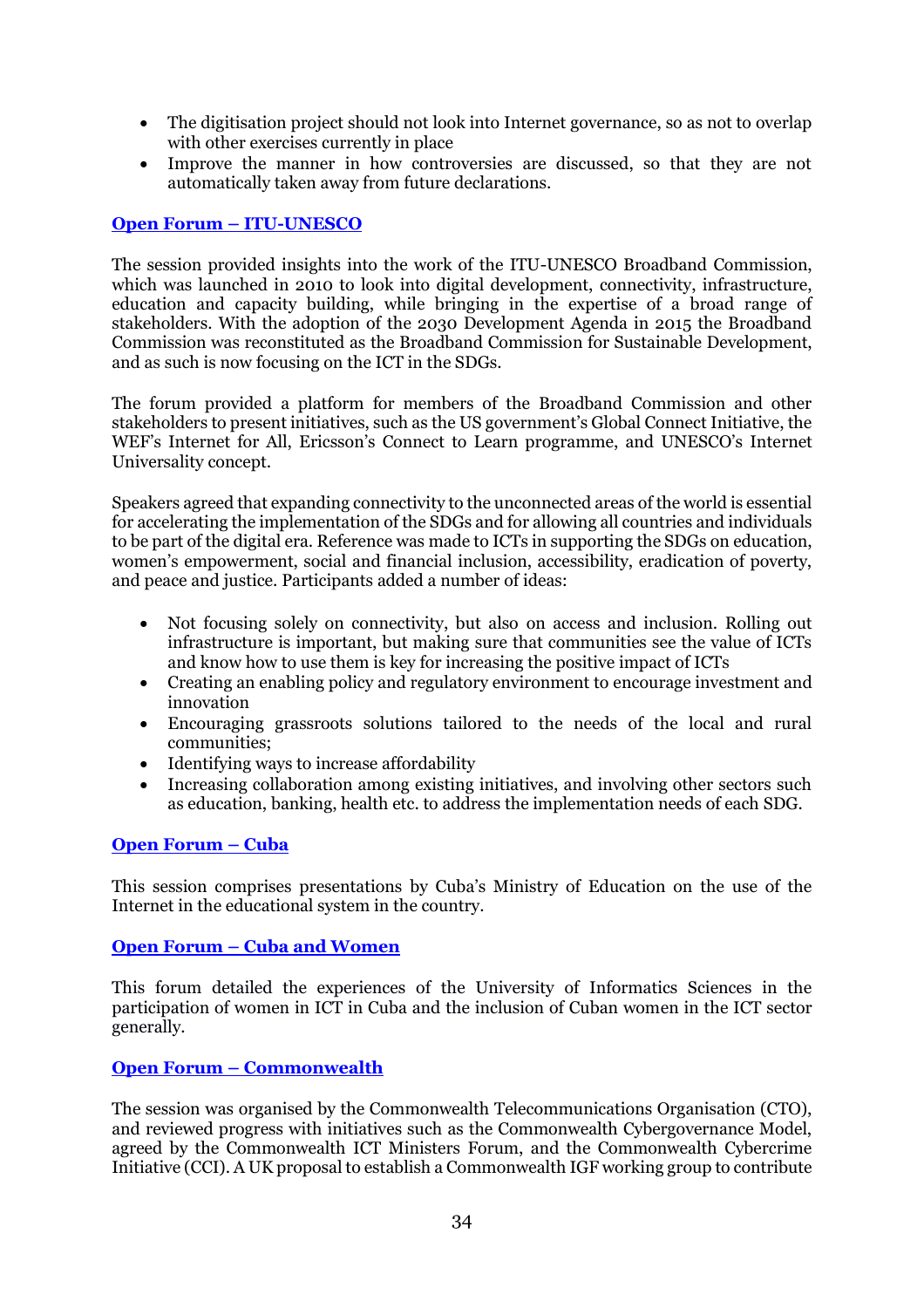to Phase III of the IGF inter-sessional work on access for the next billion(s) was agreed. The CTO will take this forward. It was also agreed that the re-launched Commonwealth IGF should engage in the IGF's intersessional coordination of the National and Regional IGFs (NRIs). The CTO will act as facilitator.

#### **[Open Forum](http://intgovforum.org/multilingual/content/igf-2016-day-4-room-6-of30-un-women) – UN Women**

The key issue raised during this forum was how to approach the challenges related to the gender digital divide. There was a presentation on Equals, the global partnership to end the gender digital divide. This presentation covered the 3 areas of action of this multistakeholder partnership: access, skills and leadership.

#### **Open Forum – [Indonesia IGF](http://www.intgovforum.org/multilingual/content/igf-2016-day-4-room-7-of48-indonesia)**

This was a lively session that discussed a number of topics concerning social media, including:

- Social media role in civic engagement decision making, information dissemination, political hacking, participation, fundraising
- Double edge sword of social media: it can help topple power (e.g. Tunisia) and help the incumbent to stay in power (e.g. Turkey)
- The Internet is polarising people the echo chamber is real during elections or other political process.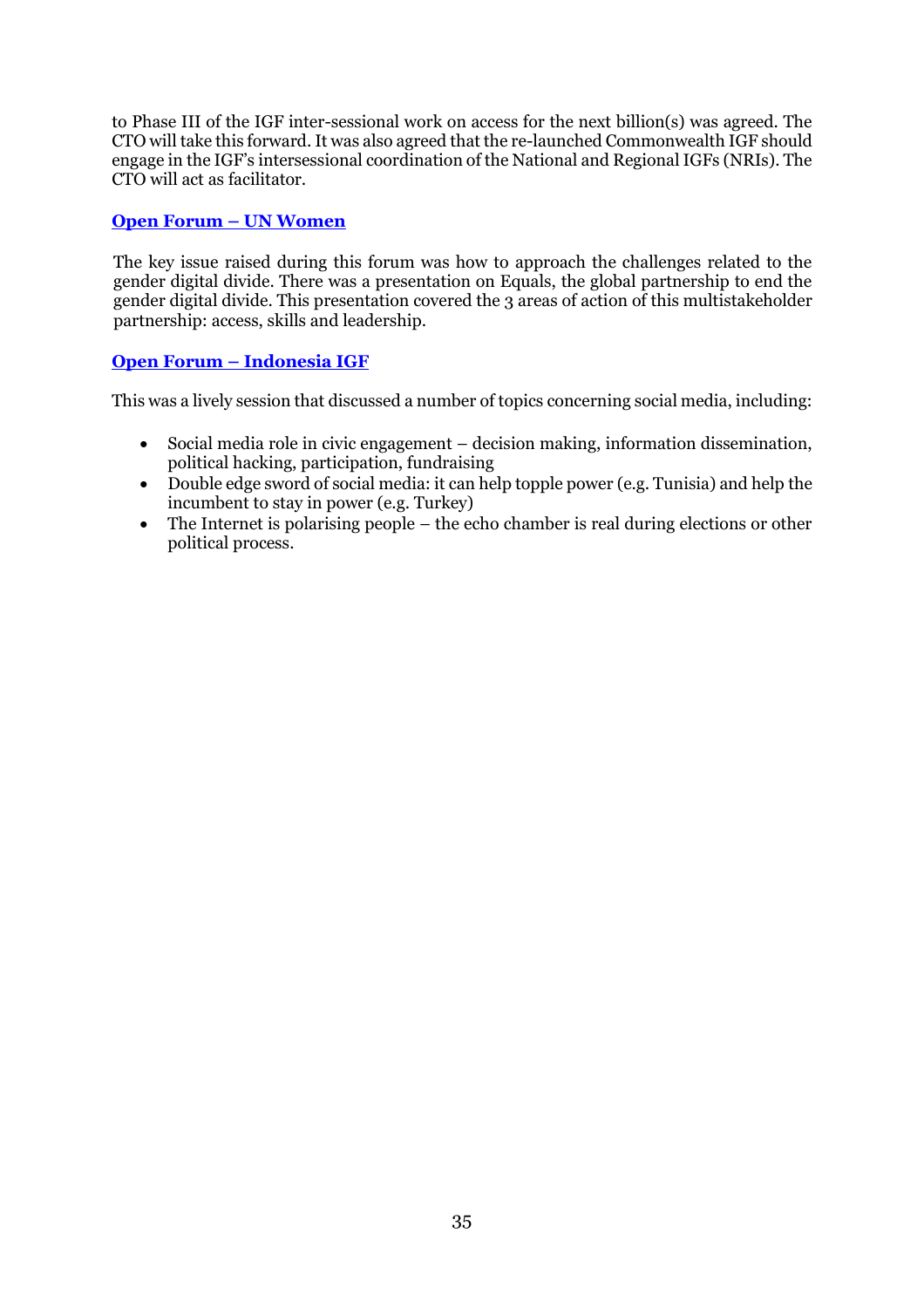## **WHAT ELSE HAPPENED AT IGF11?**

#### *'Day 0' Events*

The day before the meeting itself kicks off, a number of sessions take place of varying types. Some serve as preparatory meetings for more detailed sessions to come. Others help to orient delegates. Some are also mentioned elsewhere in this report. Among these day 0 sessions at IGF11 were:

- [A host country session](http://www.intgovforum.org/multilingual/content/igf-2016-day-0-main-hall-host-country-led-high-level-meeting) organised by Mexico with speakers giving an update on the IGF as a multistakeholder space and Mexico's national digital strategy speakers made a clear link between Internet governance and the SDGs. The Internet's core values of openness, freedom, resilience, safety and decentralisation are fundamental for enabling inclusive and sustainable growth.
- A session entitled '[Advancing solutions for connectivity: improving global](http://www.intgovforum.org/multilingual/content/igf-2016-day-0-room-3-global-connect-ieee-isoc-itu-unesco-wef-and-the-world-bank-advancing)  [coordination and collaboration](http://www.intgovforum.org/multilingual/content/igf-2016-day-0-room-3-global-connect-ieee-isoc-itu-unesco-wef-and-the-world-bank-advancing)' – this was organised by ICANN, the IEEE, the Internet Society, the ITU, Global Connect, UNESCO, the World Bank, and the World Economic Forum, and set the scene for collaborative discussion, particularly for the IGF's initiative, 'Connecting the Next Billion Phase II'.
- In '[Community networks: How to build connectivity?](http://www.intgovforum.org/multilingual/content/igf-2016-day-0-room-5-isoc-apc-fgv-community-networks-how-to-build-connectivity)', the session discussed the opportunities offered by community-built networks, and the various economic, social, and regulatory obstacles to developing them. While communities need to be active in looking for alternatives to get connected, several projects that aim to bring access to communities – such as Project Loon and Free Basics – were criticised by some as 'Internet for the poor'. They offer 'second-rate' digital citizenship with access to a limited set of content and services. The realistic alternatives remained an open question.
- A [session run by the OECD presented 'Broadband policies for LAC: a digita](http://www.intgovforum.org/multilingual/content/igf-2016-day-0-room-2-oecd-%C2%A0broadband-policies-for-lac-a-digital-economy-toolkit)l economy [toolkit'](http://www.intgovforum.org/multilingual/content/igf-2016-day-0-room-2-oecd-%C2%A0broadband-policies-for-lac-a-digital-economy-toolkit), which aims to assist countries in the Latin American and Caribbean region to enhance their digital prospects. It is the result a two-year project involving 26 LAC countries and the OECD and the International Development Bank.
- In '[Protecting safety of journalists online and offline](http://www.intgovforum.org/multilingual/content/igf-2016-day-0-room-1-unesco-protecting-safety-of-journalists-online-and-offline)', the UN Special Rapporteur on Freedom of Opinion and Expression criticised governments that criminalise reporters and equate them with terrorists.
- The session '[International media support: operational responses to online harassment](http://www.intgovforum.org/multilingual/content/igf-2016-day-0-room-7-international-media-support-operational-responses-to-online-harassment)' noted that female bloggers and/or activists are usually the targets of online harassment. The best response, according to one speaker, is not from the victim herself, but from the community. "When positive responses are made by men, they have a positive impact for the situation, and for the victim."
- The Brazilian Internet Bill of Rights, known as Marco Civil, was the subject of a discussion during '[Internet bill of rights: enforcement and impact](http://www.intgovforum.org/multilingual/content/igf-2016-day-0-room-7-international-media-support-operational-responses-to-online-harassment)'. Speakers noted that the most challenging part of the process – implementation – was taking place, with over 200 amendments being proposed. Some argued that many of the changes aim to weaken provisions such as net neutrality, non-liability of intermediaries, personal data protection, and privacy.
- UNICEF's session, 'Global Kids Online: from research on children's rights in the digital [age to national and international policy](http://www.intgovforum.org/multilingual/content/igf-2016-day-0-room-3-unicef-global-kids-online-from-research-on-children’s-rights-in-the)' – discussed the results of the first year of research of the Global Kids Online initiative – a call was made for stakeholders to seek the opinions of children. The younger generation should not be excluded from debates on children's safety and their rights online. And the [Internet of toys and things](http://www.intgovforum.org/multilingual/documents?cid=31&fid=337) was a topical look at children's engagement with the Internet and the dangers of connected toys.
- '[Mapping digital rights in the Middle East and North Africa](http://www.intgovforum.org/multilingual/content/igf-2016-day-0-room-3-mapping-digital-rights-in-the-middle-east-and-north-africa-a-new)' included a presentation on the Internet Legislation Atlas, and a visual tool that comprises a set of quantitative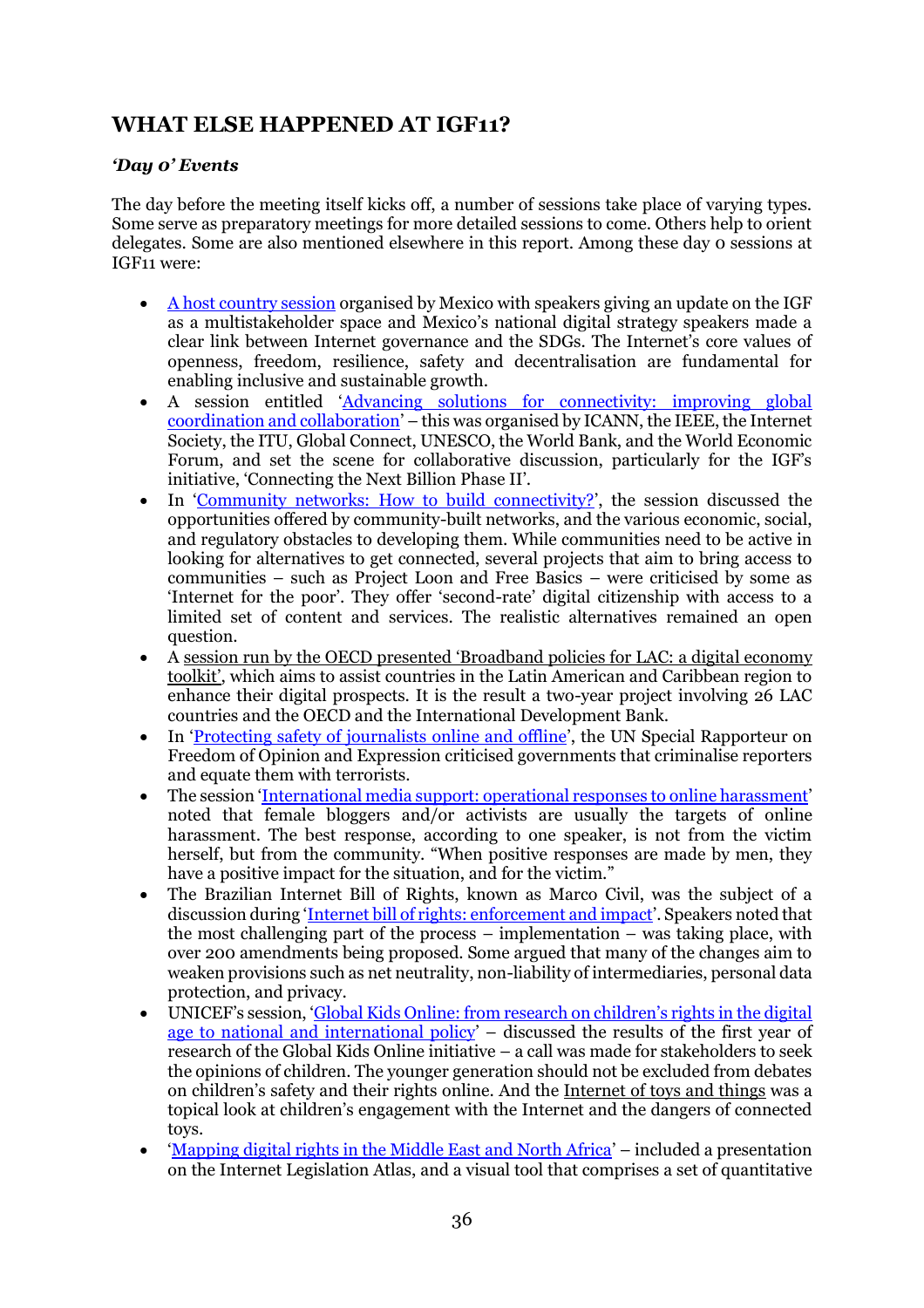indicators that allow Internet users to assess domestic legal instruments that regulate the digital space.

In addition, there were organisational sessions from the IGF and others, including:

- National and Regional IGFs: this 90-minute long session focused on the administrative and organisational issues of the National, Regional and Youth IGF Initiatives (NRIs), including looking at achievements in 2016 and ahead to 2017 work priorities for the NRIs
- The [IGF Academy and Toolkit](file:///C:/Users/mazzucchi/Desktop/MAG%20Docs%20+%20Other/igf%202016%20book/completed%20book/IGF%20Academy%20and%20Toolkit) which fosters national Internet governance structures and was started by iRights in 2016. See also http://igf.academy
- A [newcomers mentor session](http://www.intgovforum.org/multilingual/content/igf-2016-day-0-room-6-newcomers-track) helped participants who were attending the IGF annual meeting for the first time. (Further, during the main meeting days, this track included 'knowledge café' sessions, 45 minute informal sessions open to all participants, but structured primarily for first time participants)
- The US Department of Commerce holds a pre-conference seminar for delegations from certain countries – at IGF11 it supported government and non-government participants from Afghanistan and Pakistan
- The Global Internet Governance Academic Network (GigaNet) held its 11th annual [symposium](http://www.intgovforum.org/multilingual/content/igf-2016-day-0-room-4-giganet-annual-symposium-participation-transparency-responsibility) on day 0. The symposium ran all day and had a number of panel sessions
- The Internet Governance Forum Support Association (IGFSA), which supports the IGF secretariat and funding activities, held its [general assembly.](http://www.intgovforum.org/multilingual/content/igf-2016-day-0-room-7-igfsa-general-assembly)

#### *Lightning Sessions*

This was a new format for the IGF - 20-minute sessions intended to be shorter, more informal versions of full-length workshops or presentations. Topics were selected from proposals for workshops that could not be accommodated into the main program. A total of  $23$  lightning [sessions](https://igf2016.sched.com/overview/type/IGF+NEW+SESSION+FORMAT?iframe=no&w=100%25&sidebar=yes&bg=no) took place during the lunch breaks and held in a shaded outdoor plaza in front of the venue, which proved to be a gathering place for many IGF participants. The sessions (with links to slides/reports) included:

[Conflict management and human rights on the Internet](http://www.intgovforum.org/multilingual/filedepot_download/4183/386)

[Fostering local Internet governance: Inclusion and openness](http://www.intgovforum.org/multilingual/filedepot_download/4183/388)

[Protecting your](http://www.intgovforum.org/multilingual/filedepot_download/4183/389) cyber identity

[Holding algorithms accountable to protect fundamental rights](http://www.intgovforum.org/multilingual/filedepot_download/4183/390) 

[Human rights online: What has Internet governance got to do with refugees?](http://www.intgovforum.org/multilingual/filedepot_download/4183/391)

[Redefining broadband affordability for a more inclusive Internet](http://www.intgovforum.org/multilingual/filedepot_download/4183/394) 

[Research and policy advocacy](http://www.intgovforum.org/multilingual/filedepot_download/4183/395) tools for women's rights online [Trademarks enable sustainable](http://www.intgovforum.org/multilingual/filedepot_download/4183/451) growth

#### *Unconference*

Unconference, another new session format, comprised a number of unscheduled sessions held on day [3 over the course of 2 hours:](http://www.intgovforum.org/multilingual/content/igf-2016-day-3-room-5-new-session-format-unconference)

 Freedom of expression and religion in Asia: Desecrating expression – launch of a report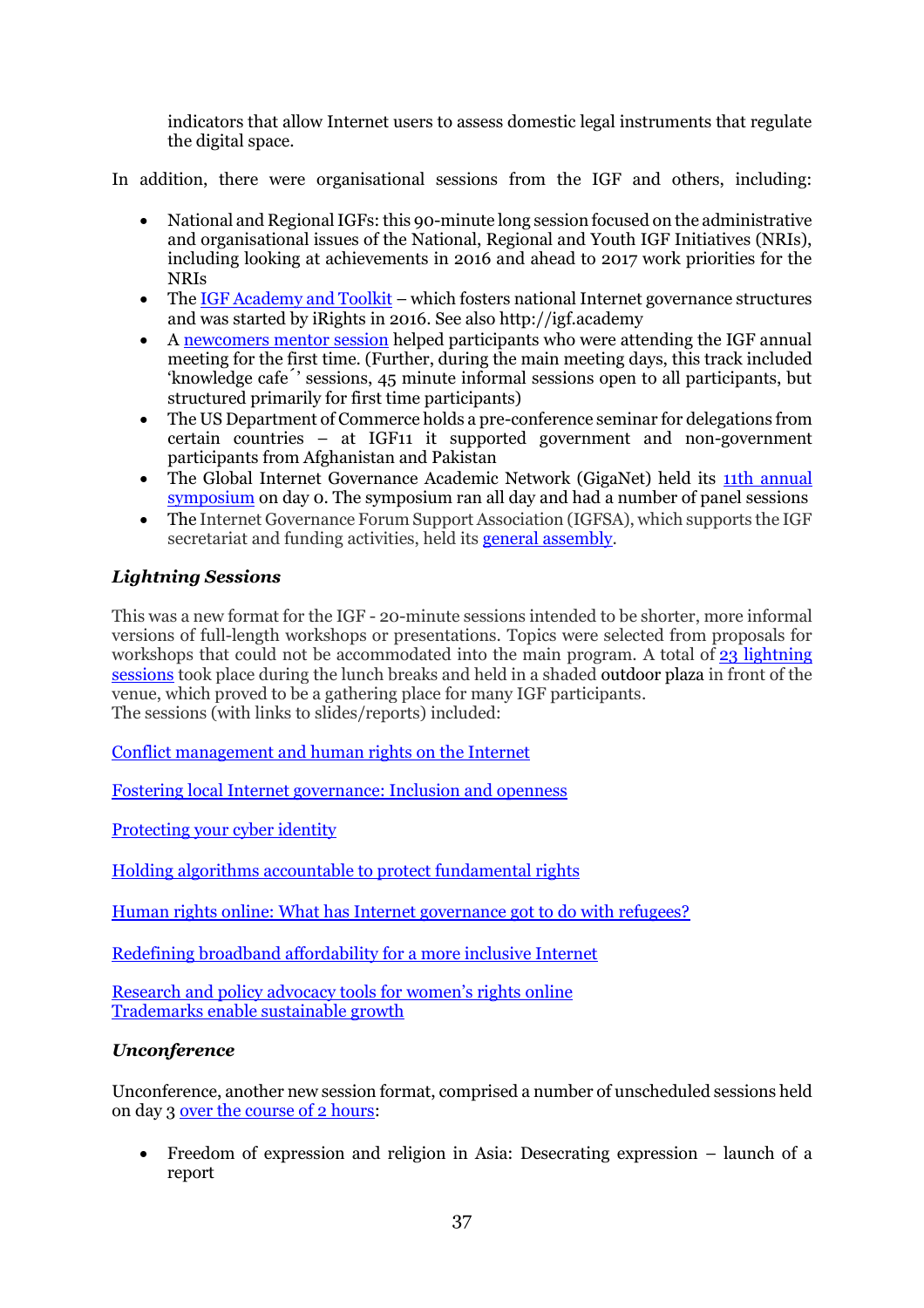- $\bullet$  #africaninternetrights a best practice policy
- Derecho de videojuegos (videogames law) y Ciberseguridad: 'El Nuevo Internet of Toys'
- Free trade agreements and Internet governance in Latin America
- Violencia Digital in the World

In addition, a day 0 session (in two parts) entitled 'Collaborative leadership exchange' took an unconference format, where participants discussed key themes related to the IGF. There were more than 100 participants from organisations such as the Internet Society, DotAsia, ITU, Youth Observatory, Youth@IGF, ICANN, NIC.mx, Women with Disabilities Australia, European Institute, and the University of the West Indies. See [here](http://intgovforum.org/multilingual/content/igf-2016-day-0-room-1-isoc-collaborative-leadership-exchange-afternoon) and [here.](http://intgovforum.org/multilingual/content/igf-2016-day-0-room-1-isoc-collaborative-leadership-exchange-afternoon)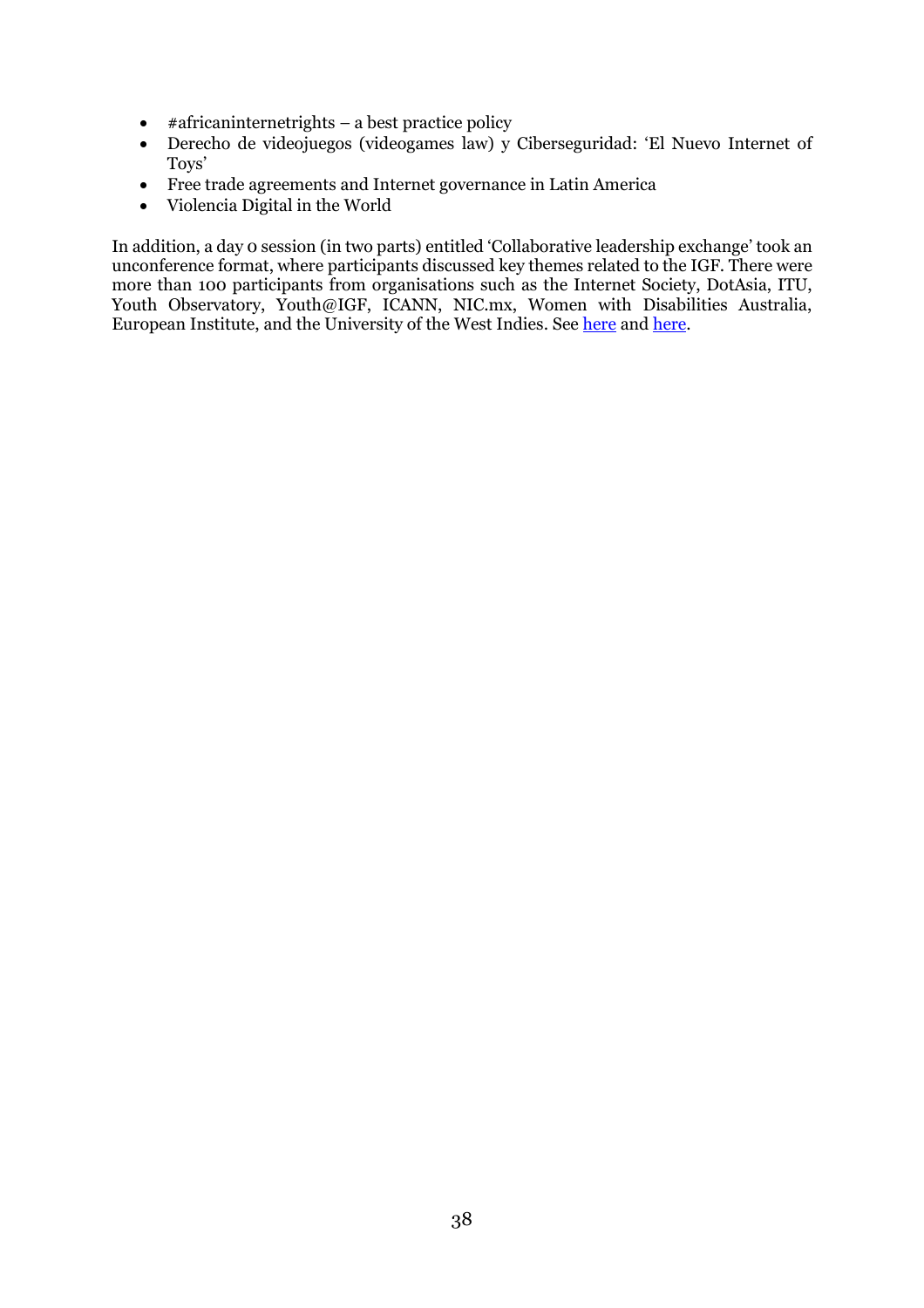## **TAKING STOCK AND THE FUTURE OF THE IGF**

In the usual '[taking stock](http://intgovforum.org/multilingual/content/igf-2016-day-4-main-hall-taking-stock-emerging-issues-future-of-the-igf)' session on the final day, which reports on the future of the IGF, feedback was given on a retreat held in New York. This was spurred by the decision taken at the UN General Assembly's WSIS+10 review to renew the mandate of the IGF for 10 years. The WSIS+10 outcome document supported the recommendations of the report of the CSTD Working Group on improvements to the IGF, and that the IGF "should continue to show progress on working modalities, and participation of relevant stakeholders from developing countries".

The retreat was a concrete first step in following up on that mandate and its output document was still open for comments at IGF11. In an open mic part of the taking stock session, a wide range of comments were made about the future of the IGF, including the need to bring forward more young people; to broaden the scope of participants to more sectors such as other industries; and to keep on top of new technologies as the Internet will be very different in 10 years' time. It was reiterated that more attention needs to be paid to involving developing countries and their governments, and the Sustainable Development Goals (SDGs) should be formally integrated into the IGF's agenda.

Concerns though were expressed about current control of the Internet and freedom of expression, and threats to multistakeholder forums. It was stressed that for the IGF itself to achieve its full potential there must be support for strengthening and building national IGFs that are tied to the communities that they come from. There is an ambitious goal to double the number of IGFs, and 15 had been set up over the past year. Key aims for National and Regional IGFs (NRIs) should be to develop the demand side of the Internet and to address inequalities. But NRIs should be kept agile, avoiding centralisation and institutionalism.

Other points:

- An important point was about working better with mainstream media to get stories about Internet governance in front or larger and wider audiences. There is also a need for the IGF to build bridges with other processes and organisations, and to develop more accessible materials such as infographics and videos.
- A controversial point was that the IGF should set itself an end game and phase itself out – the idea should be to keep the Internet exciting and make Internet governance more boring.
- Concerns for the future of support from the US for developing countries were expressed.
- It was suggested that the UN Secretary-General could benefit from a special adviser for Internet governance to help makes links with the SDGs. In turn the IGF could also facilitate stakeholder groups from communities associated with certain goals.
- The IGF's Multistakeholder Advisory Group could evolve to develop a longer-term vision rather than proceeding from year to year.
- More needs to be done to involve the private sector in the IGF, and also diversity of participants in general.
- There was a view that the IGF should move towards having a binding policy as an outcome of discussions, and should put more resources into capacity building among the NRIs.
- A really ambitious aim was voiced that the IGF should become a global instrument for resolving certain conflicts among nations.